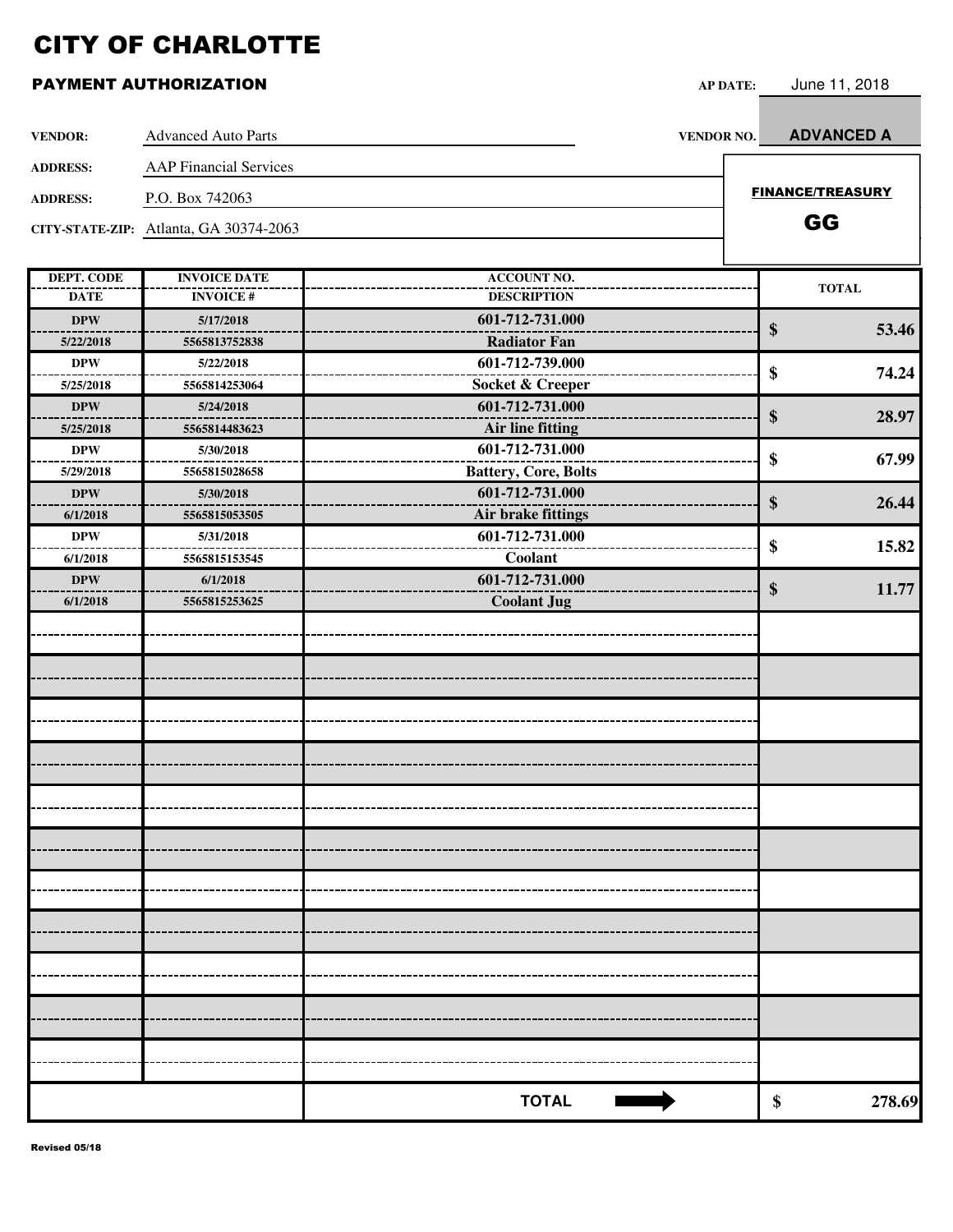|                           |                                        | $\mathbf{M}$ $\mathbf{D}$ $\mathbf{M}$   |                             |
|---------------------------|----------------------------------------|------------------------------------------|-----------------------------|
| <b>VENDOR:</b>            | Ambs Call Center                       | <b>VENDOR NO.</b>                        | <b>AMBS</b>                 |
| <b>ADDRESS:</b>           |                                        |                                          |                             |
| <b>ADDRESS:</b>           | P.O. Box 1325                          |                                          | <b>FINANCE/TREASURY</b>     |
|                           | CITY-STATE-ZIP: Jackson, MI 49204-1325 |                                          | GG                          |
|                           |                                        |                                          |                             |
| DEPT. CODE<br><b>DATE</b> | <b>INVOICE DATE</b><br><b>INVOICE#</b> | <b>ACCOUNT NO.</b><br><b>DESCRIPTION</b> | <b>TOTAL</b>                |
| $\bf DPW$                 | 6/1/2018                               | 101-410-749.000                          | $\boldsymbol{\$}$<br>152.24 |
| 5/31/2018                 | 180511217                              | <b>DPW Callout Service</b>               |                             |
|                           |                                        |                                          |                             |
|                           |                                        |                                          |                             |
|                           |                                        |                                          |                             |
|                           |                                        |                                          |                             |
|                           |                                        |                                          |                             |
|                           |                                        |                                          |                             |
|                           |                                        |                                          |                             |
|                           |                                        |                                          |                             |
|                           |                                        |                                          |                             |
|                           |                                        |                                          |                             |
|                           |                                        |                                          |                             |
|                           |                                        |                                          |                             |
|                           |                                        |                                          |                             |
|                           |                                        |                                          |                             |
|                           |                                        |                                          |                             |
|                           |                                        |                                          |                             |
|                           |                                        |                                          |                             |
|                           |                                        |                                          |                             |
|                           |                                        |                                          |                             |
|                           |                                        |                                          |                             |
|                           |                                        | <b>TOTAL</b>                             | 152.24<br>\$                |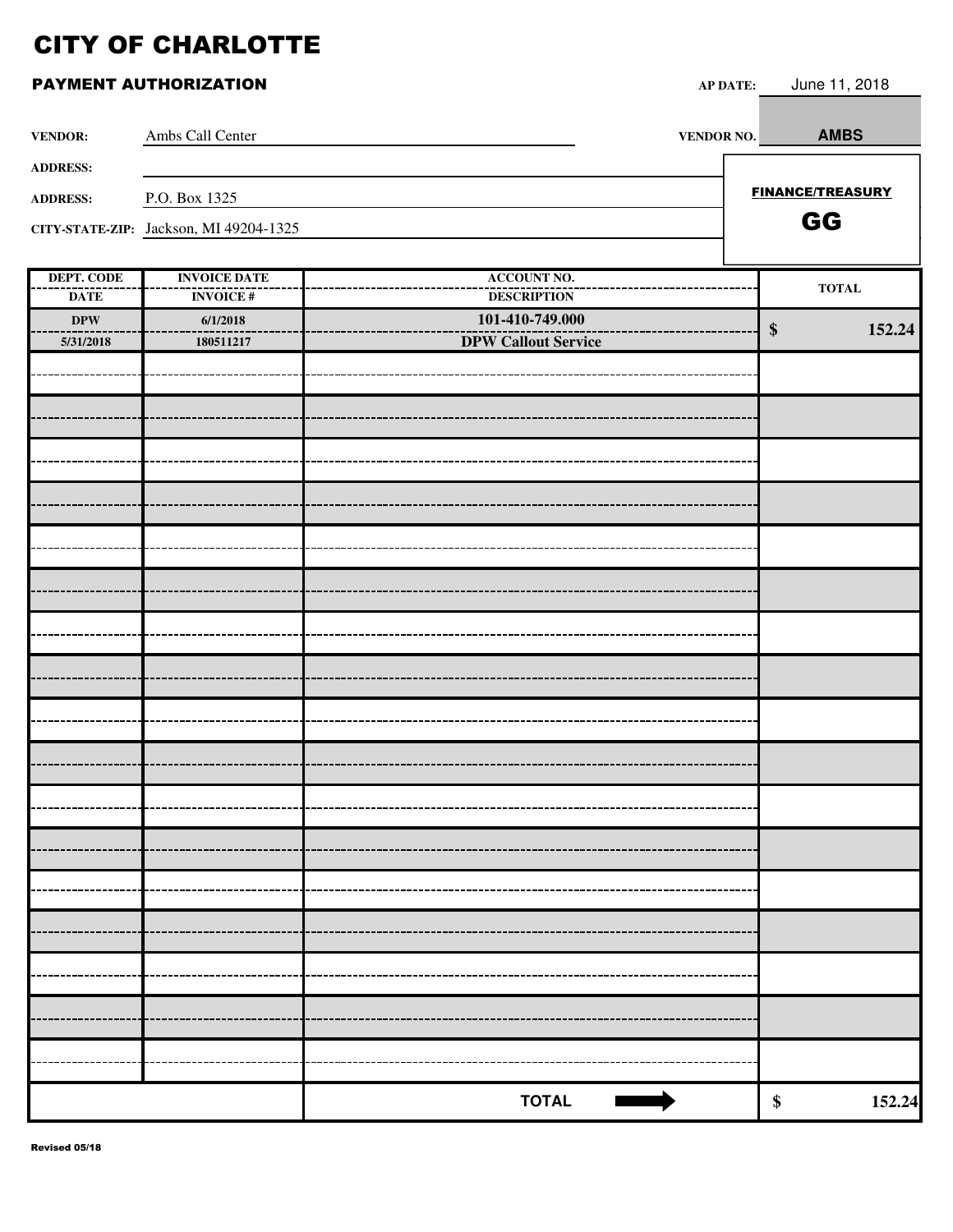| <b>VENDOR:</b>                 | American Legion Flag & Emblem          | <b>VENDOR NO.</b>                     |                   | <b>AMERICAN L</b>       |
|--------------------------------|----------------------------------------|---------------------------------------|-------------------|-------------------------|
| <b>ADDRESS:</b>                |                                        |                                       |                   | <b>FINANCE/TREASURY</b> |
| <b>ADDRESS:</b>                | P.O. Box 36450                         |                                       |                   | GG                      |
|                                | CITY-STATE-ZIP: Indianapolis, IN 46236 |                                       |                   |                         |
|                                |                                        |                                       |                   |                         |
| <b>DEPT. CODE</b>              | <b>INVOICE DATE</b>                    | <b>ACCOUNT NO.</b>                    |                   | <b>TOTAL</b>            |
| <b>DATE</b><br>${\rm \bf CLK}$ | <b>INVOICE#</b><br>5/23/2018           | <b>DESCRIPTION</b><br>101-200-731.000 |                   |                         |
| 5/23/2018                      | 1397860A                               | <b>Michigan Flags</b>                 | $\boldsymbol{\$}$ | 42.85                   |
|                                |                                        |                                       |                   |                         |
|                                |                                        |                                       |                   |                         |
|                                |                                        |                                       |                   |                         |
|                                |                                        |                                       |                   |                         |
|                                |                                        |                                       |                   |                         |
|                                |                                        |                                       |                   |                         |
|                                |                                        |                                       |                   |                         |
|                                |                                        |                                       |                   |                         |
|                                |                                        |                                       |                   |                         |
|                                |                                        |                                       |                   |                         |
|                                |                                        |                                       |                   |                         |
|                                |                                        |                                       |                   |                         |
|                                |                                        |                                       |                   |                         |
|                                |                                        |                                       |                   |                         |
|                                |                                        |                                       |                   |                         |
|                                |                                        |                                       |                   |                         |
|                                |                                        |                                       |                   |                         |
|                                |                                        |                                       |                   |                         |
|                                |                                        |                                       |                   |                         |
|                                |                                        |                                       |                   |                         |
|                                |                                        |                                       |                   |                         |
|                                |                                        | <b>TOTAL</b>                          | \$                | 42.85                   |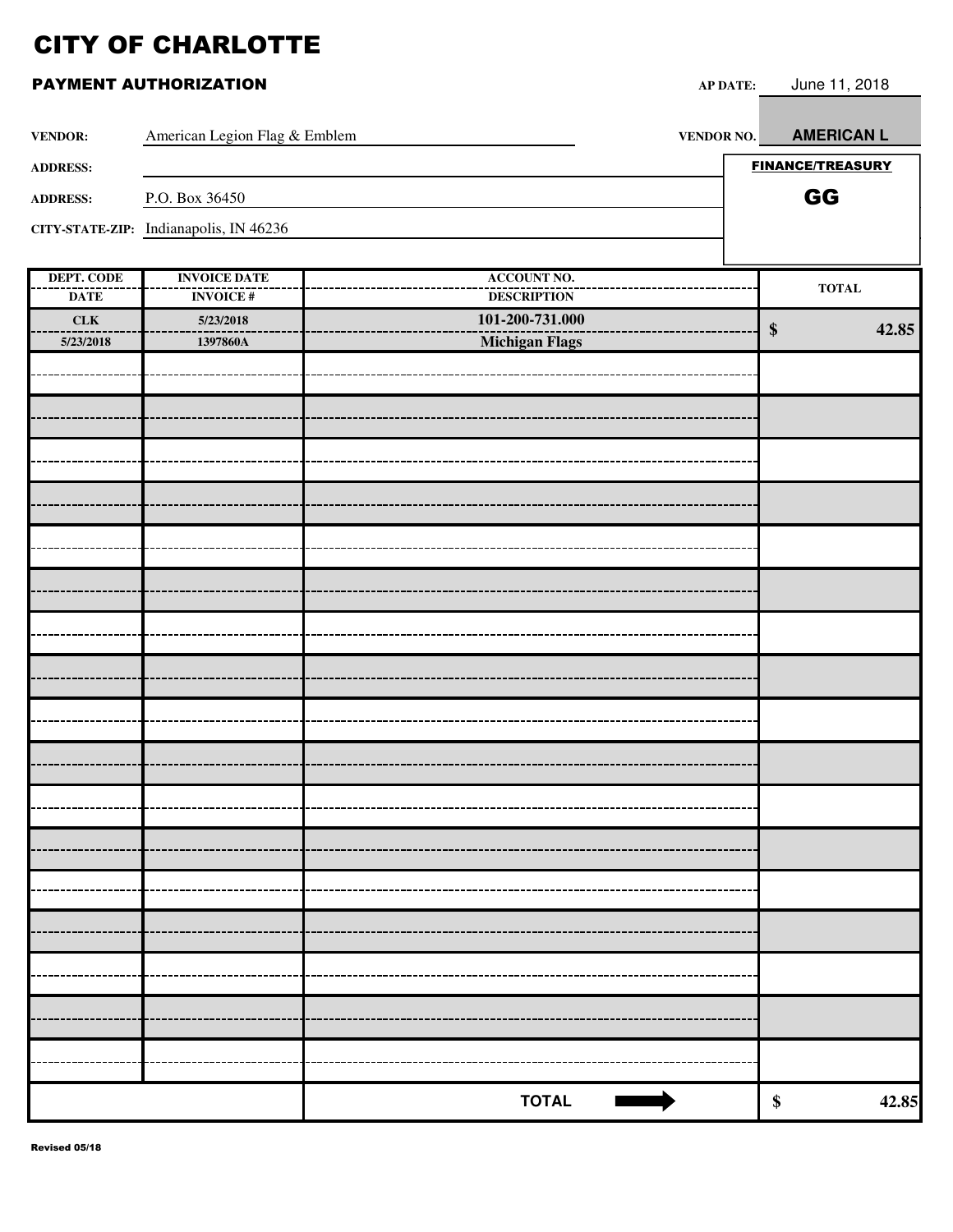| <b>VENDOR:</b>    | AT&T Long Distance                          | <b>VENDOR NO.</b>          | <b>AT&amp;T LONG</b>    |
|-------------------|---------------------------------------------|----------------------------|-------------------------|
| <b>ADDRESS:</b>   |                                             |                            | <b>FINANCE/TREASURY</b> |
|                   |                                             |                            |                         |
| <b>ADDRESS:</b>   | P.O. Box 5080                               |                            | GG                      |
|                   | CITY-STATE-ZIP: Carol Stream, IL 60197-5080 |                            |                         |
|                   |                                             |                            |                         |
| <b>DEPT. CODE</b> | <b>INVOICE DATE</b>                         | <b>ACCOUNT NO.</b>         | <b>TOTAL</b>            |
| <b>DATE</b>       | <b>INVOICE#</b>                             | <b>DESCRIPTION</b>         |                         |
| <b>FIN</b>        | 5/13/2018                                   | 101-410-744.000            | \$<br>57.83             |
| 6/4/2018          | 517543228805                                | <b>DPW Call Out Line</b>   |                         |
| <b>FIN</b>        | 5/13/2018                                   | 280-830-744.000            | \$<br>285.67            |
| 6/4/2018          | 517543228805                                | <b>Airport Modem Lines</b> |                         |
| <b>FIN</b>        | 5/13/2018                                   | 101-150-744.000            | \$<br>10.51             |
| 6/4/2018          | 517543839605                                | <b>City Hall Main Line</b> |                         |
| <b>FIN</b>        | 5/13/2018                                   | 101-200-744.000            | \$<br>17.52             |
| 6/4/2018          | 517543839605                                | <b>City Hall Main Line</b> |                         |
| <b>FIN</b>        | 5/13/2018                                   | 101-210-744.000            | \$<br>10.51             |
| 6/4/2018          | 517543839605                                | <b>City Hall Main Line</b> |                         |
| <b>FIN</b>        | 5/13/2018                                   | 101-220-744.000            | \$<br>17.52             |
| 6/4/2018          | 517543839605                                | <b>City Hall Main Line</b> |                         |
| <b>FIN</b>        | 5/13/2018                                   | 101-230-744.000            | \$<br>7.01              |
| 6/4/2018          | 517543839605                                | <b>City Hall Main Line</b> |                         |
| <b>FIN</b>        | 5/13/2018                                   | 101-300-744.000            | \$<br>119.11            |
| 6/4/2018          | 517543839605                                | <b>City Hall Main Line</b> |                         |
| <b>FIN</b>        | 5/13/2018                                   | 101-350-744.000            | \$<br>45.54             |
| 6/4/2018          | 517543839605                                | <b>City Hall Main Line</b> |                         |
| <b>FIN</b>        | 5/13/2018                                   | 101-410-744.000            | \$<br>122.61            |
| 6/4/2018          | 517543839605                                | <b>City Hall Main Line</b> |                         |
|                   |                                             |                            |                         |
|                   |                                             |                            |                         |
|                   |                                             |                            |                         |
|                   |                                             |                            |                         |
|                   |                                             |                            |                         |
|                   |                                             |                            |                         |
|                   |                                             |                            |                         |
|                   |                                             |                            |                         |
|                   |                                             |                            |                         |
|                   |                                             |                            |                         |
|                   |                                             |                            |                         |
|                   |                                             | <b>TOTAL</b>               | \$<br>693.83            |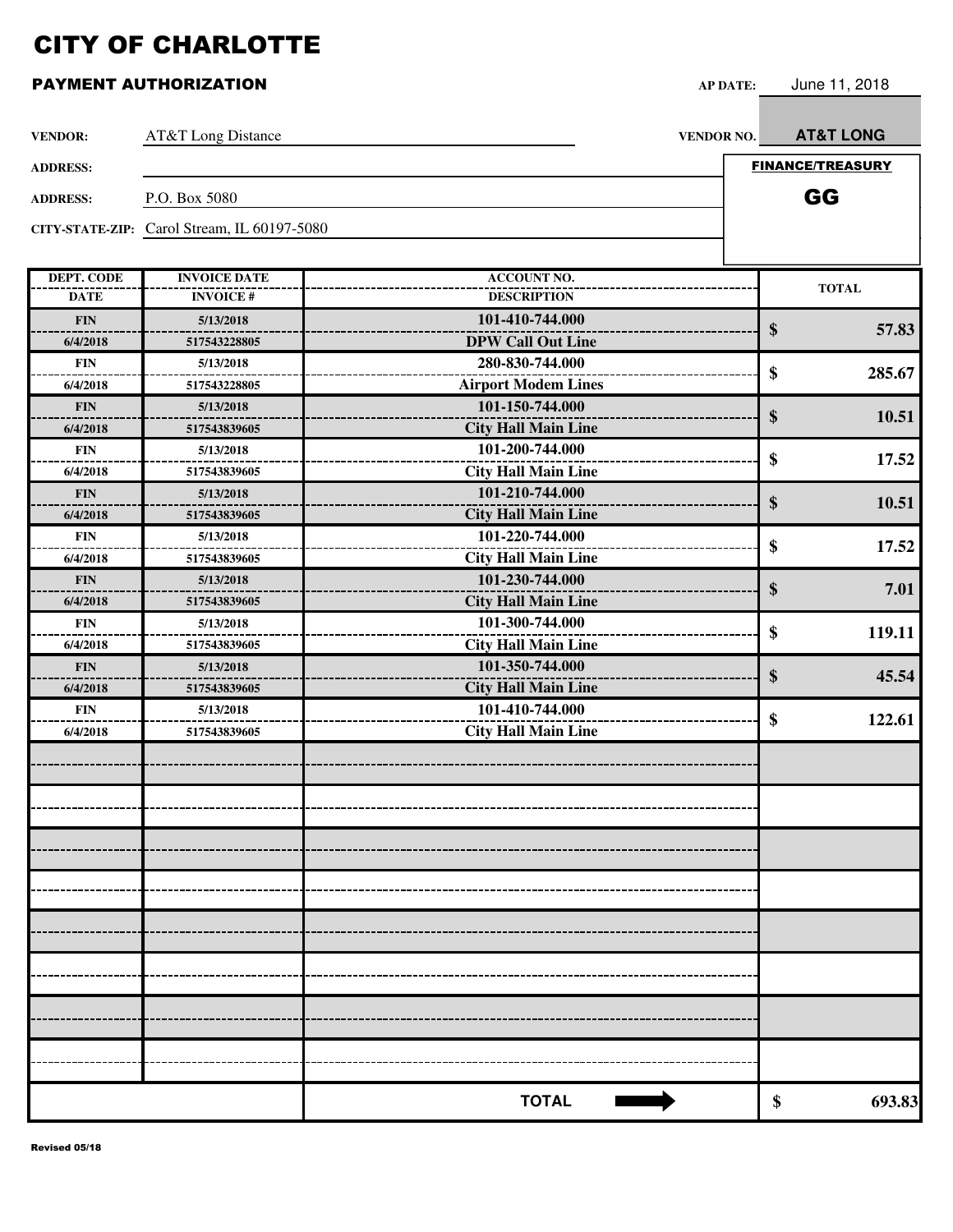| <b>VENDOR:</b>    | <b>Barb Vandermolen</b>             | VENDOR NO.              | <b>VANDER</b>               |
|-------------------|-------------------------------------|-------------------------|-----------------------------|
| <b>ADDRESS:</b>   |                                     |                         | <b>FINANCE/TREASURY</b>     |
| <b>ADDRESS:</b>   | 1550 Tina Lane                      |                         | GG                          |
|                   | CITY-STATE-ZIP: Charlotte, MI 48813 |                         |                             |
|                   |                                     |                         |                             |
| <b>DEPT. CODE</b> | <b>INVOICE DATE</b>                 | <b>ACCOUNT NO.</b>      | $\bf TOTAL$                 |
| <b>DATE</b>       | <b>INVOICE#</b>                     | <b>DESCRIPTION</b>      |                             |
| <b>FRA</b>        | 6/1/2018                            | 285-825-731.000         | $\boldsymbol{\$}$<br>249.90 |
| 6/5/2018          | <b>SC010886</b>                     | 5 Tables                |                             |
| <b>FRA</b>        | 6/1/2018                            | 285-825-731.000         | \$<br>499.50                |
| 6/5/2018          | <b>SC011318</b>                     | 25 Chairs               |                             |
| <b>FRA</b>        | 6/1/2018                            | 285-825-731.000         | $\$\$<br>16.00              |
| 6/5/2018          | 683001                              | <b>2 Carpet Runners</b> |                             |
|                   |                                     |                         |                             |
|                   |                                     |                         |                             |
|                   |                                     |                         |                             |
|                   |                                     |                         |                             |
|                   |                                     |                         |                             |
|                   |                                     |                         |                             |
|                   |                                     |                         |                             |
|                   |                                     |                         |                             |
|                   |                                     |                         |                             |
|                   |                                     |                         |                             |
|                   |                                     |                         |                             |
|                   |                                     |                         |                             |
|                   |                                     |                         |                             |
|                   |                                     |                         |                             |
|                   |                                     |                         |                             |
|                   |                                     |                         |                             |
|                   |                                     |                         |                             |
|                   |                                     |                         |                             |
|                   |                                     |                         |                             |
|                   |                                     |                         |                             |
|                   |                                     |                         |                             |
|                   |                                     |                         |                             |
|                   |                                     |                         |                             |
|                   |                                     |                         |                             |
|                   |                                     |                         |                             |
|                   |                                     |                         |                             |
|                   |                                     |                         |                             |
|                   |                                     | <b>TOTAL</b>            | \$<br>765.40                |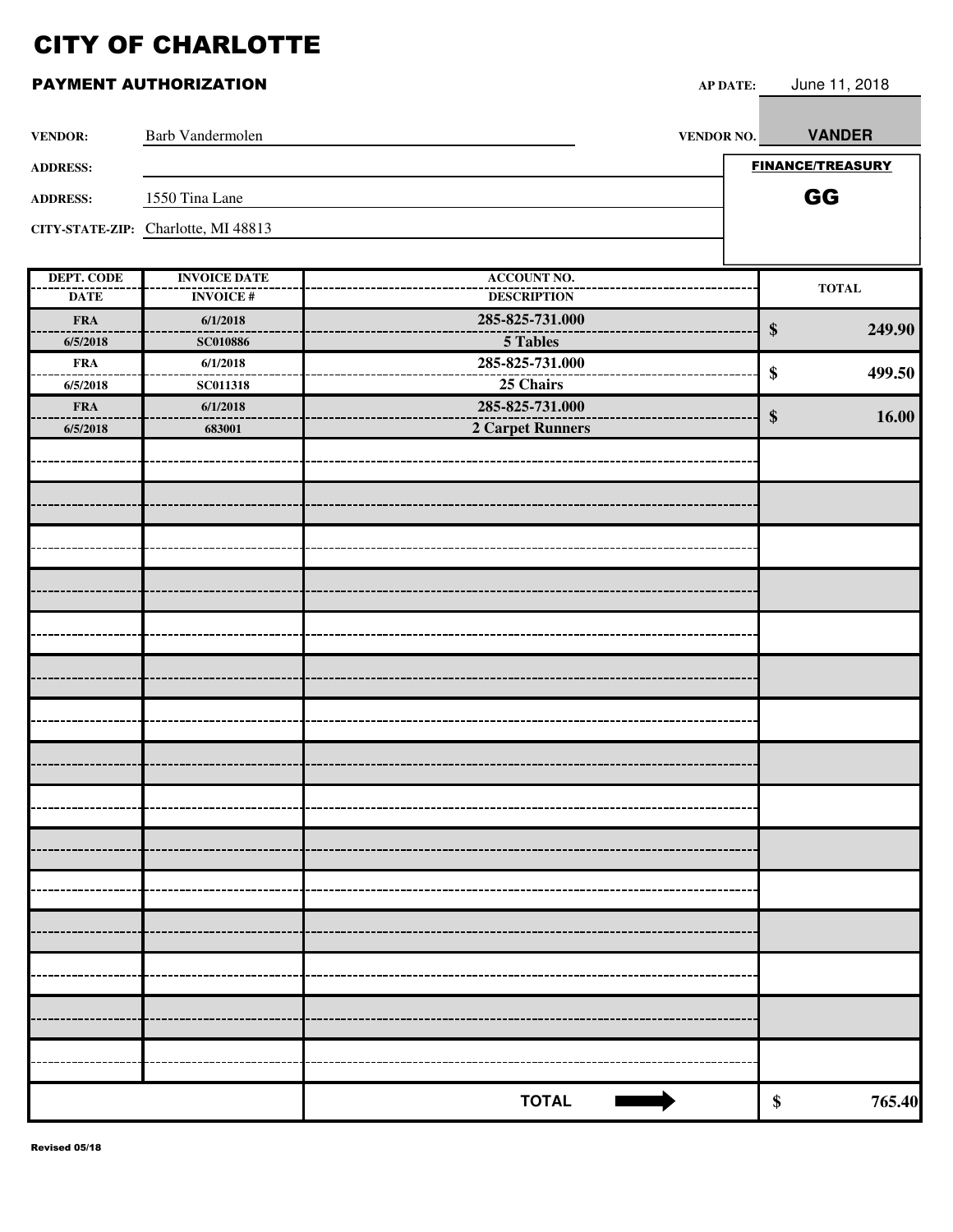| <b>VENDOR:</b>    | Byrum Ace Hardware                  | VENDOR NO.                              | <b>BYRUTR</b>           |
|-------------------|-------------------------------------|-----------------------------------------|-------------------------|
| <b>ADDRESS:</b>   |                                     |                                         | <b>FINANCE/TREASURY</b> |
|                   |                                     |                                         | GG                      |
| <b>ADDRESS:</b>   | 515 Lansing Rd.                     |                                         |                         |
|                   | CITY-STATE-ZIP: Charlotte, MI 48813 |                                         |                         |
|                   |                                     |                                         |                         |
| <b>DEPT. CODE</b> | <b>INVOICE DATE</b>                 | <b>ACCOUNT NO.</b>                      | <b>TOTAL</b>            |
| <b>DATE</b>       | <b>INVOICE#</b>                     | <b>DESCRIPTION</b>                      |                         |
| <b>DPW</b>        | 5/22/2018                           | 101-825-731.000                         | \$<br>25.18             |
| 5/22/2018         | 1805-144958                         | <b>Trash bags for park</b>              |                         |
| <b>DPW</b>        | 5/22/2018                           | 280-830-731.000                         | \$<br>18.47             |
| 5/22/2018         | 1805-145004                         | <b>Caulk &amp; Supplies for airport</b> |                         |
| <b>AIR</b>        | 5/18/2018                           | 280-830-731.000                         | \$<br>3.22              |
| 5/25/2018         | 1805-143628                         | <b>Caulk for airport</b>                |                         |
| <b>DPW</b>        | 5/30/2018                           | 510-622-731.000                         | \$<br>27.88             |
| 5/29/2018         | 1805-148420                         | <b>Tool box, Rule tape</b>              |                         |
| <b>DPW</b>        | 5/30/2018                           | 101-825-731.000                         | \$<br>8.26              |
| 5/31/2018         | 1805-148582                         | <b>Quik snaps</b>                       |                         |
| <b>DPW</b>        | 5/31/2018                           | 101-825-731.000                         | \$<br>8.09              |
| 5/31/2018         | 1805-148582                         | <b>Bulbs</b>                            |                         |
| <b>WWW</b>        | 5/22/2018                           | 510-631-731.000                         | \$<br>10.78             |
| 6/1/2018          | 1805-144963                         | <b>Misc. Supplies</b>                   |                         |
| <b>WWW</b>        | 5/24/2018                           | 510-631-731.000                         | \$<br>16.12             |
| 6/1/2018          | 1805-145867                         | <b>Misc. Supplies</b>                   |                         |
| <b>WWW</b>        | 5/30/2018                           | 510-631-731.000                         | \$<br>87.43             |
| 6/1/2018          | 1805-148448                         | <b>Misc. Supplies</b>                   |                         |
| <b>AIR</b>        | 6/1/2018                            | 280-830-862.000                         | \$<br>12.58             |
| 6/1/2018          | 1806-149361                         | <b>Painting Supplies</b>                |                         |
| <b>FIR</b>        | 5/21/2018                           | 101-350-740.000                         | \$<br>74.68             |
| 6/3/2018          | 1805-144788                         | <b>Battery Charger for #318</b>         |                         |
| <b>FIR</b>        | 6/2/2018                            | 101-350-741.000                         | \$<br>19.08             |
| 6/3/2018          | 1806-149900                         | <b>Hangers for Pictures on Walls</b>    |                         |
| <b>FIR</b>        | 6/2/2018                            | 101-350-741.000                         | \$<br>10.99             |
| 6/3/2018          | 1806-149616                         | <b>Hangers for Pictures on Walls</b>    |                         |
| AIR               | 6/1/2018                            | 280-830-731.000                         | \$<br>119.82            |
| 6/4/2018          | 1806-149302                         | Aspine int, Surface block, Caulk        |                         |
|                   |                                     |                                         |                         |
|                   |                                     |                                         |                         |
|                   |                                     |                                         |                         |
|                   |                                     |                                         |                         |
|                   |                                     |                                         |                         |
|                   |                                     |                                         |                         |
|                   |                                     | <b>TOTAL</b>                            | 442.58<br>\$            |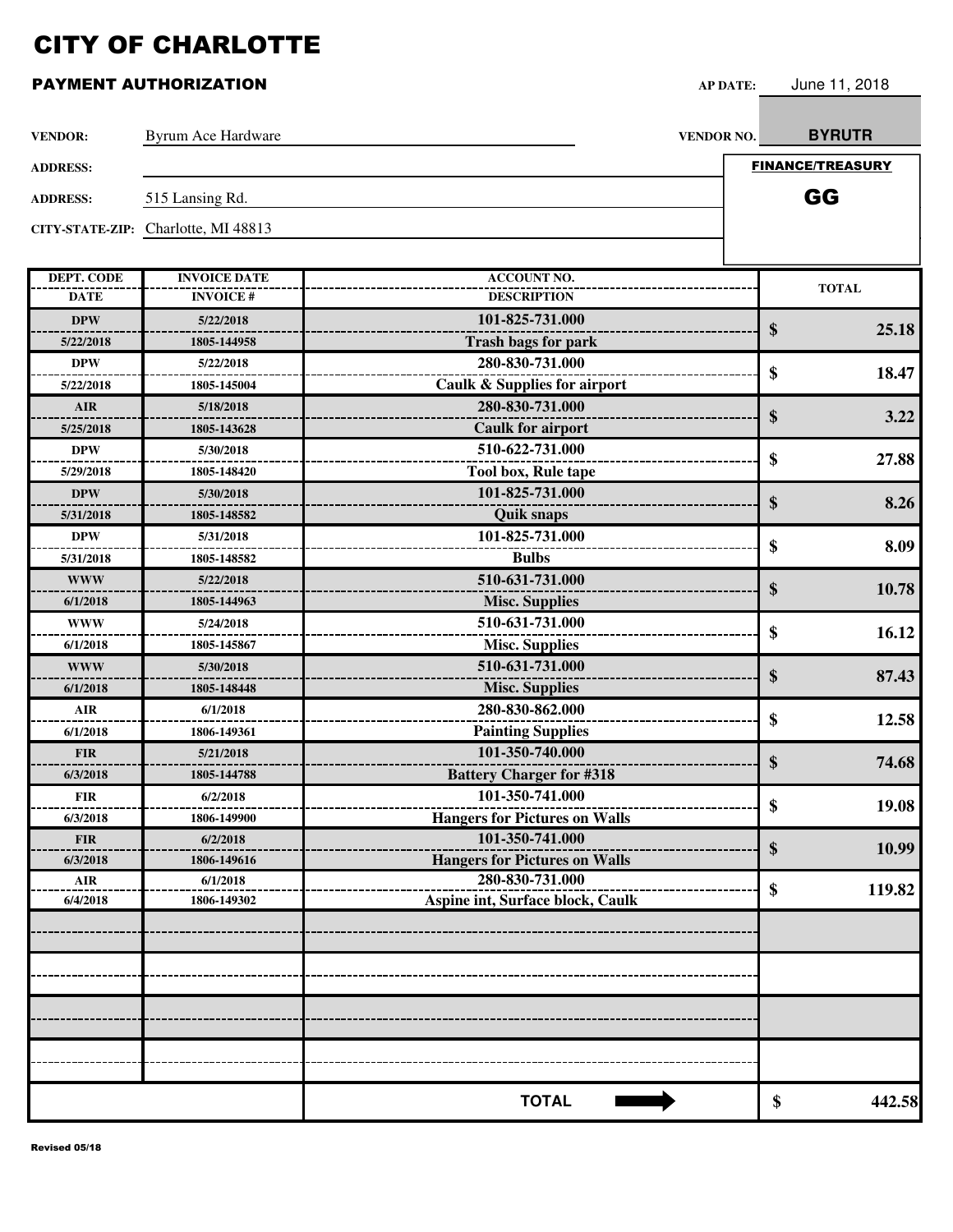| <b>VENDOR:</b>    | Consultants on Call, LLC          |                                                  | VENDOR NO. | COC <sub>1</sub>        |
|-------------------|-----------------------------------|--------------------------------------------------|------------|-------------------------|
| <b>ADDRESS:</b>   |                                   |                                                  |            | <b>FINANCE/TREASURY</b> |
|                   |                                   |                                                  |            |                         |
| <b>ADDRESS:</b>   | 6294 Haag Rd.                     |                                                  |            | GG                      |
|                   | CITY-STATE-ZIP: Lansing, MI 48911 |                                                  |            |                         |
|                   |                                   |                                                  |            |                         |
| <b>DEPT. CODE</b> | <b>INVOICE DATE</b>               | <b>ACCOUNT NO.</b>                               |            | <b>TOTAL</b>            |
| <b>DATE</b>       | <b>INVOICE#</b>                   | <b>DESCRIPTION</b>                               |            |                         |
| <b>FIN</b>        | 6/5/2018                          | 101-150-865.000                                  |            | \$<br>43.05             |
| 6/5/2018          | 2018-9485                         | <b>Jul 2018 - Managed Service Fees</b>           |            |                         |
| <b>FIN</b>        | 6/5/2018                          | 101-200-865.000                                  |            | \$<br>71.75             |
| 6/5/2018          | 2018-9485                         | <b>Jul 2018 - Managed Service Fees</b>           |            |                         |
| <b>FIN</b>        | 6/5/2018                          | 101-210-865.000                                  |            | \$<br>43.05             |
| 6/5/2018          | 2018-9485                         | <b>Jul 2018 - Managed Service Fees</b>           |            |                         |
| <b>FIN</b>        | 6/5/2018                          | 101-220-865.000                                  |            | \$<br>71.75             |
| 6/5/2018          | 2018-9485                         | <b>Jul 2018 - Managed Service Fees</b>           |            |                         |
| <b>FIN</b>        | 6/5/2018                          | 101-230-865.000                                  |            |                         |
| 6/5/2018          | 2018-9485                         | <b>Jul 2018 - Managed Service Fees</b>           |            | \$<br>14.35             |
| <b>FIN</b>        | 6/5/2018                          | 101-300-865.000                                  |            |                         |
| 6/5/2018          | 2018-9485                         | <b>Jul 2018 - Managed Service Fees</b>           |            | \$<br>502.25            |
| <b>FIN</b>        | 6/5/2018                          | 101-350-865.000                                  |            |                         |
| 6/5/2018          | 2018-9485                         | <b>Jul 2018 - Managed Service Fees</b>           |            | \$<br>186.55            |
| <b>FIN</b>        | 6/5/2018                          | 101-410-865.000                                  |            |                         |
| 6/5/2018          | 2018-9485                         | <b>Jul 2018 - Managed Service Fees</b>           |            | \$<br>502.25            |
| <b>FIN</b>        | 6/5/2018                          | 101-150-746.000                                  |            |                         |
| 6/5/2018          | 2018-9486                         | IT Service thru 06/05/2018                       |            | \$<br>294.00            |
| <b>FIN</b>        | 6/5/2018                          | 101-200-746.000                                  |            |                         |
| 6/5/2018          | 2018-9486                         | IT Service thru 06/05/2018                       |            | \$<br>168.00            |
| <b>FIN</b>        | 6/5/2018                          | 101-210-746.000                                  |            |                         |
| 6/5/2018          | 2018-9486                         | IT Service thru 06/05/2018                       |            | \$<br>168.00            |
| <b>FIN</b>        | 6/5/2018                          | 101-220-746.000                                  |            |                         |
| 6/5/2018          | 2018-9486                         | IT Service thru 06/05/2018                       |            | 462.00<br>S             |
| <b>FIN</b>        | 6/5/2018                          | 101-230-746.000                                  |            |                         |
| 6/5/2018          | 2018-9486                         | IT Service thru 06/05/2018                       |            | \$<br>84.00             |
| FIN               | 6/5/2018                          | 101-300-746.000                                  |            |                         |
| 6/5/2018          | 2018-9486                         | IT Service thru 06/05/2018                       |            | \$<br>1,008.00          |
| <b>FIN</b>        | 6/5/2018                          | 101-350-746.000                                  |            |                         |
| 6/5/2018          | 2018-9486                         | IT Service thru 06/05/2018                       |            | \$<br>1,176.00          |
| FIN               | 6/5/2018                          | 101-410-746.000                                  |            | \$<br>840.00            |
| 6/5/2018          | 2018-9486                         | IT Service thru 06/05/2018                       |            |                         |
| <b>FIN</b>        | 6/5/2018                          | 101-350-865.000                                  |            |                         |
| 6/5/2018          | 2018-9487                         | <b>Wireless Upgrade; Sound System; Projector</b> |            | \$<br>2,500.00          |
| FIN               | 6/5/2018                          | 101-150-865.000                                  |            |                         |
| 6/5/2018          | 2018-9488                         | <b>2-Windows Server Upgrades</b>                 |            | \$<br>420.00            |
|                   |                                   | <b>SUB TOTAL</b>                                 |            | \$<br>8,555.00          |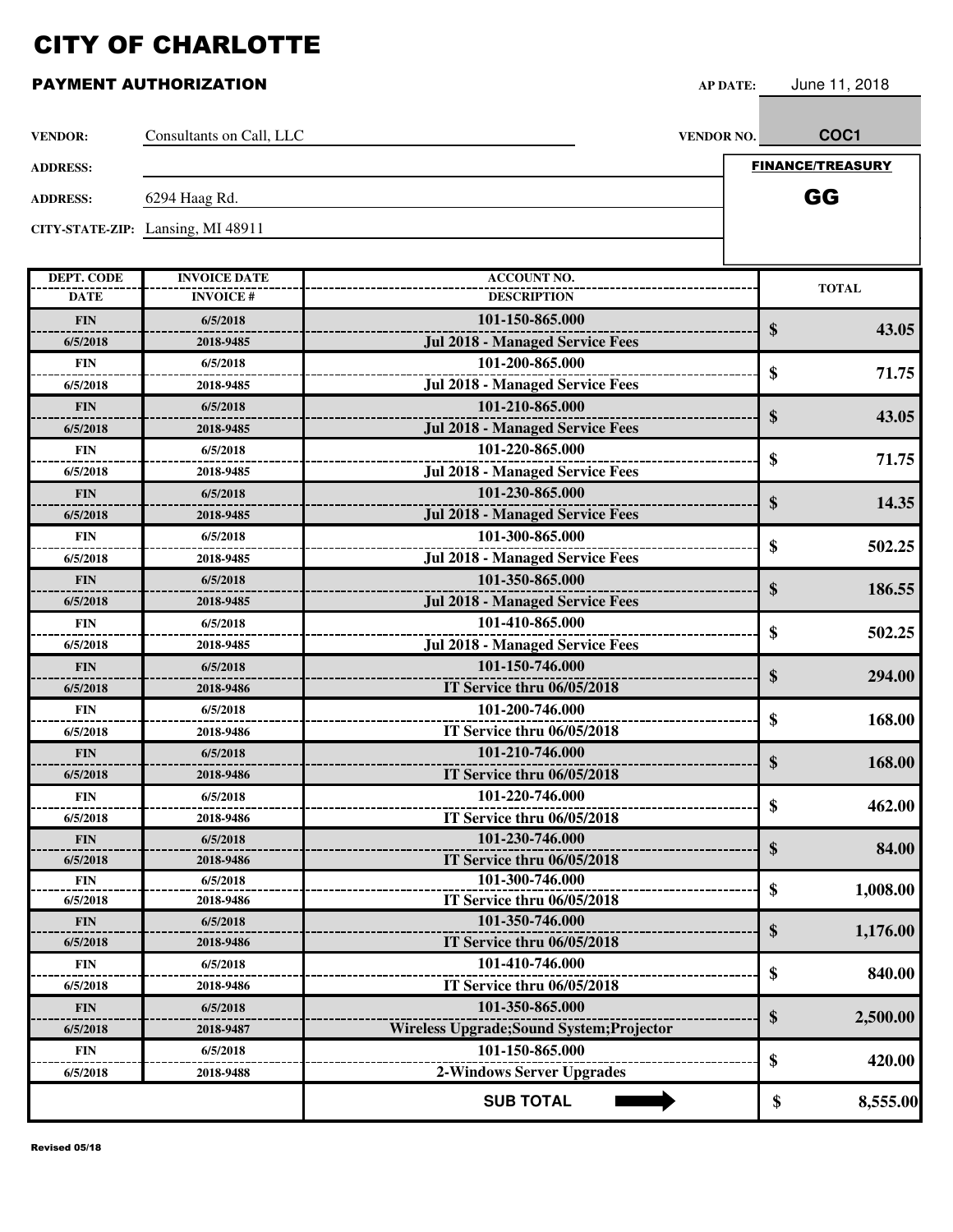| <b>VENDOR:</b>    | Consultants on Call, LLC          | VENDOR NO.                | COC1            |
|-------------------|-----------------------------------|---------------------------|-----------------|
| <b>ADDRESS:</b>   |                                   |                           |                 |
| <b>ADDRESS:</b>   | 6294 Haag Rd.                     |                           |                 |
|                   | CITY-STATE-ZIP: Lansing, MI 48911 |                           |                 |
| <b>DEPT. CODE</b> | <b>INVOICE DATE</b>               | <b>ACCOUNT NO.</b>        | <b>TOTAL</b>    |
| <b>DATE</b>       | <b>INVOICE#</b>                   | <b>DESCRIPTION</b>        |                 |
| <b>FIN</b>        | 6/5/2018                          | 101-200-865.000           | \$<br>240.00    |
| 6/5/2018          | 2018-9488                         | 2-Windows Server Upgrades |                 |
| <b>FIN</b>        | 6/5/2018                          | 101-210-865.000           | \$<br>240.00    |
| 6/5/2018          | 2018-9488                         | 2-Windows Server Upgrades |                 |
| <b>FIN</b>        | 6/5/2018                          | 101-220-865.000           | \$<br>660.00    |
| 6/5/2018          | 2018-9488                         | 2-Windows Server Upgrades |                 |
| <b>FIN</b>        | 6/5/2018                          | 101-230-865.000           | \$<br>120.00    |
| 6/5/2018          | 2018-9488                         | 2-Windows Server Upgrades |                 |
| <b>FIN</b>        | 6/5/2018                          | 101-300-865.000           | \$<br>1,440.00  |
| 6/5/2018          | 2018-9488                         | 2-Windows Server Upgrades |                 |
| <b>FIN</b>        | 6/5/2018                          | 101-350-865.000           | \$<br>1,680.00  |
| 6/5/2018          | 2018-9488                         | 2-Windows Server Upgrades |                 |
| ${\bf FIN}$       | 6/5/2018                          | 101-410-865.000           | \$<br>1,200.00  |
| 6/5/2018          | 2018-9488                         | 2-Windows Server Upgrades |                 |
|                   |                                   |                           |                 |
|                   |                                   |                           |                 |
|                   |                                   |                           |                 |
|                   |                                   |                           |                 |
|                   |                                   |                           |                 |
|                   |                                   |                           |                 |
|                   |                                   |                           |                 |
|                   |                                   |                           |                 |
|                   |                                   |                           |                 |
|                   |                                   |                           |                 |
|                   |                                   |                           |                 |
|                   |                                   |                           |                 |
|                   |                                   |                           |                 |
|                   |                                   |                           |                 |
|                   |                                   |                           |                 |
|                   |                                   |                           |                 |
|                   |                                   |                           |                 |
|                   |                                   |                           |                 |
|                   |                                   |                           |                 |
|                   |                                   |                           |                 |
|                   |                                   |                           |                 |
|                   |                                   |                           |                 |
|                   |                                   | <b>TOTAL</b>              | \$<br>14,135.00 |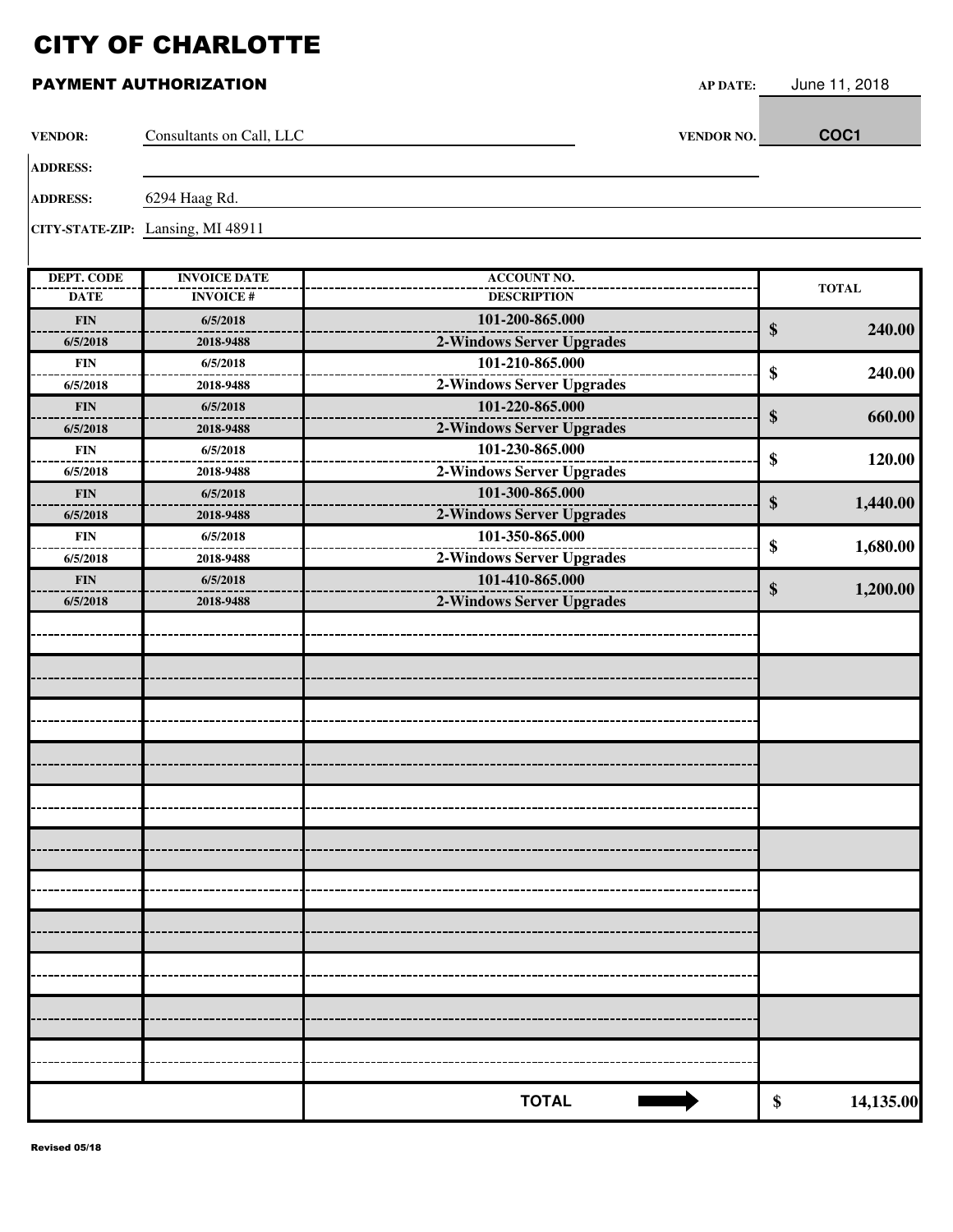#### PAYMENT AUTHORIZATION **AP DATE:** June 11, 2018

| <b>VENDOR:</b>  | <b>Consumers Energy</b>                   | VENDOR NO.                                | <b>CONSEN</b>  |
|-----------------|-------------------------------------------|-------------------------------------------|----------------|
| <b>ADDRESS:</b> | <b>Payment Center</b>                     | <b>FINANCE/TREASURY</b>                   |                |
| <b>ADDRESS:</b> | P.O. Box 740309                           |                                           | GG             |
|                 | CITY-STATE-ZIP: Cincinnati, OH 45274-0309 |                                           |                |
|                 |                                           |                                           |                |
| DEPT. CODE      | <b>INVOICE DATE</b>                       | <b>ACCOUNT NO.</b>                        | <b>TOTAL</b>   |
| <b>DATE</b>     | <b>INVOICE#</b>                           | <b>DESCRIPTION</b>                        |                |
| <b>FRA</b>      | 5/28/2018                                 | 285-825-745.000                           | \$<br>43.18    |
| 6/1/2018        | <b>2018 May Camp Frances</b>              | <b>May 2018 Electrial Service</b>         |                |
| <b>FIN</b>      | 5/14/2018                                 | 101-350-745.000                           | \$<br>1,831.59 |
| 6/4/2018        | <b>2018 May</b>                           | May 2018 Electrial & Natural Gas Services |                |
| <b>FIN</b>      | 5/14/2018                                 | 101-663-745.000                           |                |
| 6/4/2018        | <b>2018 May</b>                           | May 2018 Electrial & Natural Gas Services | \$<br>48.26    |
| <b>FIN</b>      | 5/14/2018                                 | 101-664-745.000                           |                |
| 6/4/2018        | <b>2018 May</b>                           | May 2018 Electrial & Natural Gas Services | \$<br>3,931.92 |
| <b>FIN</b>      | 5/14/2018                                 | 101-825-745.000                           |                |
| 6/4/2018        | <b>2018 May</b>                           | May 2018 Electrial & Natural Gas Services | \$<br>451.02   |
| <b>FIN</b>      | 5/14/2018                                 | 280-830-745.000                           |                |
| 6/4/2018        | <b>2018 May</b>                           | May 2018 Electrial & Natural Gas Services | \$<br>636.13   |
| <b>FIN</b>      | 5/14/2018                                 | 500-841-745.000                           |                |
| 6/4/2018        | <b>2018 May</b>                           | May 2018 Electrial & Natural Gas Services | \$<br>47.61    |
| <b>FIN</b>      | 5/14/2018                                 | 510-623-745.000                           |                |
| 6/4/2018        | <b>2018 May</b>                           | May 2018 Electrial & Natural Gas Services | \$<br>71.85    |
| <b>FIN</b>      | 5/14/2018                                 | 510-624-745.000                           |                |
| 6/4/2018        | <b>2018 May</b>                           | May 2018 Electrial & Natural Gas Services | \$<br>239.64   |
| <b>FIN</b>      | 5/14/2018                                 | 510-625-745.000                           |                |
| 6/4/2018        | <b>2018 May</b>                           | May 2018 Electrial & Natural Gas Services | \$<br>54.30    |
| <b>FIN</b>      | 5/14/2018                                 | 510-626-745.000                           |                |
| 6/4/2018        | <b>2018 May</b>                           | May 2018 Electrial & Natural Gas Services | \$<br>(63.99)  |
| <b>FIN</b>      | 5/14/2018                                 | 510-627-745.000                           |                |
| 6/4/2018        | <b>2018 May</b>                           | May 2018 Electrial & Natural Gas Services | \$<br>275.23   |
| <b>FIN</b>      | 5/14/2018                                 | 510-628-745.000                           |                |
| 6/4/2018        | <b>2018 May</b>                           | May 2018 Electrial & Natural Gas Services | \$<br>2,271.23 |
| <b>FIN</b>      | 5/14/2018                                 | 510-629-745.000                           |                |
| 6/4/2018        | <b>2018 May</b>                           | May 2018 Electrial & Natural Gas Services | \$<br>107.70   |

**510-631-745.000 \$ 379.00 May 2018 Electrial & Natural Gas Services**

| 4,834.69  | ₼ | 510-661-745.000                           | 5/14/2018       | <b>FIN</b> |
|-----------|---|-------------------------------------------|-----------------|------------|
|           | Ю | May 2018 Electrial & Natural Gas Services | <b>2018 May</b> | 6/4/2018   |
| 469.09    |   | 601-713-745.000                           | 5/14/2018       | <b>FIN</b> |
|           |   | May 2018 Electrial & Natural Gas Services | <b>2018 May</b> | 6/4/2018   |
|           |   |                                           |                 |            |
|           |   |                                           |                 |            |
| 15,628.45 | Φ | <b>TOTAL</b>                              |                 |            |
|           |   |                                           |                 |            |
|           |   |                                           |                 |            |

**6/4/2018 2018 May FIN 5/14/2018 6/4/2018 2018 May FIN 5/14/2018**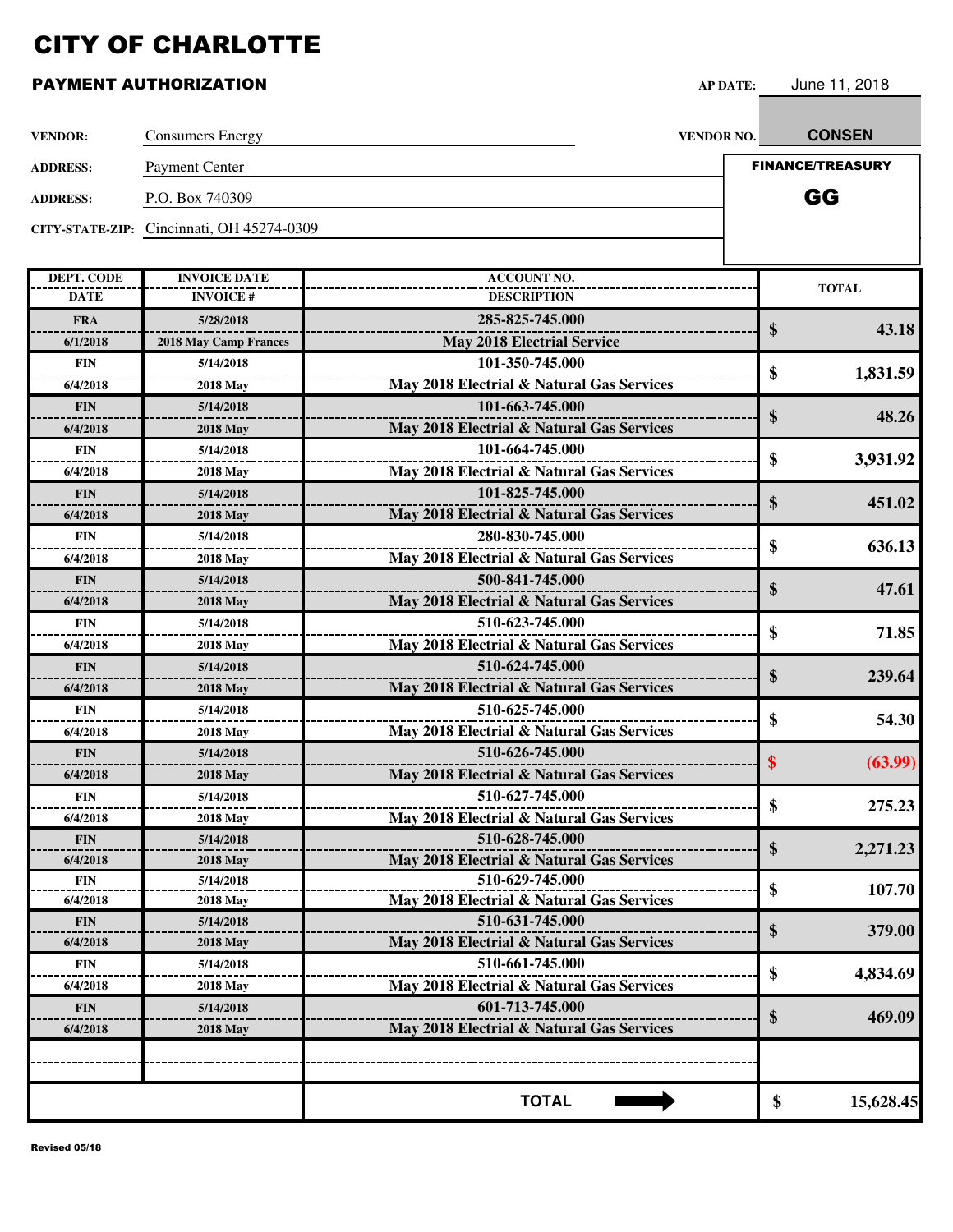| <b>VENDOR:</b>    | EJ USA, Inc.                             | VENDOR NO.                         | <b>EASTJO</b>           |
|-------------------|------------------------------------------|------------------------------------|-------------------------|
| <b>ADDRESS:</b>   |                                          |                                    | <b>FINANCE/TREASURY</b> |
| <b>ADDRESS:</b>   | P.O. Box 644873                          |                                    | GG                      |
|                   | CITY-STATE-ZIP: Pittsburg, PA 15264-4873 |                                    |                         |
|                   |                                          |                                    |                         |
| <b>DEPT. CODE</b> | <b>INVOICE DATE</b>                      | <b>ACCOUNT NO.</b>                 | <b>TOTAL</b>            |
| <b>DATE</b>       | <b>INVOICE#</b>                          | <b>DESCRIPTION</b>                 |                         |
| <b>DPW</b>        | 5/15/2018                                | 510-651-731.000                    | \$<br>2,031.47          |
| 5/24/2018         | 110180033704                             | <b>Hydrants, Megalugs, Reducer</b> |                         |
| <b>DPW</b>        | 5/31/2018                                | 510-651-731.000                    | \$<br>1,978.34          |
| 6/4/2018          | 110180038984                             | Hydrant, Reducer's                 |                         |
| <b>DPW</b>        | 5/31/2018                                | 510-651-731.000                    | \$<br>(76.44)           |
| 6/4/2018          | 110180039309                             | Reducer                            |                         |
|                   |                                          |                                    |                         |
|                   |                                          |                                    |                         |
|                   |                                          |                                    |                         |
|                   |                                          |                                    |                         |
|                   |                                          |                                    |                         |
|                   |                                          |                                    |                         |
|                   |                                          |                                    |                         |
|                   |                                          |                                    |                         |
|                   |                                          |                                    |                         |
|                   |                                          |                                    |                         |
|                   |                                          |                                    |                         |
|                   |                                          |                                    |                         |
|                   |                                          |                                    |                         |
|                   |                                          |                                    |                         |
|                   |                                          |                                    |                         |
|                   |                                          |                                    |                         |
|                   |                                          |                                    |                         |
|                   |                                          |                                    |                         |
|                   |                                          |                                    |                         |
|                   |                                          |                                    |                         |
|                   |                                          |                                    |                         |
|                   |                                          |                                    |                         |
|                   |                                          |                                    |                         |
|                   |                                          |                                    |                         |
|                   |                                          | <b>TOTAL</b>                       | \$<br>3,933.37          |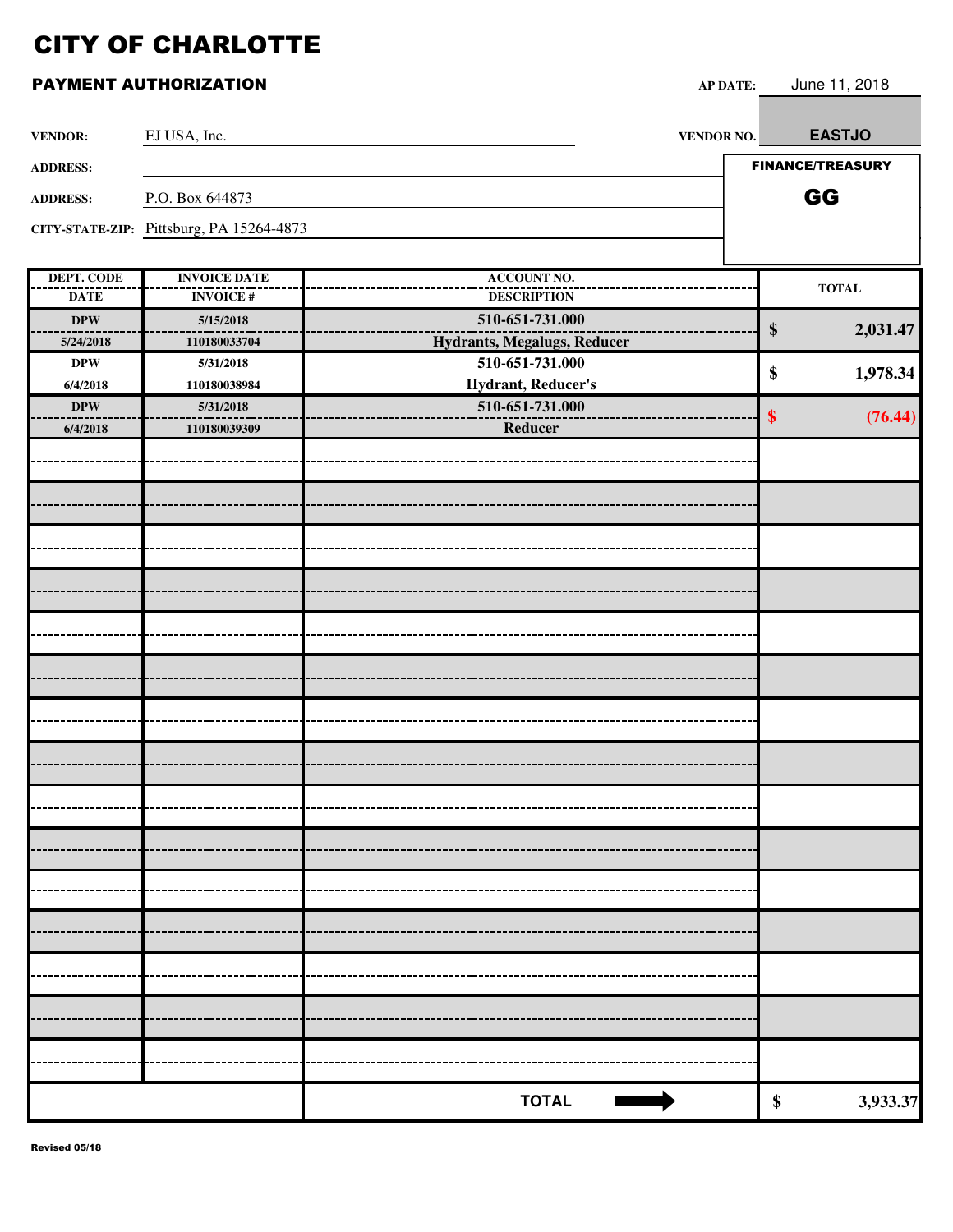|                                  | PAYMENT AUTHORIZATION                  | <b>AP DATE:</b>                                                                                                                                                                                                                                      | June 11, 2018               |
|----------------------------------|----------------------------------------|------------------------------------------------------------------------------------------------------------------------------------------------------------------------------------------------------------------------------------------------------|-----------------------------|
| <b>VENDOR:</b>                   | Enerco Corporation                     | VENDOR NO.                                                                                                                                                                                                                                           | <b>ENERCO</b>               |
| <b>ADDRESS:</b>                  |                                        |                                                                                                                                                                                                                                                      | <b>FINANCE/TREASURY</b>     |
| <b>ADDRESS:</b>                  | 317 N. Bridge St.                      |                                                                                                                                                                                                                                                      | GG                          |
|                                  | CITY-STATE-ZIP: Grand Ledge, MI 48837  |                                                                                                                                                                                                                                                      |                             |
| <b>DEPT. CODE</b><br><b>DATE</b> | <b>INVOICE DATE</b><br><b>INVOICE#</b> | <b>ACCOUNT NO.</b><br><b>DESCRIPTION</b>                                                                                                                                                                                                             | <b>TOTAL</b>                |
| $\bf DPW$                        | 5/30/2018                              | 601-713-731.000                                                                                                                                                                                                                                      | 541.63<br>$\boldsymbol{\$}$ |
| 6/4/2018                         | 120051                                 | Pump                                                                                                                                                                                                                                                 |                             |
|                                  |                                        |                                                                                                                                                                                                                                                      |                             |
|                                  |                                        |                                                                                                                                                                                                                                                      |                             |
|                                  |                                        |                                                                                                                                                                                                                                                      |                             |
|                                  |                                        |                                                                                                                                                                                                                                                      |                             |
|                                  |                                        |                                                                                                                                                                                                                                                      |                             |
|                                  |                                        |                                                                                                                                                                                                                                                      |                             |
|                                  |                                        |                                                                                                                                                                                                                                                      |                             |
|                                  |                                        |                                                                                                                                                                                                                                                      |                             |
|                                  |                                        |                                                                                                                                                                                                                                                      |                             |
|                                  |                                        |                                                                                                                                                                                                                                                      |                             |
|                                  |                                        |                                                                                                                                                                                                                                                      |                             |
|                                  |                                        |                                                                                                                                                                                                                                                      |                             |
|                                  |                                        |                                                                                                                                                                                                                                                      |                             |
|                                  |                                        |                                                                                                                                                                                                                                                      |                             |
|                                  |                                        |                                                                                                                                                                                                                                                      |                             |
|                                  |                                        |                                                                                                                                                                                                                                                      |                             |
|                                  |                                        |                                                                                                                                                                                                                                                      |                             |
|                                  |                                        |                                                                                                                                                                                                                                                      |                             |
|                                  |                                        |                                                                                                                                                                                                                                                      |                             |
|                                  |                                        |                                                                                                                                                                                                                                                      |                             |
|                                  |                                        | <b>TOTAL</b><br><u> The Company of the Company of the Company of the Company of the Company of the Company of the Company of the Company of the Company of the Company of the Company of the Company of the Company of the Company of the Compan</u> | \$<br>541.63                |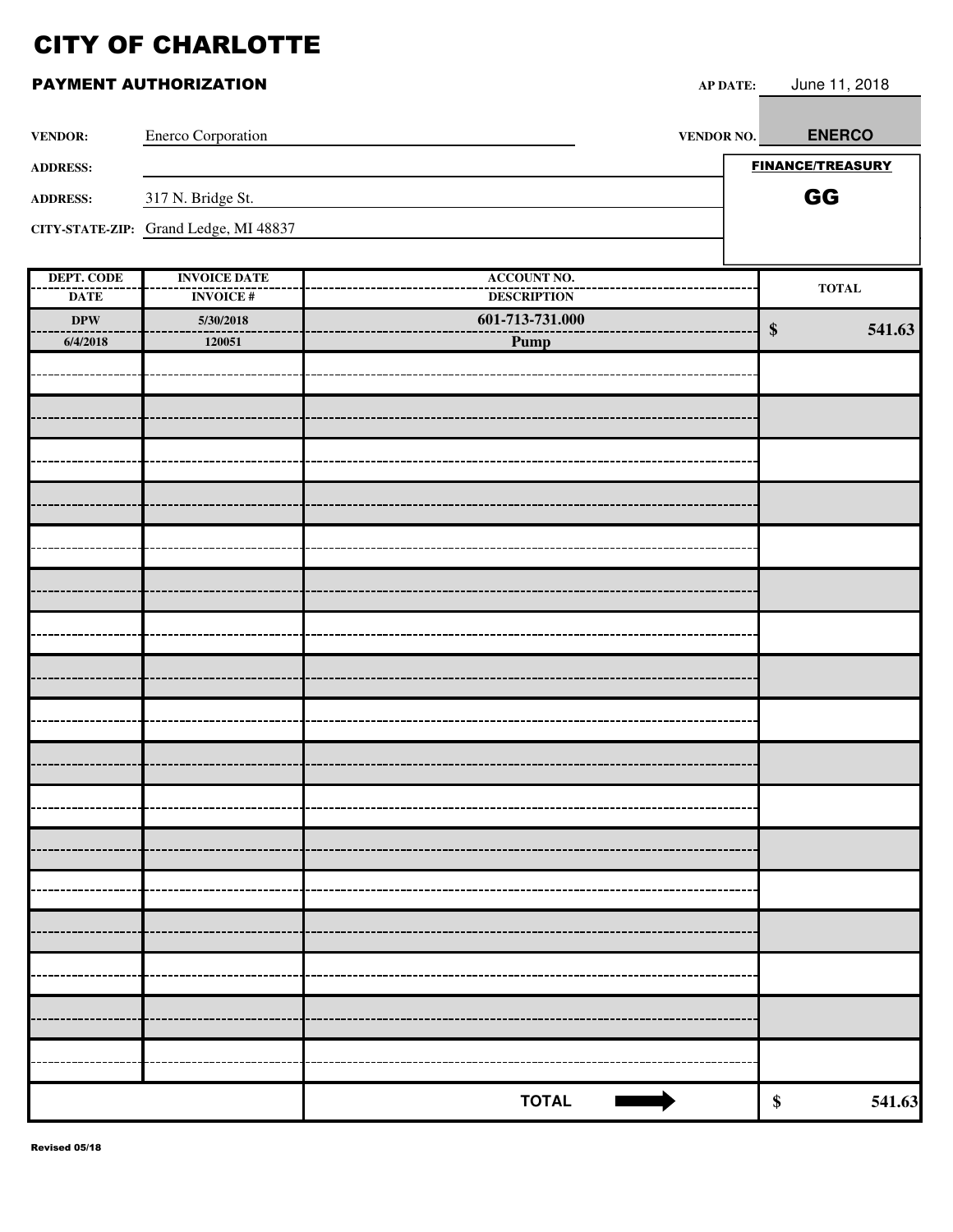### **PAYMENT AUTHORIZATION AP**

|  | <b>PDATE:</b> | June 11, 2018 |  |
|--|---------------|---------------|--|
|--|---------------|---------------|--|

| <b>VENDOR:</b>  | Eric Rogers LLC<br><b>VENDOR NO.</b> | <b>ROGER</b>            |
|-----------------|--------------------------------------|-------------------------|
| <b>ADDRESS:</b> |                                      | <b>FINANCE/TREASURY</b> |
| <b>ADDRESS:</b> | P.O. Box 190                         |                         |
|                 | CITY-STATE-ZIP: Charlotte, MI 48813  |                         |

| <b>DEPT. CODE</b> | <b>INVOICE DATE</b> | <b>ACCOUNT NO.</b>        |              |
|-------------------|---------------------|---------------------------|--------------|
| <b>DATE</b>       | <b>INVOICE#</b>     | <b>DESCRIPTION</b>        | <b>TOTAL</b> |
| <b>DPW</b>        | 5/25/2018           | 101-300-749.000           | 9.00         |
| 5/30/2018         | 17624               | <b>Weekly Lawn Mowing</b> | \$           |
| <b>DPW</b>        | 5/25/2018           | 101-424-749.000           |              |
| 5/30/2018         | 17624               | <b>Weekly Lawn Mowing</b> | \$<br>30.00  |
| <b>DPW</b>        | 5/25/2018           | 101-664-749.000           |              |
| 5/30/2018         | 17624               | <b>Weekly Lawn Mowing</b> | \$<br>12.00  |
| <b>DPW</b>        | 5/25/2018           | 101-825-749.000           |              |
| 5/30/2018         | 17624               | <b>Weekly Lawn Mowing</b> | \$<br>458.00 |
| <b>DPW</b>        | 5/25/2018           | 280-830-749.000           |              |
| 5/30/2018         | 17624               | <b>Weekly Lawn Mowing</b> | \$<br>350.00 |
| <b>DPW</b>        | 5/25/2018           | 202-524-749.000           |              |
| 5/30/2018         | 17624               | <b>Weekly Lawn Mowing</b> | \$<br>107.00 |
| <b>DPW</b>        | 5/25/2018           | 270-800-749.000           |              |
| 5/30/2018         | 17624               | <b>Weekly Lawn Mowing</b> | \$<br>65.00  |
| <b>DPW</b>        | 5/25/2018           | 500-841-749.000           |              |
| 5/30/2018         | 17624               | <b>Weekly Lawn Mowing</b> | \$<br>35.00  |
| <b>DPW</b>        | 5/25/2018           | 510-623-749.000           |              |
| 5/30/2018         | 17624               | <b>Weekly Lawn Mowing</b> | \$<br>9.00   |
| <b>DPW</b>        | 5/25/2018           | 510-624-749.000           |              |
| 5/30/2018         | 17624               | <b>Weekly Lawn Mowing</b> | \$<br>9.00   |
| <b>DPW</b>        | 5/25/2018           | 510-625-749.000           |              |
| 5/30/2018         | 17624               | <b>Weekly Lawn Mowing</b> | \$<br>9.00   |
| <b>DPW</b>        | 5/25/2018           | 510-626-749.000           |              |
| 5/30/2018         | 17624               | <b>Weekly Lawn Mowing</b> | \$<br>14.00  |
| <b>DPW</b>        | 5/25/2018           | 510-629-749.000           |              |
| 5/30/2018         | 17624               | <b>Weekly Lawn Mowing</b> | \$<br>9.00   |
| <b>DPW</b>        | 5/25/2018           | 510-632-749.000           | \$<br>150.00 |
| 5/30/2018         | 17624               | <b>Weekly Lawn Mowing</b> |              |
| <b>DPW</b>        | 5/25/2018           | 510-662-749.000           | \$<br>16.00  |
| 5/30/2018         | 17624               | <b>Weekly Lawn Mowing</b> |              |
| <b>DPW</b>        | 5/25/2018           | 510-681-749.000           | \$<br>22.00  |
| 5/30/2018         | 17624               | <b>Weekly Lawn Mowing</b> |              |
| <b>DPW</b>        | 5/25/2018           | 601-713-749.000           | \$<br>115.00 |
| 5/30/2018         | 17624               | <b>Weekly Lawn Mowing</b> |              |
| <b>DPW</b>        | 5/25/2018           | 101-350-749.000           | \$<br>55.00  |
| 5/30/2018         | 17624               | <b>Weekly Lawn Mowing</b> |              |
|                   |                     |                           |              |
|                   |                     |                           |              |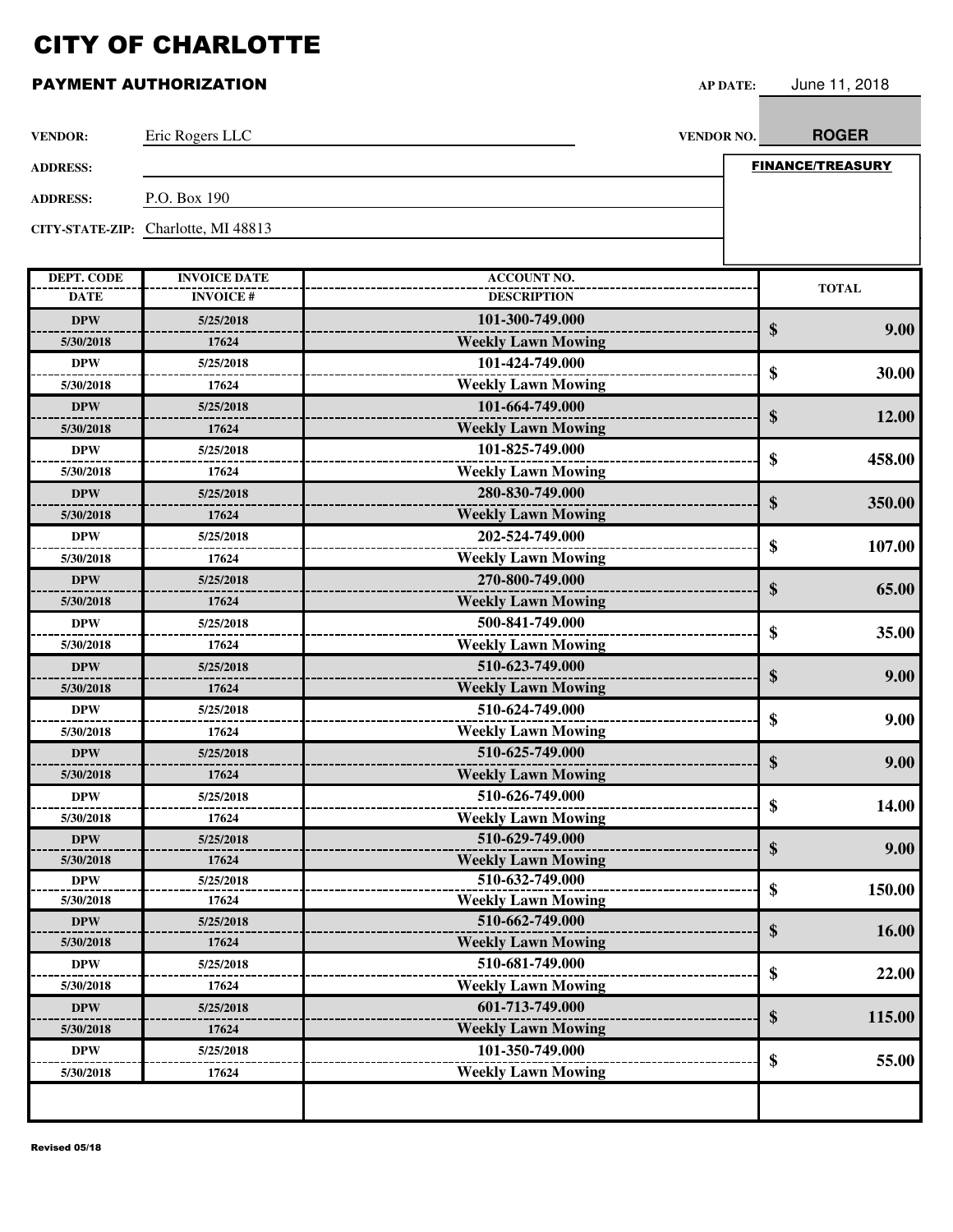| <b>VENDOR:</b>    | Eric Rogers LLC                     | VENDOR NO.                | <b>ROGER</b>            |
|-------------------|-------------------------------------|---------------------------|-------------------------|
| <b>ADDRESS:</b>   |                                     |                           | <b>FINANCE/TREASURY</b> |
| <b>ADDRESS:</b>   | P.O. Box 190                        |                           | GG                      |
|                   |                                     |                           |                         |
|                   | CITY-STATE-ZIP: Charlotte, MI 48813 |                           |                         |
|                   |                                     |                           |                         |
| <b>DEPT. CODE</b> | <b>INVOICE DATE</b>                 | <b>ACCOUNT NO.</b>        | <b>TOTAL</b>            |
| <b>DATE</b>       | <b>INVOICE#</b>                     | <b>DESCRIPTION</b>        |                         |
| <b>DPW</b>        | 5/25/2018                           | 101-663-749.000           | \$<br>58.00             |
| 5/30/2018         | 17624                               | <b>Weekly Lawn Mowing</b> |                         |
| <b>DPW</b>        | 5/25/2018                           | 101-825-749.000           | \$<br>85.00             |
| 5/30/2018         | 17624                               | <b>Weekly Lawn Mowing</b> |                         |
| <b>DPW</b>        | 6/1/2018                            | 101-300-749.000           | \$<br>9.00              |
| 6/4/2018          | 17683                               | <b>Weekly Lawn Mowing</b> |                         |
| <b>DPW</b>        | 6/1/2018                            | 101-424-749.000           | \$<br>30.00             |
| 6/4/2018          | 17683                               | <b>Weekly Lawn Mowing</b> |                         |
| <b>DPW</b>        | 6/1/2018                            | 101-664-749.000           |                         |
| 6/4/2018          | 17683                               | <b>Weekly Lawn Mowing</b> | \$<br>12.00             |
| <b>DPW</b>        | 6/1/2018                            | 101-825-749.000           |                         |
| 6/4/2018          | 17683                               | <b>Weekly Lawn Mowing</b> | \$<br>458.00            |
| <b>DPW</b>        | 6/1/2018                            | 280-830-749.000           |                         |
| 6/4/2018          | 17683                               | <b>Weekly Lawn Mowing</b> | \$<br>350.00            |
| <b>DPW</b>        | 6/1/2018                            | 202-524-749.000           |                         |
| 6/4/2018          | 17683                               | <b>Weekly Lawn Mowing</b> | \$<br>107.00            |
| <b>DPW</b>        | 6/1/2018                            | 270-800-749.000           |                         |
| 6/4/2018          | 17683                               | <b>Weekly Lawn Mowing</b> | \$<br>65.00             |
| <b>DPW</b>        | 6/1/2018                            | 500-841-749.000           |                         |
| 6/4/2018          | 17683                               | <b>Weekly Lawn Mowing</b> | \$<br>35.00             |
| <b>DPW</b>        | 6/1/2018                            | 510-623-749.000           |                         |
| 6/4/2018          | 17683                               | <b>Weekly Lawn Mowing</b> | \$<br>9.00              |
| <b>DPW</b>        | 6/1/2018                            | 510-624-749.000           |                         |
| 6/4/2018          | 17683                               | <b>Weekly Lawn Mowing</b> | \$<br>9.00              |
| <b>DPW</b>        | 6/1/2018                            | 510-625-749.000           |                         |
| 6/4/2018          | 17683                               | <b>Weekly Lawn Mowing</b> | \$<br>9.00              |
| <b>DPW</b>        | 6/1/2018                            | 510-626-749.000           |                         |
| 6/4/2018          | 17683                               | <b>Weekly Lawn Mowing</b> | \$<br>14.00             |
| <b>DPW</b>        | 6/1/2018                            | 510-629-749.000           | \$                      |
| 6/4/2018          | 17683                               | <b>Weekly Lawn Mowing</b> | 9.00                    |
| <b>DPW</b>        | 6/1/2018                            | 510-632-749.000           |                         |
| 6/4/2018          | 17683                               | <b>Weekly Lawn Mowing</b> | \$<br>150.00            |
| <b>DPW</b>        | 6/1/2018                            | 510-662-749.000           |                         |
| 6/4/2018          | 17683                               | <b>Weekly Lawn Mowing</b> | \$<br>16.00             |
| <b>DPW</b>        | 6/1/2018                            | 510-681-749.000           |                         |
| 6/4/2018          | 17683                               | <b>Weekly Lawn Mowing</b> | \$<br>22.00             |
|                   |                                     | <b>SUB TOTAL</b>          | \$<br>2,921.00          |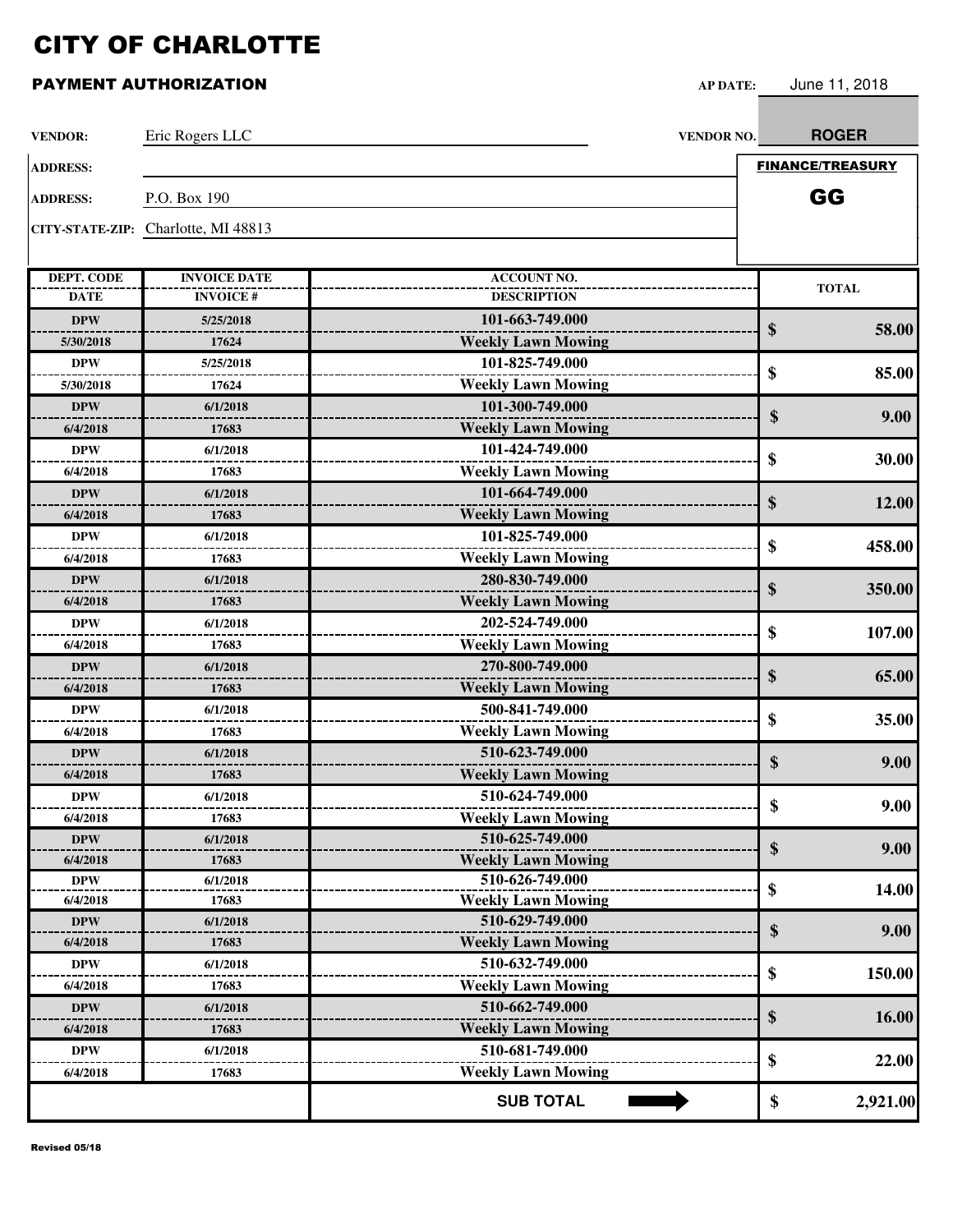| <b>VENDOR:</b>    | Eric Rogers LLC                     | VENDOR NO.                      | <b>ROGER</b>                |
|-------------------|-------------------------------------|---------------------------------|-----------------------------|
| <b>ADDRESS:</b>   |                                     |                                 |                             |
| <b>ADDRESS:</b>   | P.O. Box 190                        |                                 |                             |
|                   | CITY-STATE-ZIP: Charlotte, MI 48813 |                                 |                             |
| <b>DEPT. CODE</b> | <b>INVOICE DATE</b>                 | <b>ACCOUNT NO.</b>              |                             |
| <b>DATE</b>       | <b>INVOICE#</b>                     | <b>DESCRIPTION</b>              | <b>TOTAL</b>                |
| <b>DPW</b>        | 6/1/2018                            | 601-713-749.000                 | $\boldsymbol{\$}$<br>115.00 |
| 6/4/2018          | 17683                               | <b>Weekly Lawn Mowing</b>       |                             |
| <b>DPW</b>        | 6/1/2018                            | 101-350-749.000                 | \$<br>55.00                 |
| 6/4/2018          | 17683                               | <b>Weekly Lawn Mowing</b>       |                             |
| <b>DPW</b>        | 6/1/2018                            | 101-663-749.000                 | \$<br>58.00                 |
| 6/4/2018          | 17683                               | <b>Weekly Lawn Mowing</b>       |                             |
| <b>DPW</b>        | 6/1/2018                            | 101-825-749.000                 | \$<br>120.00                |
| 6/4/2018          | 17683                               | <b>Weekly Lawn Mowing</b>       |                             |
| <b>DPW</b>        | 6/1/2018                            | 270-800-749.000                 | \$<br>155.00                |
| 6/4/2018          | 17683                               | <b>Weekly Lawn Mowing</b>       |                             |
| <b>DEV</b>        | 5/31/2018                           | 260-800-749.000                 | \$<br>350.00                |
| 6/4/2018          | 17626                               | Downtown tree & flower watering |                             |
|                   |                                     |                                 |                             |
|                   |                                     |                                 |                             |
|                   |                                     |                                 |                             |
|                   |                                     |                                 |                             |
|                   |                                     |                                 |                             |
|                   |                                     |                                 |                             |
|                   |                                     |                                 |                             |
|                   |                                     |                                 |                             |
|                   |                                     |                                 |                             |
|                   |                                     |                                 |                             |
|                   |                                     |                                 |                             |
|                   |                                     |                                 |                             |
|                   |                                     |                                 |                             |
|                   |                                     |                                 |                             |
|                   |                                     |                                 |                             |
|                   |                                     |                                 |                             |
|                   |                                     |                                 |                             |
|                   |                                     |                                 |                             |
|                   |                                     |                                 |                             |
|                   |                                     |                                 |                             |
|                   |                                     |                                 |                             |
|                   |                                     |                                 |                             |
|                   |                                     |                                 |                             |
|                   |                                     | <b>TOTAL</b>                    | \$<br>3,774.00              |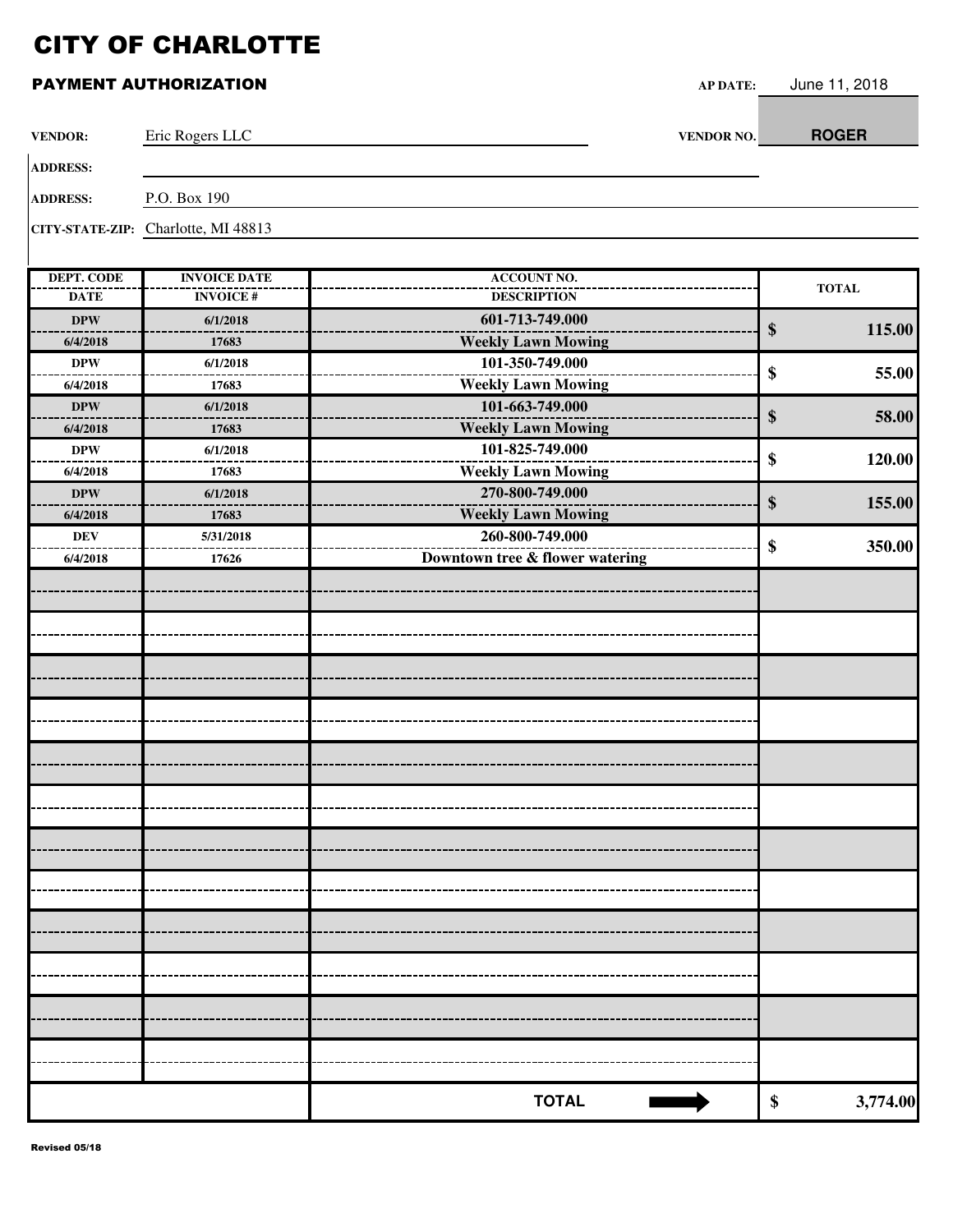|                           | PAYMENT AUTHORIZATION                         | <b>AP DATE:</b>                          | June 11, 2018           |
|---------------------------|-----------------------------------------------|------------------------------------------|-------------------------|
| <b>VENDOR:</b>            | Enviromental Systems Research Institute, Inc. | <b>VENDOR NO.</b>                        | <b>ESRI</b>             |
| <b>ADDRESS:</b>           |                                               |                                          | <b>FINANCE/TREASURY</b> |
| <b>ADDRESS:</b>           | P.O. Box 741076                               |                                          | GG                      |
|                           | CITY-STATE-ZIP: Los Angeles, CA 90074-1076    |                                          |                         |
|                           |                                               |                                          |                         |
| DEPT. CODE<br><b>DATE</b> | <b>INVOICE DATE</b><br><b>INVOICE#</b>        | <b>ACCOUNT NO.</b><br><b>DESCRIPTION</b> | <b>TOTAL</b>            |
| $\bf DPW$                 | 4/1/2018                                      | 101-410-749.000                          |                         |
| 6/1/2018                  | 25839271                                      | <b>Annual Fee</b>                        | $\$\$<br>2,600.00       |
|                           |                                               |                                          |                         |
|                           |                                               |                                          |                         |
|                           |                                               |                                          |                         |
|                           |                                               |                                          |                         |
|                           |                                               |                                          |                         |
|                           |                                               |                                          |                         |
|                           |                                               |                                          |                         |
|                           |                                               |                                          |                         |
|                           |                                               |                                          |                         |
|                           |                                               |                                          |                         |
|                           |                                               |                                          |                         |
|                           |                                               |                                          |                         |
|                           |                                               |                                          |                         |
|                           |                                               |                                          |                         |
|                           |                                               |                                          |                         |
|                           |                                               |                                          |                         |
|                           |                                               |                                          |                         |
|                           |                                               |                                          |                         |
|                           |                                               |                                          |                         |
|                           |                                               |                                          |                         |
|                           |                                               |                                          |                         |
|                           |                                               |                                          |                         |
|                           |                                               |                                          |                         |
|                           |                                               |                                          |                         |
|                           |                                               |                                          |                         |
|                           |                                               | <b>TOTAL</b>                             | \$<br>2,600.00          |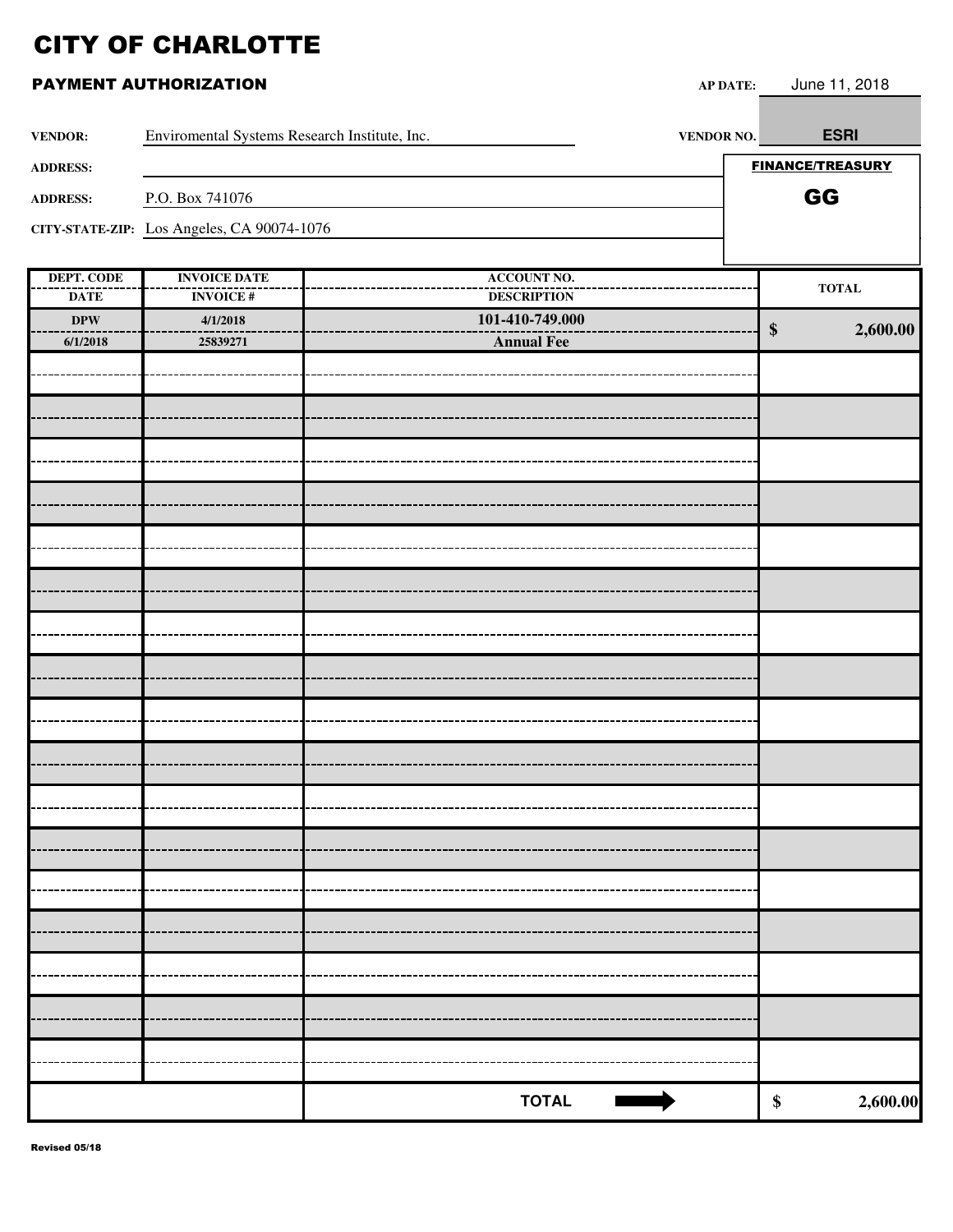| <b>VENDOR:</b>            | <b>ETNA Supply</b>                     | VENDOR NO.                               | <b>ETNASU</b>                   |
|---------------------------|----------------------------------------|------------------------------------------|---------------------------------|
| <b>ADDRESS:</b>           |                                        |                                          | <b>FINANCE/TREASURY</b>         |
| <b>ADDRESS:</b>           | P.O. Box 772107                        |                                          | GG                              |
|                           | CITY-STATE-ZIP: Detroit, MI 48277      |                                          |                                 |
|                           |                                        |                                          |                                 |
| DEPT. CODE<br><b>DATE</b> | <b>INVOICE DATE</b><br><b>INVOICE#</b> | <b>ACCOUNT NO.</b><br><b>DESCRIPTION</b> | $\operatorname{\mathbf{TOTAL}}$ |
| $\bf DPW$                 | 5/21/2018                              | 510-652-731.000                          |                                 |
| 5/23/2018                 | S102627250.001                         | Copperhorns                              | $\boldsymbol{\$}$<br>1,600.00   |
| <b>DPW</b>                | 5/23/2018                              | 510-652-731.000                          |                                 |
| 5/24/2018                 | S102631302.001                         | Meter Idler's                            | 163.36<br>\$                    |
|                           |                                        |                                          |                                 |
|                           |                                        |                                          |                                 |
|                           |                                        |                                          |                                 |
|                           |                                        |                                          |                                 |
|                           |                                        |                                          |                                 |
|                           |                                        |                                          |                                 |
|                           |                                        |                                          |                                 |
|                           |                                        |                                          |                                 |
|                           |                                        |                                          |                                 |
|                           |                                        |                                          |                                 |
|                           |                                        |                                          |                                 |
|                           |                                        |                                          |                                 |
|                           |                                        |                                          |                                 |
|                           |                                        |                                          |                                 |
|                           |                                        |                                          |                                 |
|                           |                                        |                                          |                                 |
|                           |                                        |                                          |                                 |
|                           |                                        |                                          |                                 |
|                           |                                        |                                          |                                 |
|                           |                                        | <b>TOTAL</b>                             | 1,763.36<br>\$                  |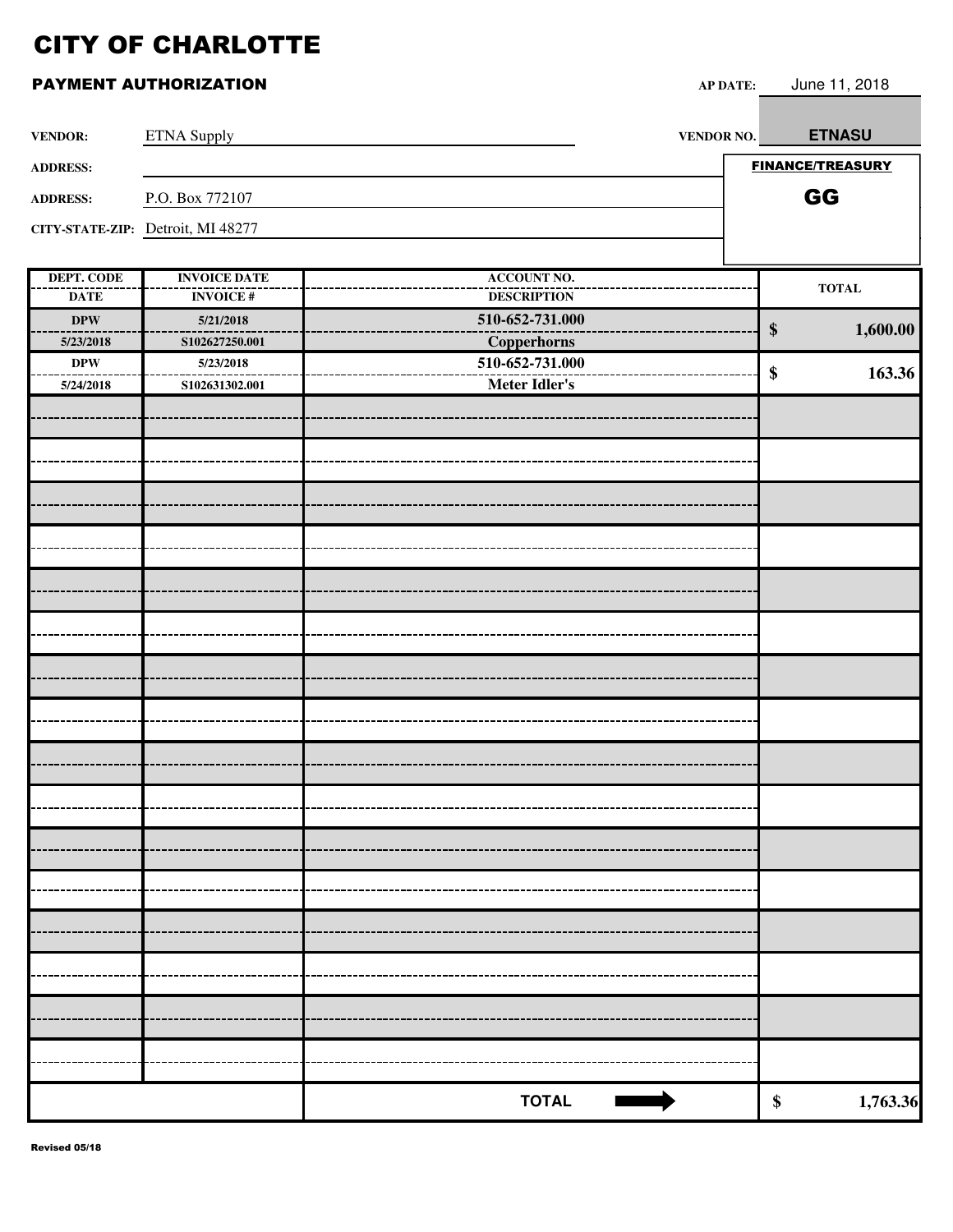| <b>VENDOR:</b>    | Family Farm & Home                  | <b>VENDOR NO.</b>              | <b>FAMILYFA</b>         |       |
|-------------------|-------------------------------------|--------------------------------|-------------------------|-------|
| <b>ADDRESS:</b>   |                                     |                                | <b>FINANCE/TREASURY</b> |       |
| <b>ADDRESS:</b>   | 1658 Lansing Rd.                    |                                | GG                      |       |
|                   | CITY-STATE-ZIP: Charlotte, MI 48813 |                                |                         |       |
|                   |                                     |                                |                         |       |
| <b>DEPT. CODE</b> | <b>INVOICE DATE</b>                 | <b>ACCOUNT NO.</b>             | <b>TOTAL</b>            |       |
| <b>DATE</b>       | <b>INVOICE#</b>                     | <b>DESCRIPTION</b>             |                         |       |
| $\bf DPW$         | 5/30/2018                           | 101-825-731.000                | \$                      | 24.99 |
| 5/29/2018         | 583/36                              | <b>Flag Pole Rope</b>          |                         |       |
| ${\bf FIR}$       | 5/30/2018                           | 101-350-740.000                | \$                      | 14.99 |
| 6/3/2018          | 584/36                              | <b>Starter Cord - 318 Pump</b> |                         |       |
|                   |                                     |                                |                         |       |
|                   |                                     |                                |                         |       |
|                   |                                     |                                |                         |       |
|                   |                                     |                                |                         |       |
|                   |                                     |                                |                         |       |
|                   |                                     |                                |                         |       |
|                   |                                     |                                |                         |       |
|                   |                                     |                                |                         |       |
|                   |                                     |                                |                         |       |
|                   |                                     |                                |                         |       |
|                   |                                     |                                |                         |       |
|                   |                                     |                                |                         |       |
|                   |                                     |                                |                         |       |
|                   |                                     |                                |                         |       |
|                   |                                     |                                |                         |       |
|                   |                                     |                                |                         |       |
|                   |                                     |                                |                         |       |
|                   |                                     |                                |                         |       |
|                   |                                     |                                |                         |       |
|                   |                                     |                                |                         |       |
|                   |                                     |                                |                         |       |
|                   |                                     |                                |                         |       |
|                   |                                     |                                |                         |       |
|                   |                                     |                                |                         |       |
|                   |                                     |                                |                         |       |
|                   |                                     |                                |                         |       |
|                   |                                     |                                |                         |       |
|                   |                                     |                                |                         |       |
|                   |                                     |                                |                         |       |
|                   |                                     |                                |                         |       |
|                   |                                     | <b>TOTAL</b>                   | $\pmb{\$}$              | 39.98 |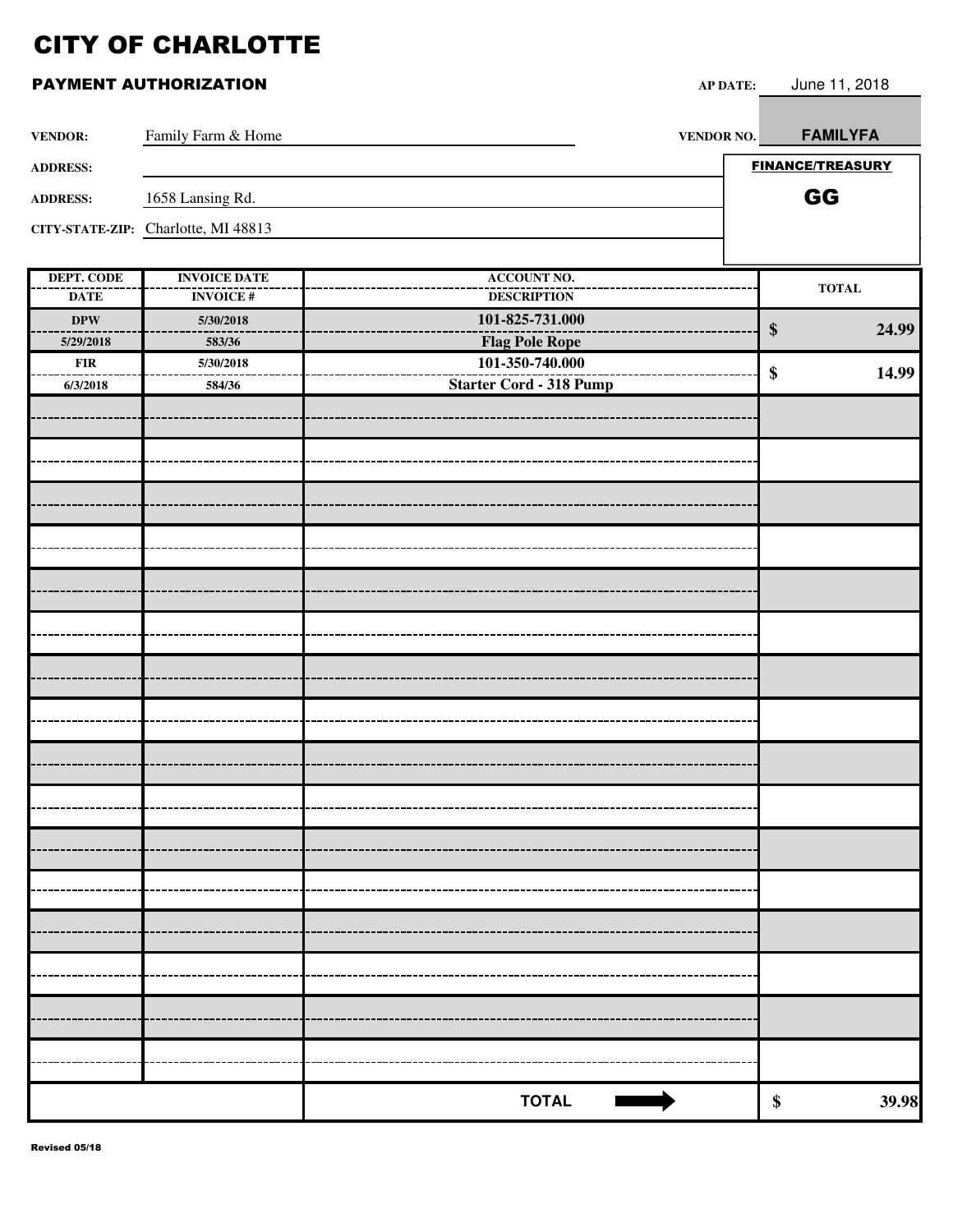|  | PAYMENT AUTHORIZATION |
|--|-----------------------|
|--|-----------------------|

|                                  | PAYMENT AUTHORIZATION                  | AP DATE:                                 | June 11, 2018           |
|----------------------------------|----------------------------------------|------------------------------------------|-------------------------|
| <b>VENDOR:</b>                   | First Due Fire Supply                  | <b>VENDOR NO.</b>                        | <b>FIRST DUE</b>        |
| <b>ADDRESS:</b>                  |                                        |                                          | <b>FINANCE/TREASURY</b> |
| <b>ADDRESS:</b>                  | 207 E. Kipp Rd., Ste. A                |                                          | GG                      |
|                                  | CITY-STATE-ZIP: Mason, MI 48854        |                                          |                         |
|                                  |                                        |                                          |                         |
| <b>DEPT. CODE</b><br><b>DATE</b> | <b>INVOICE DATE</b><br><b>INVOICE#</b> | <b>ACCOUNT NO.</b><br><b>DESCRIPTION</b> | <b>TOTAL</b>            |
| <b>FIR</b>                       | 5/29/2018                              | 101-350-733.000                          |                         |
| 6/3/2018                         | 18-546                                 | Fire Gear - Coat & Pants                 | 1,700.00<br>\$          |
|                                  |                                        |                                          |                         |
|                                  |                                        |                                          |                         |
|                                  |                                        |                                          |                         |
|                                  |                                        |                                          |                         |
|                                  |                                        |                                          |                         |
|                                  |                                        |                                          |                         |
|                                  |                                        |                                          |                         |
|                                  |                                        |                                          |                         |
|                                  |                                        |                                          |                         |
|                                  |                                        |                                          |                         |
|                                  |                                        |                                          |                         |
|                                  |                                        |                                          |                         |
|                                  |                                        |                                          |                         |
|                                  |                                        |                                          |                         |
|                                  |                                        |                                          |                         |
|                                  |                                        |                                          |                         |
|                                  |                                        |                                          |                         |
|                                  |                                        |                                          |                         |
|                                  |                                        |                                          |                         |
|                                  |                                        |                                          |                         |
|                                  |                                        |                                          |                         |
|                                  |                                        |                                          |                         |
|                                  |                                        |                                          |                         |
|                                  |                                        |                                          |                         |
|                                  |                                        | <b>TOTAL</b>                             | $\pmb{\$}$              |
|                                  |                                        |                                          | 1,700.00                |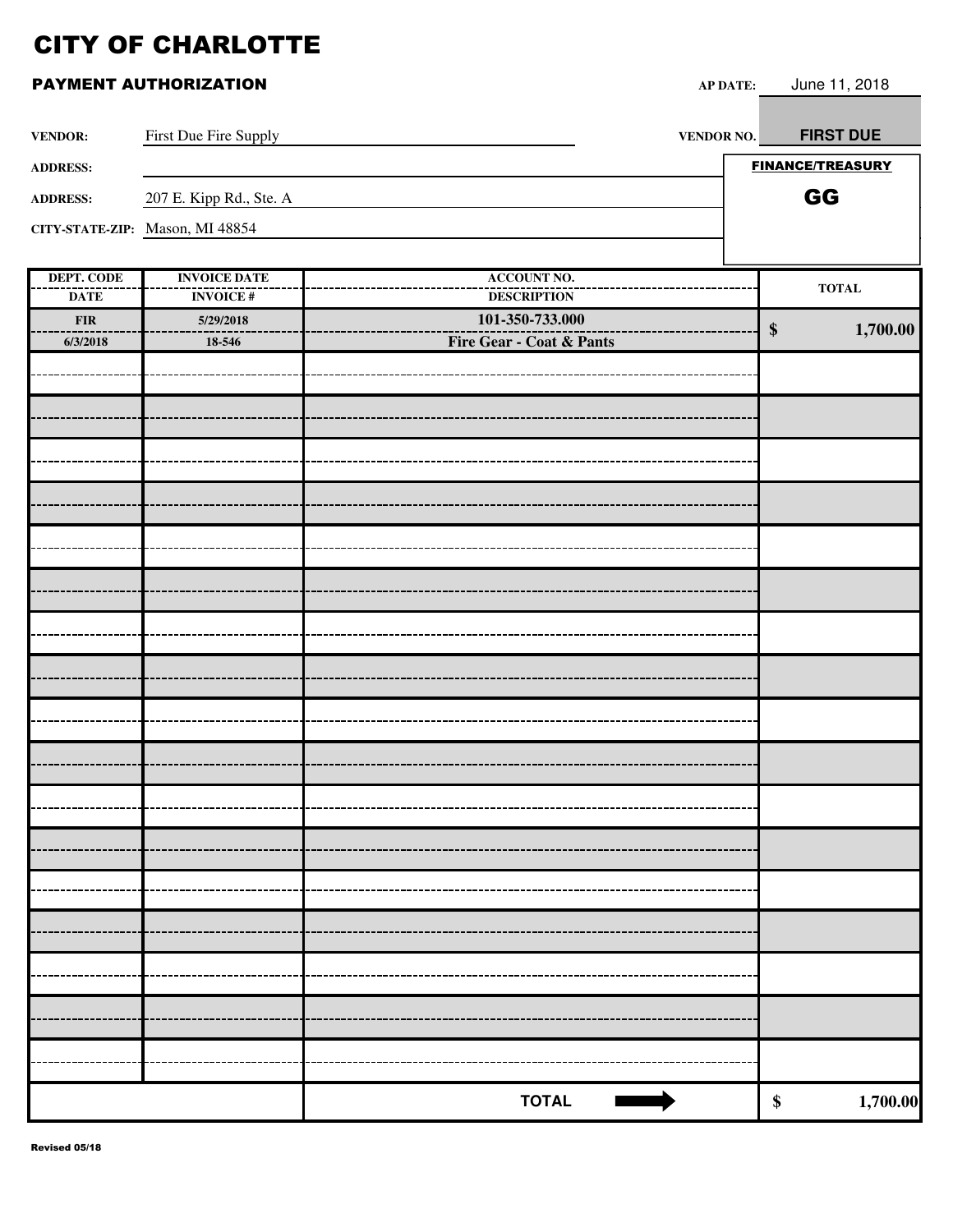|                                       | <b>PAYMENT AUTHORIZATION</b>     | <b>AP DATE:</b>                          | June 11, 2018                 |
|---------------------------------------|----------------------------------|------------------------------------------|-------------------------------|
| <b>VENDOR:</b>                        | <b>Five Starr Stump Grinding</b> | VENDOR NO.                               | <b>FIVE STARR</b>             |
| <b>ADDRESS:</b>                       |                                  |                                          | <b>FINANCE/TREASURY</b>       |
| 217 E. Orchard St.<br><b>ADDRESS:</b> |                                  |                                          | GG                            |
|                                       | CITY-STATE-ZIP: Perry, MI 48872  |                                          |                               |
| <b>DEPT. CODE</b>                     | <b>INVOICE DATE</b>              | <b>ACCOUNT NO.</b>                       | <b>TOTAL</b>                  |
| <b>DATE</b>                           | <b>INVOICE#</b>                  | <b>DESCRIPTION</b>                       |                               |
| <b>DPW</b><br>5/23/2018               | 5/18/2018<br>121139              | 101-452-749.000<br><b>Stump Grinding</b> | $\boldsymbol{\$}$<br>2,100.00 |
|                                       |                                  |                                          |                               |
|                                       |                                  |                                          |                               |
|                                       |                                  |                                          |                               |
|                                       |                                  |                                          |                               |
|                                       |                                  |                                          |                               |
|                                       |                                  |                                          |                               |
|                                       |                                  |                                          |                               |
|                                       |                                  |                                          |                               |
|                                       |                                  |                                          |                               |
|                                       |                                  |                                          |                               |
|                                       |                                  |                                          |                               |
|                                       |                                  |                                          |                               |
|                                       |                                  |                                          |                               |
|                                       |                                  |                                          |                               |
|                                       |                                  |                                          |                               |
|                                       |                                  |                                          |                               |
|                                       |                                  |                                          |                               |
|                                       |                                  |                                          |                               |
|                                       |                                  |                                          |                               |
|                                       |                                  | <b>TOTAL</b><br><b>Record</b>            | $\boldsymbol{\$}$<br>2,100.00 |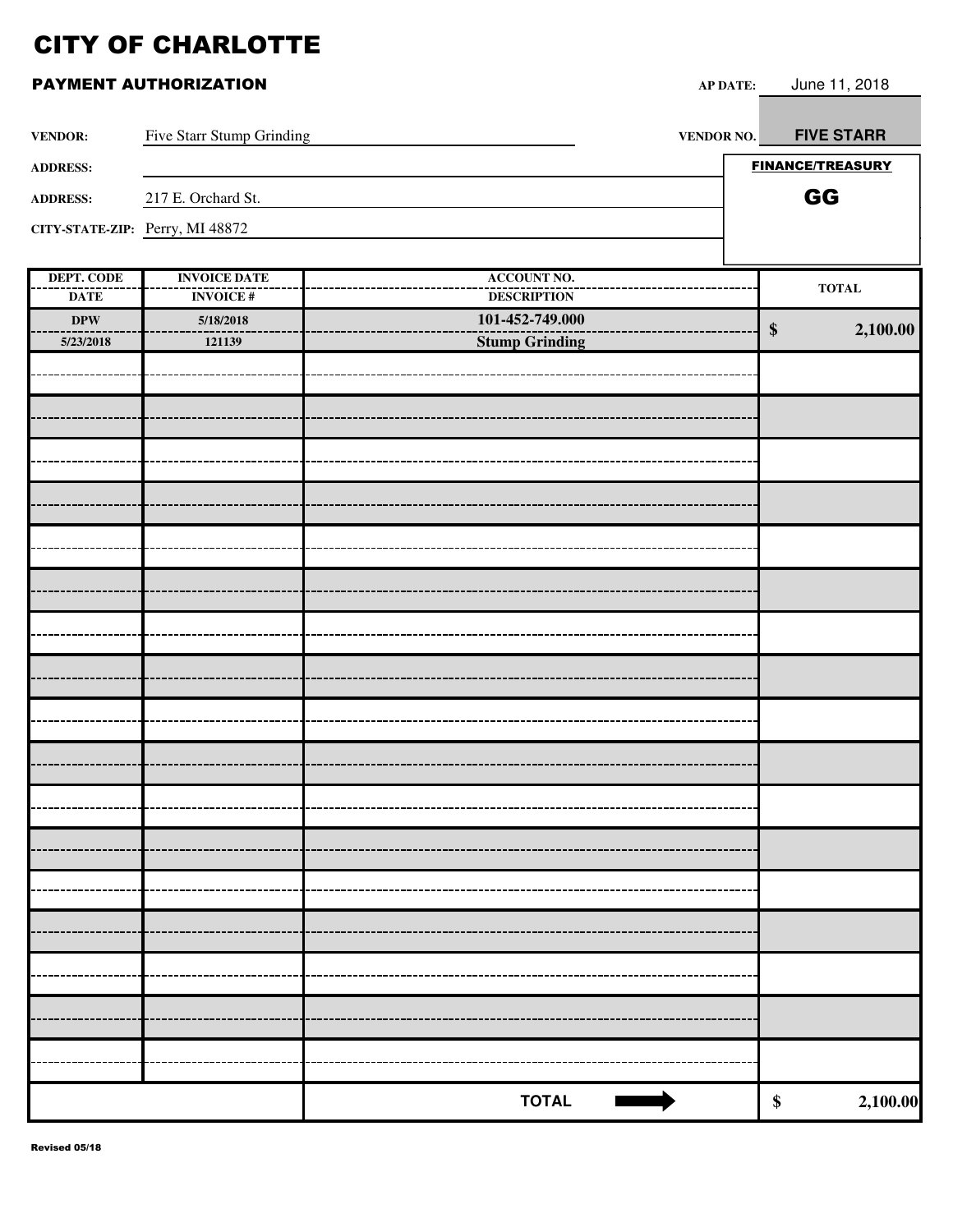|                   | <b>PAYMENT AUTHORIZATION</b>           | <b>AP DATE:</b>    |        | June 11, 2018           |
|-------------------|----------------------------------------|--------------------|--------|-------------------------|
| <b>VENDOR:</b>    | Fluid Connection Inc.                  | VENDOR NO.         |        | <b>FLUCONN</b>          |
| <b>ADDRESS:</b>   |                                        |                    |        | <b>FINANCE/TREASURY</b> |
| <b>ADDRESS:</b>   | 3720 Hagen Dr. S.E.                    |                    |        | GG                      |
|                   | CITY-STATE-ZIP: Grand Rapids, MI 49548 |                    |        |                         |
| <b>DEPT. CODE</b> | <b>INVOICE DATE</b>                    | <b>ACCOUNT NO.</b> |        |                         |
| <b>DATE</b>       | <b>INVOICE#</b>                        | <b>DESCRIPTION</b> |        | <b>TOTAL</b>            |
| $\bf DPW$         | 3/29/2018                              | 601-712-731.000    | $\$\,$ | 6.90                    |
| 6/1/2018          | 441824                                 | Air brake fittings |        |                         |
|                   |                                        |                    |        |                         |
|                   |                                        |                    |        |                         |
|                   |                                        |                    |        |                         |
|                   |                                        |                    |        |                         |
|                   |                                        |                    |        |                         |
|                   |                                        |                    |        |                         |
|                   |                                        |                    |        |                         |
|                   |                                        |                    |        |                         |
|                   |                                        |                    |        |                         |
|                   |                                        |                    |        |                         |
|                   |                                        |                    |        |                         |
|                   |                                        |                    |        |                         |
|                   |                                        |                    |        |                         |
|                   |                                        |                    |        |                         |
|                   |                                        |                    |        |                         |
|                   |                                        | <b>TOTAL</b>       | \$     | 6.90                    |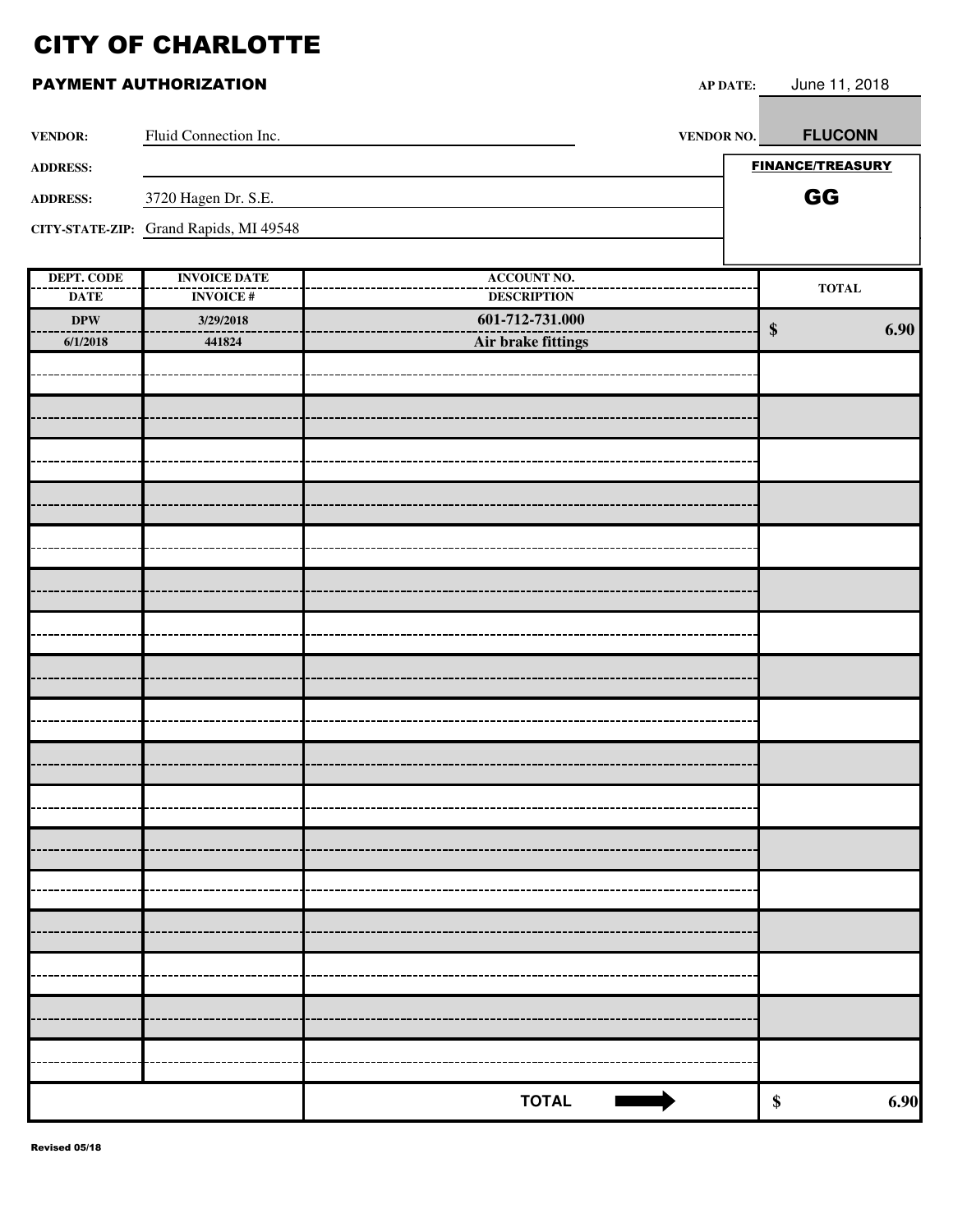| <b>VENDOR:</b>    | Fulton Lumber Company               | <b>VENDOR NO.</b>                          |       | <b>FULTLU</b>           |
|-------------------|-------------------------------------|--------------------------------------------|-------|-------------------------|
| <b>ADDRESS:</b>   |                                     |                                            |       | <b>FINANCE/TREASURY</b> |
| <b>ADDRESS:</b>   | 316 N. Washington St.               |                                            |       | GG                      |
|                   | CITY-STATE-ZIP: Charlotte, MI 48813 |                                            |       |                         |
|                   |                                     |                                            |       |                         |
| <b>DEPT. CODE</b> | <b>INVOICE DATE</b>                 | <b>ACCOUNT NO.</b>                         |       | <b>TOTAL</b>            |
| <b>DATE</b>       | <b>INVOICE#</b>                     | <b>DESCRIPTION</b>                         |       |                         |
| <b>POL</b>        | 5/25/2018                           | 101-664-862.000                            | \$    | 64.47                   |
| 5/30/2018         | 2516047                             | <b>Paint Supplies for Detective Office</b> |       |                         |
| $\mathbf{AIR}$    | 5/23/2018                           | 280-830-731.000                            | \$    | 71.04                   |
| 5/25/2018         | 2515988                             | <b>Quarter Round</b>                       |       |                         |
| <b>DPW</b>        | 5/29/2018                           | 202-430-731.000                            | $\$\$ | 32.95                   |
| 5/29/2018         | 2516082                             | Redi mix                                   |       |                         |
| $\bf DPW$         | 5/29/2018                           | 203-430-731.000                            | \$    | 32.95                   |
| 5/29/2018         | 2516082                             | Redi mix                                   |       |                         |
|                   |                                     |                                            |       |                         |
|                   |                                     |                                            |       |                         |
|                   |                                     |                                            |       |                         |
|                   |                                     |                                            |       |                         |
|                   |                                     |                                            |       |                         |
|                   |                                     |                                            |       |                         |
|                   |                                     |                                            |       |                         |
|                   |                                     |                                            |       |                         |
|                   |                                     |                                            |       |                         |
|                   |                                     |                                            |       |                         |
|                   |                                     |                                            |       |                         |
|                   |                                     |                                            |       |                         |
|                   |                                     |                                            |       |                         |
|                   |                                     |                                            |       |                         |
|                   |                                     |                                            |       |                         |
|                   |                                     |                                            |       |                         |
|                   |                                     |                                            |       |                         |
|                   |                                     |                                            |       |                         |
|                   |                                     |                                            |       |                         |
|                   |                                     | <b>TOTAL</b>                               | \$    | 201.41                  |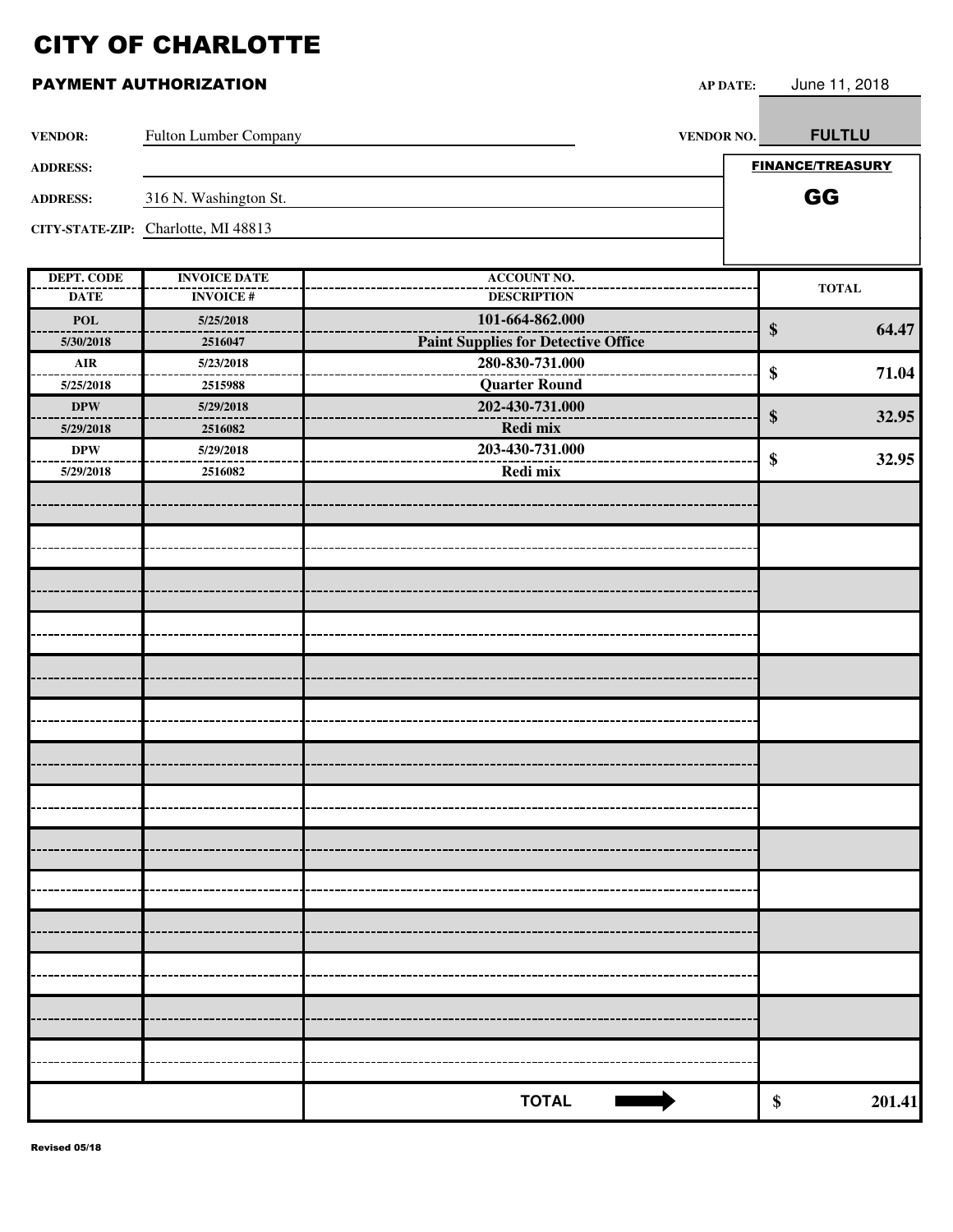|                   | PAYMENT AUTHORIZATION               | <b>AP DATE:</b>    | June 11, 2018           |
|-------------------|-------------------------------------|--------------------|-------------------------|
| <b>VENDOR:</b>    | Gale Briggs Inc.                    | <b>VENDOR NO.</b>  | <b>GALE BRIGG</b>       |
| <b>ADDRESS:</b>   |                                     |                    | <b>FINANCE/TREASURY</b> |
| <b>ADDRESS:</b>   | 311 State St.                       |                    | GG                      |
|                   | CITY-STATE-ZIP: Charlotte, MI 48813 |                    |                         |
|                   |                                     |                    |                         |
| <b>DEPT. CODE</b> | <b>INVOICE DATE</b>                 | <b>ACCOUNT NO.</b> | <b>TOTAL</b>            |
| <b>DATE</b>       | <b>INVOICE#</b>                     | <b>DESCRIPTION</b> |                         |
| $\bf DPW$         | 5/24/2018                           | 101-424-731.000    | 372.50<br>\$            |
| 5/29/2018         | 70367                               | Concrete           |                         |
|                   |                                     |                    |                         |
|                   |                                     |                    |                         |
|                   |                                     |                    |                         |
|                   |                                     |                    |                         |
|                   |                                     |                    |                         |
|                   |                                     |                    |                         |
|                   |                                     |                    |                         |
|                   |                                     |                    |                         |
|                   |                                     |                    |                         |
|                   |                                     |                    |                         |
|                   |                                     |                    |                         |
|                   |                                     |                    |                         |
|                   |                                     |                    |                         |
|                   |                                     |                    |                         |
|                   |                                     |                    |                         |
|                   |                                     |                    |                         |
|                   |                                     |                    |                         |
|                   |                                     |                    |                         |
|                   |                                     |                    |                         |
|                   |                                     |                    |                         |
|                   |                                     |                    |                         |
|                   |                                     |                    |                         |
|                   |                                     |                    |                         |
|                   |                                     |                    |                         |
|                   |                                     |                    |                         |

**TOTAL S** 372.50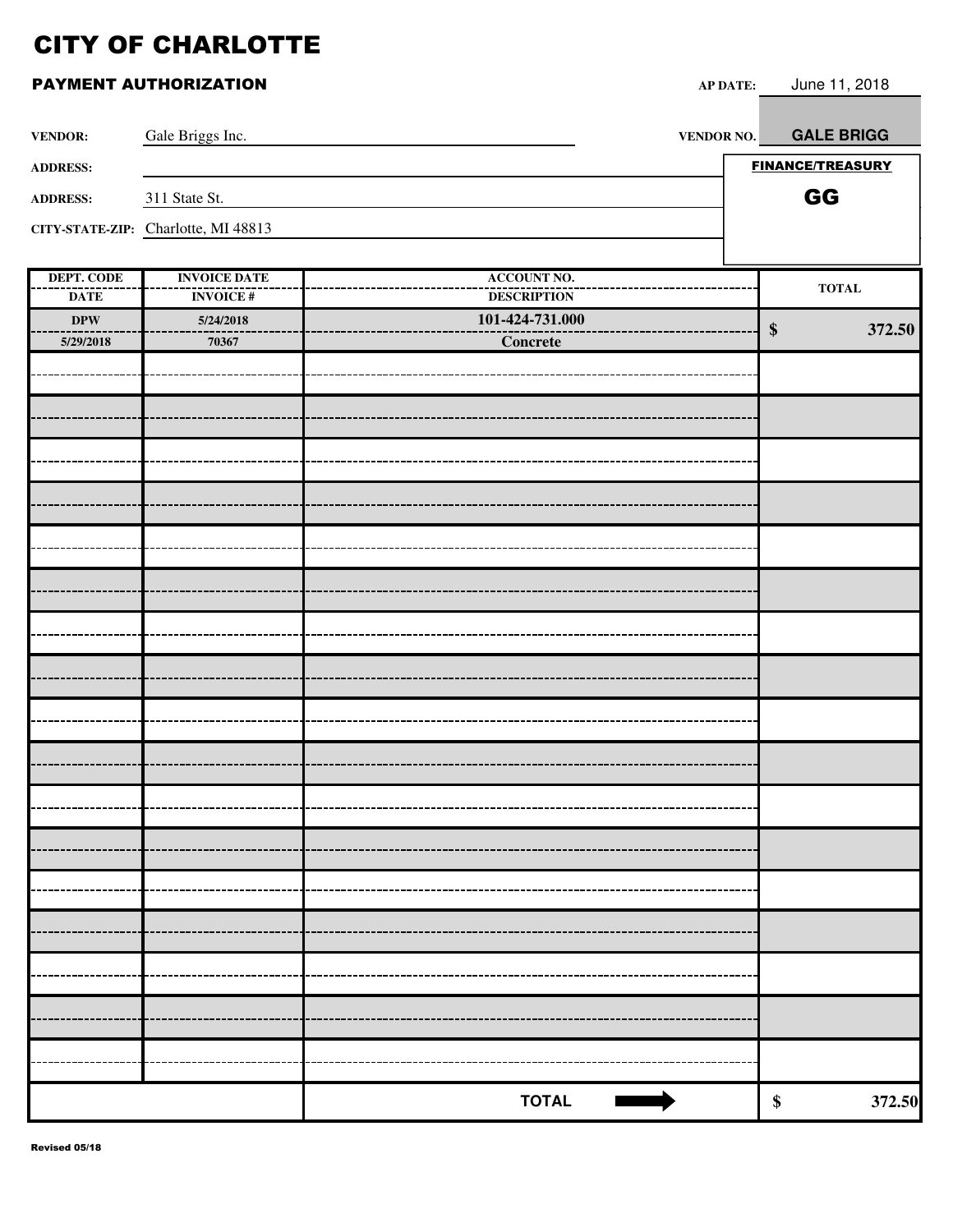| <b>VENDOR:</b>                   | Galloup                                | <b>VENDOR NO.</b>                        |                   | <b>GALLOCO</b>          |
|----------------------------------|----------------------------------------|------------------------------------------|-------------------|-------------------------|
| <b>ADDRESS:</b>                  |                                        |                                          |                   | <b>FINANCE/TREASURY</b> |
| <b>ADDRESS:</b>                  | P.O. Box 671121                        |                                          |                   | GG                      |
|                                  | CITY-STATE-ZIP: Detroit, MI 48267-1121 |                                          |                   |                         |
|                                  |                                        |                                          |                   |                         |
| <b>DEPT. CODE</b><br><b>DATE</b> | <b>INVOICE DATE</b><br><b>INVOICE#</b> | <b>ACCOUNT NO.</b><br><b>DESCRIPTION</b> |                   | $\bf TOTAL$             |
| <b>WWW</b>                       | 5/14/2018                              | 510-631-731.000                          |                   | 53.46                   |
| 5/29/2018                        | S106910949.001                         | <b>Plumbing Supplies</b>                 | $\boldsymbol{\$}$ |                         |
|                                  |                                        |                                          |                   |                         |
|                                  |                                        |                                          |                   |                         |
|                                  |                                        |                                          |                   |                         |
|                                  |                                        |                                          |                   |                         |
|                                  |                                        |                                          |                   |                         |
|                                  |                                        |                                          |                   |                         |
|                                  |                                        |                                          |                   |                         |
|                                  |                                        |                                          |                   |                         |
|                                  |                                        |                                          |                   |                         |
|                                  |                                        |                                          |                   |                         |
|                                  |                                        |                                          |                   |                         |
|                                  |                                        |                                          |                   |                         |
|                                  |                                        |                                          |                   |                         |
|                                  |                                        |                                          |                   |                         |
|                                  |                                        |                                          |                   |                         |
|                                  |                                        |                                          |                   |                         |
|                                  |                                        |                                          |                   |                         |
|                                  |                                        |                                          |                   |                         |
|                                  |                                        |                                          |                   |                         |
|                                  |                                        |                                          |                   |                         |
|                                  |                                        |                                          |                   |                         |
|                                  |                                        | <b>TOTAL</b>                             | $\pmb{\$}$        | 53.46                   |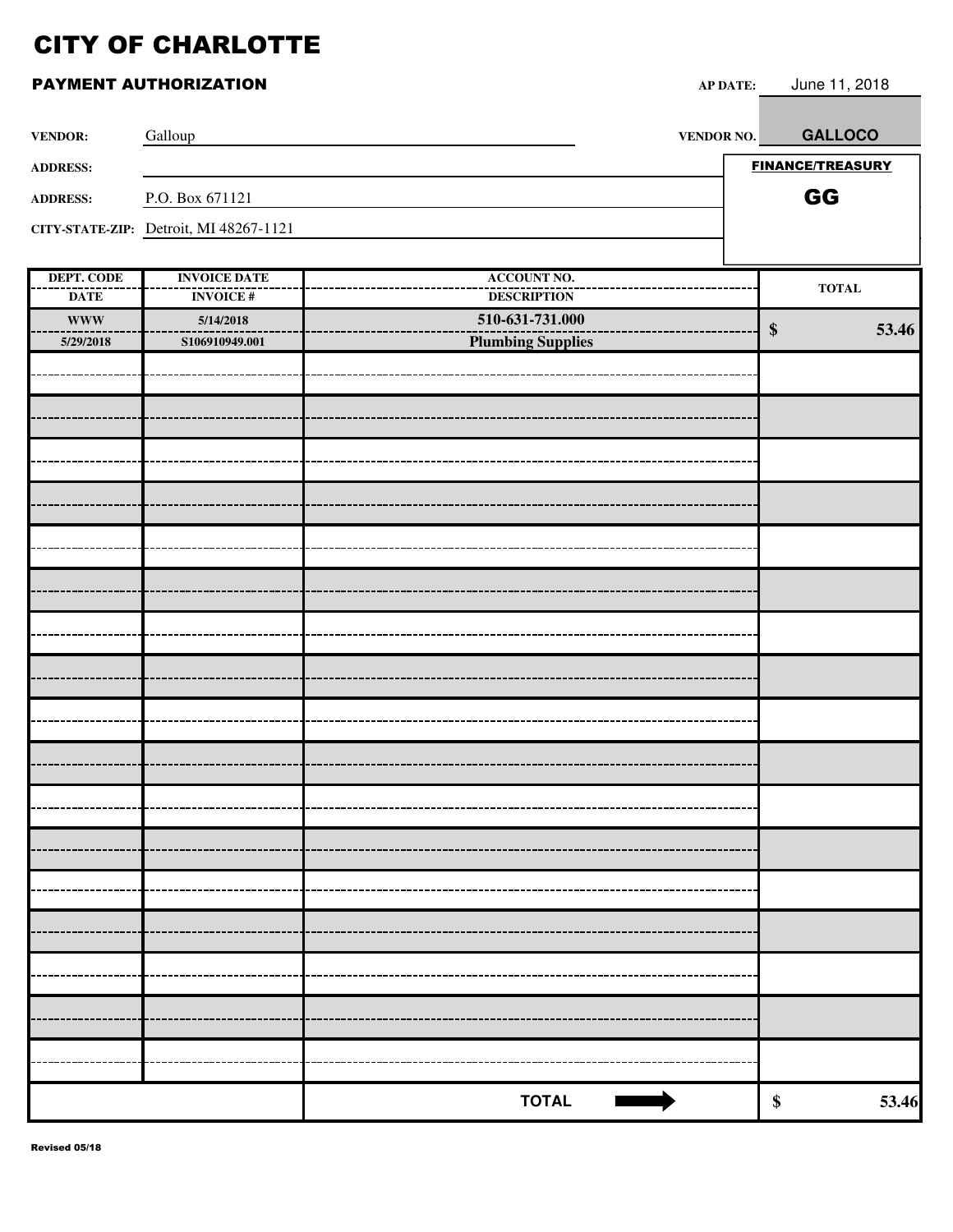| <b>VENDOR:</b>                   | Gardenscapes Lawn & Landscape          | <b>VENDOR NO.</b>                        | <b>GARDEN</b>               |
|----------------------------------|----------------------------------------|------------------------------------------|-----------------------------|
| <b>ADDRESS:</b>                  |                                        |                                          | <b>FINANCE/TREASURY</b>     |
| <b>ADDRESS:</b>                  | 622 W. Lawrence Ave.                   |                                          | GG                          |
|                                  | CITY-STATE-ZIP: Charlotte, MI 48813    |                                          |                             |
|                                  |                                        |                                          |                             |
| <b>DEPT. CODE</b><br><b>DATE</b> | <b>INVOICE DATE</b><br><b>INVOICE#</b> | <b>ACCOUNT NO.</b><br><b>DESCRIPTION</b> | $\bf TOTAL$                 |
| <b>DPW</b>                       | 6/1/2018                               | 101-000-240.000                          |                             |
| 6/4/2018                         | 872355                                 | May 2018 Mowing for Memorial Tree Garden | 330.00<br>$\boldsymbol{\$}$ |
|                                  |                                        |                                          |                             |
|                                  |                                        |                                          |                             |
|                                  |                                        |                                          |                             |
|                                  |                                        |                                          |                             |
|                                  |                                        |                                          |                             |
|                                  |                                        |                                          |                             |
|                                  |                                        |                                          |                             |
|                                  |                                        |                                          |                             |
|                                  |                                        |                                          |                             |
|                                  |                                        |                                          |                             |
|                                  |                                        |                                          |                             |
|                                  |                                        |                                          |                             |
|                                  |                                        |                                          |                             |
|                                  |                                        |                                          |                             |
|                                  |                                        |                                          |                             |
|                                  |                                        |                                          |                             |
|                                  |                                        |                                          |                             |
|                                  |                                        |                                          |                             |
|                                  |                                        |                                          |                             |
|                                  |                                        |                                          |                             |
|                                  |                                        |                                          |                             |
|                                  |                                        | <b>TOTAL</b><br><b>Contract</b>          | $\boldsymbol{\$}$<br>330.00 |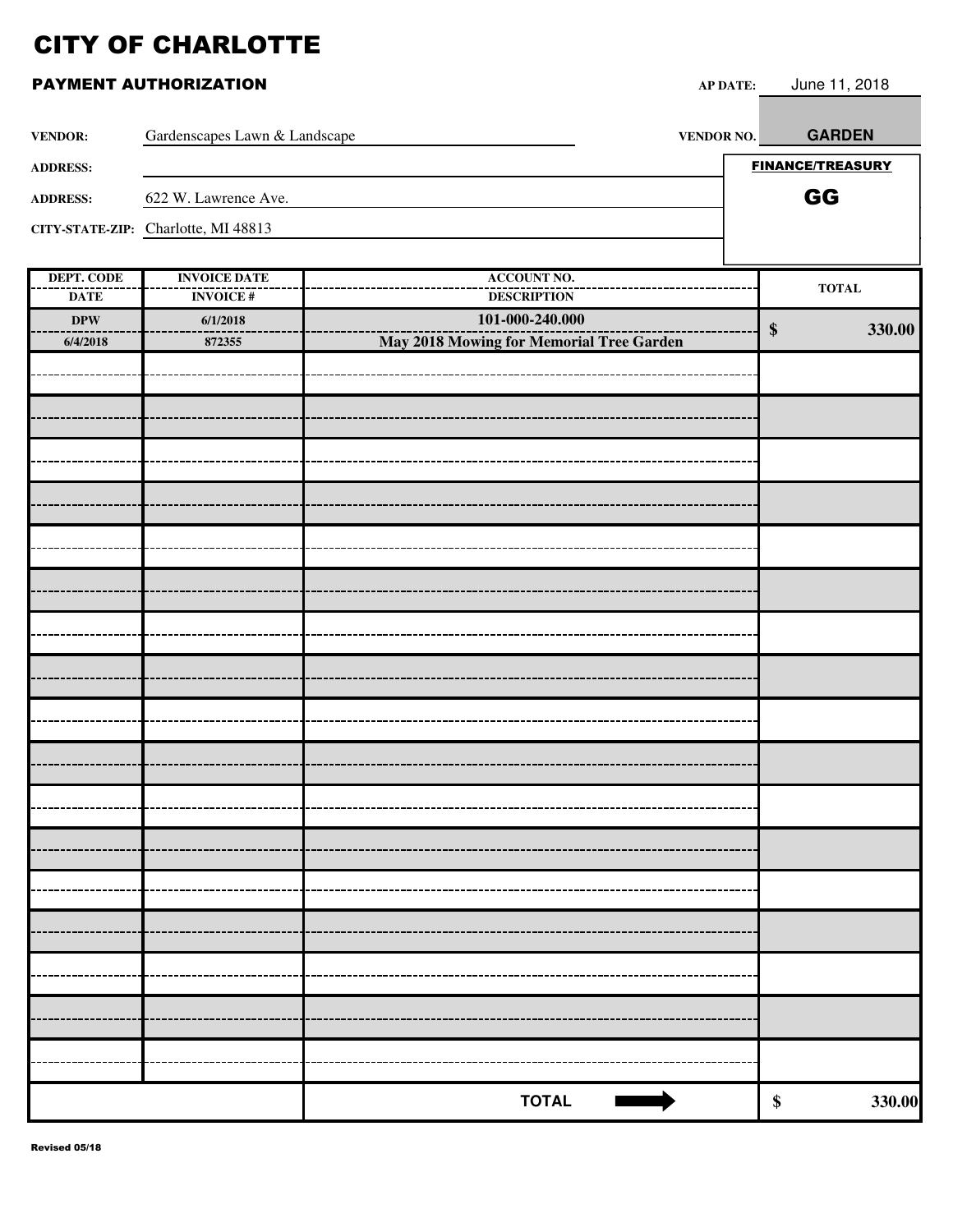| PAYMENT AUTHORIZATION |  |  |
|-----------------------|--|--|
|-----------------------|--|--|

| <b>VENDOR:</b>         | <b>Guardian Tracking</b>           | <b>VENDOR NO.</b>                                                      | <b>GUARDIAN</b>             |
|------------------------|------------------------------------|------------------------------------------------------------------------|-----------------------------|
| <b>ADDRESS:</b>        |                                    |                                                                        | <b>FINANCE/TREASURY</b>     |
| <b>ADDRESS:</b>        | P.O. Box 2291                      |                                                                        | GG                          |
|                        | CITY-STATE-ZIP: Anderson, IN 46018 |                                                                        |                             |
|                        |                                    |                                                                        |                             |
| <b>DEPT. CODE</b>      | <b>INVOICE DATE</b>                | <b>ACCOUNT NO.</b>                                                     | <b>TOTAL</b>                |
| <b>DATE</b>            | <b>INVOICE#</b>                    | <b>DESCRIPTION</b><br>101-300-749.000                                  |                             |
| <b>POL</b><br>6/4/2018 | 6/1/2018<br>2018-0402              | <b>Annual Subscription (Employee Documentation/evaluation/training</b> | 782.00<br>$\boldsymbol{\$}$ |
|                        |                                    |                                                                        |                             |
|                        |                                    |                                                                        |                             |
|                        |                                    |                                                                        |                             |
|                        |                                    |                                                                        |                             |
|                        |                                    |                                                                        |                             |
|                        |                                    |                                                                        |                             |
|                        |                                    |                                                                        |                             |
|                        |                                    |                                                                        |                             |
|                        |                                    |                                                                        |                             |
|                        |                                    |                                                                        |                             |
|                        |                                    |                                                                        |                             |
|                        |                                    |                                                                        |                             |
|                        |                                    |                                                                        |                             |
|                        |                                    |                                                                        |                             |
|                        |                                    |                                                                        |                             |
|                        |                                    |                                                                        |                             |
|                        |                                    |                                                                        |                             |
|                        |                                    |                                                                        |                             |
|                        |                                    |                                                                        |                             |
|                        |                                    |                                                                        |                             |
|                        |                                    |                                                                        |                             |
|                        |                                    |                                                                        |                             |
|                        |                                    |                                                                        |                             |
|                        |                                    | <b>TOTAL</b>                                                           | 782.00<br>\$                |

AP DATE: June 11, 2018

П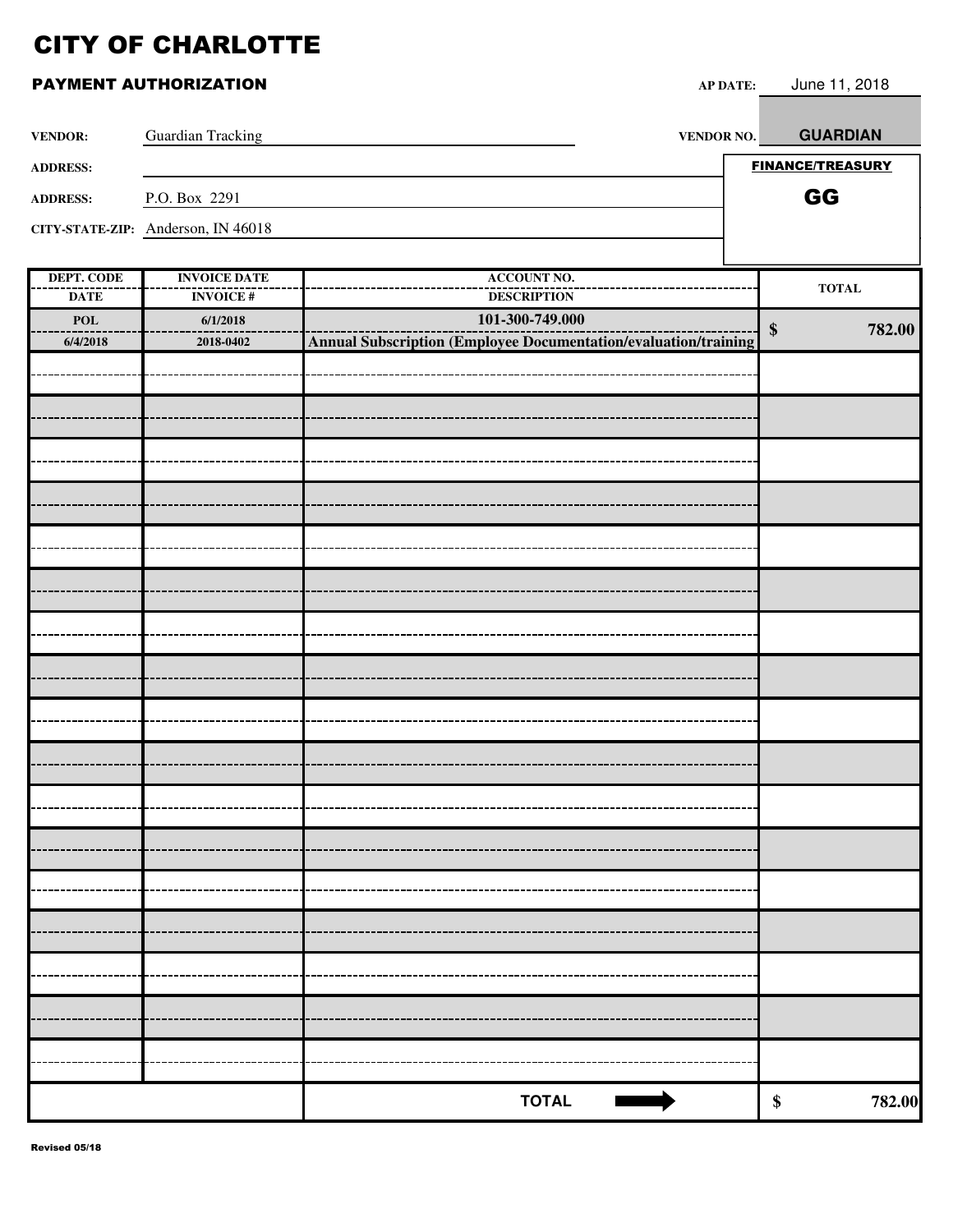| <b>VENDOR:</b>    | Gunthorpe Mechanical                        | VENDOR NO.                        | <b>GUNTHORPE</b>        |
|-------------------|---------------------------------------------|-----------------------------------|-------------------------|
| <b>ADDRESS:</b>   |                                             |                                   | <b>FINANCE/TREASURY</b> |
| <b>ADDRESS:</b>   | 4055 Hunsaker Dr.                           |                                   | GG                      |
|                   | CITY-STATE-ZIP: East Lansing, MI 48823-6100 |                                   |                         |
|                   |                                             |                                   |                         |
| <b>DEPT. CODE</b> | <b>INVOICE DATE</b>                         | <b>ACCOUNT NO.</b>                | <b>TOTAL</b>            |
| <b>DATE</b>       | <b>INVOICE#</b>                             | <b>DESCRIPTION</b>                |                         |
| <b>CLK</b>        | 5/29/2018                                   | 101-664-749.000                   | $\$\$<br>4,100.00       |
| 6/4/2018          | 15022                                       | <b>Prepaid Labor HVAC</b>         |                         |
| $\bf DPW$         | 5/31/2018                                   | 510-631-749.000                   | \$<br>1,968.00          |
| 6/4/2018          | 15033                                       | <b>Contract for WWTP Services</b> |                         |
|                   |                                             |                                   |                         |
|                   |                                             |                                   |                         |
|                   |                                             |                                   |                         |
|                   |                                             |                                   |                         |
|                   |                                             |                                   |                         |
|                   |                                             |                                   |                         |
|                   |                                             |                                   |                         |
|                   |                                             |                                   |                         |
|                   |                                             |                                   |                         |
|                   |                                             |                                   |                         |
|                   |                                             |                                   |                         |
|                   |                                             |                                   |                         |
|                   |                                             |                                   |                         |
|                   |                                             |                                   |                         |
|                   |                                             |                                   |                         |
|                   |                                             |                                   |                         |
|                   |                                             |                                   |                         |
|                   |                                             |                                   |                         |
|                   |                                             |                                   |                         |
|                   |                                             | <b>TOTAL</b>                      | \$<br>6,068.00          |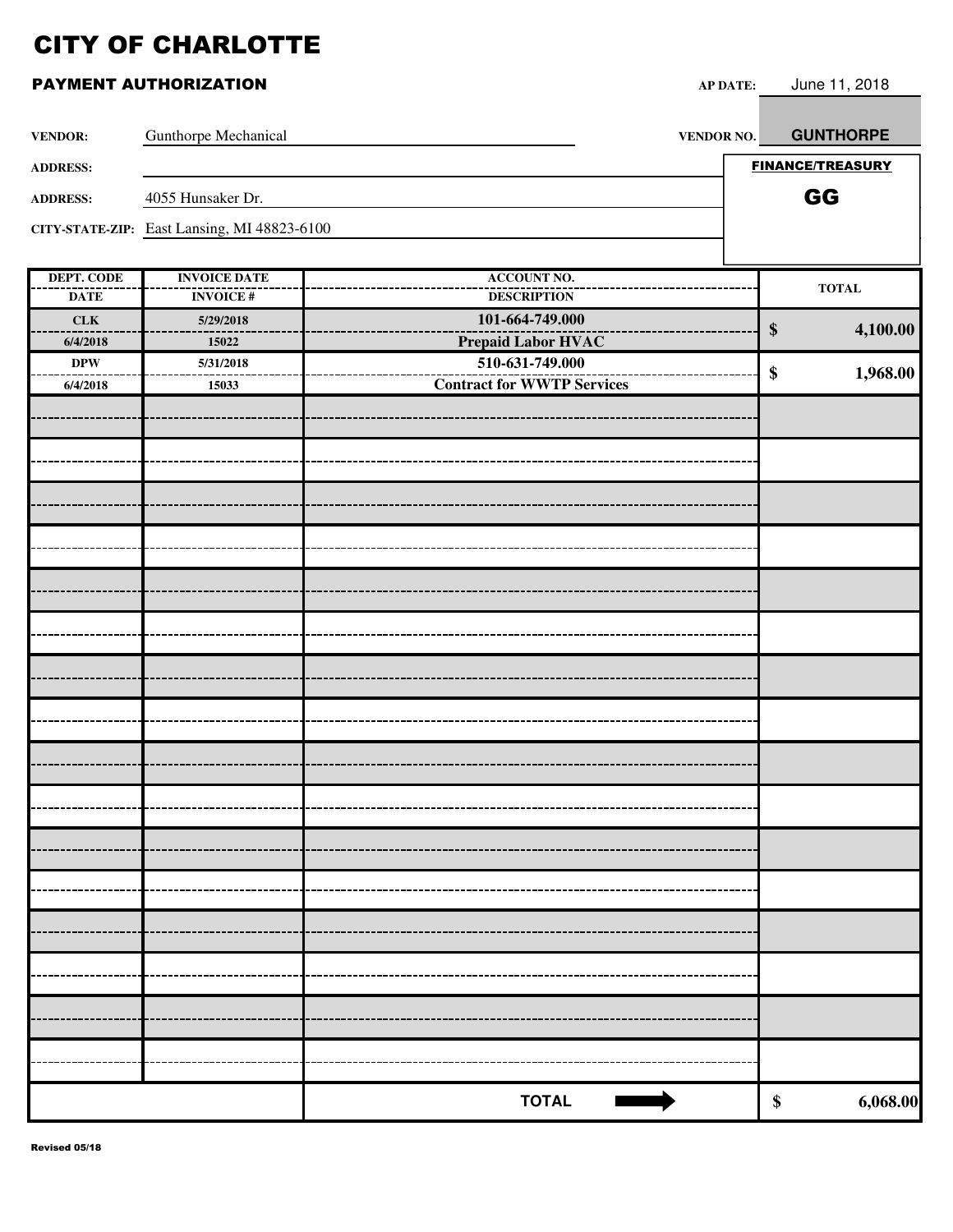| <b>VENDOR:</b>            | Hach Company                           | <b>VENDOR NO.</b>                     | <b>HACHCO</b>           |        |
|---------------------------|----------------------------------------|---------------------------------------|-------------------------|--------|
| <b>ADDRESS:</b>           |                                        |                                       | <b>FINANCE/TREASURY</b> |        |
| <b>ADDRESS:</b>           | 2207 Collection Center Drive           |                                       | GG                      |        |
|                           | CITY-STATE-ZIP: Chicago, IL 60693      |                                       |                         |        |
|                           |                                        |                                       |                         |        |
| DEPT. CODE                | <b>INVOICE DATE</b><br><b>INVOICE#</b> | <b>ACCOUNT NO.</b>                    | <b>TOTAL</b>            |        |
| <b>DATE</b><br><b>WWW</b> | 5/24/2018                              | <b>DESCRIPTION</b><br>510-661-739.000 |                         |        |
| 6/1/2018                  | 10975126                               | <b>Flouride Testing Ampules</b>       | $\boldsymbol{\$}$       | 344.47 |
|                           |                                        |                                       |                         |        |
|                           |                                        |                                       |                         |        |
|                           |                                        |                                       |                         |        |
|                           |                                        |                                       |                         |        |
|                           |                                        |                                       |                         |        |
|                           |                                        |                                       |                         |        |
|                           |                                        |                                       |                         |        |
|                           |                                        |                                       |                         |        |
|                           |                                        |                                       |                         |        |
|                           |                                        |                                       |                         |        |
|                           |                                        |                                       |                         |        |
|                           |                                        |                                       |                         |        |
|                           |                                        |                                       |                         |        |
|                           |                                        |                                       |                         |        |
|                           |                                        |                                       |                         |        |
|                           |                                        |                                       |                         |        |
|                           |                                        |                                       |                         |        |
|                           |                                        |                                       |                         |        |
|                           |                                        |                                       |                         |        |
|                           |                                        |                                       |                         |        |
|                           |                                        |                                       |                         |        |
|                           |                                        | <b>TOTAL</b>                          | $\boldsymbol{\$}$       | 344.47 |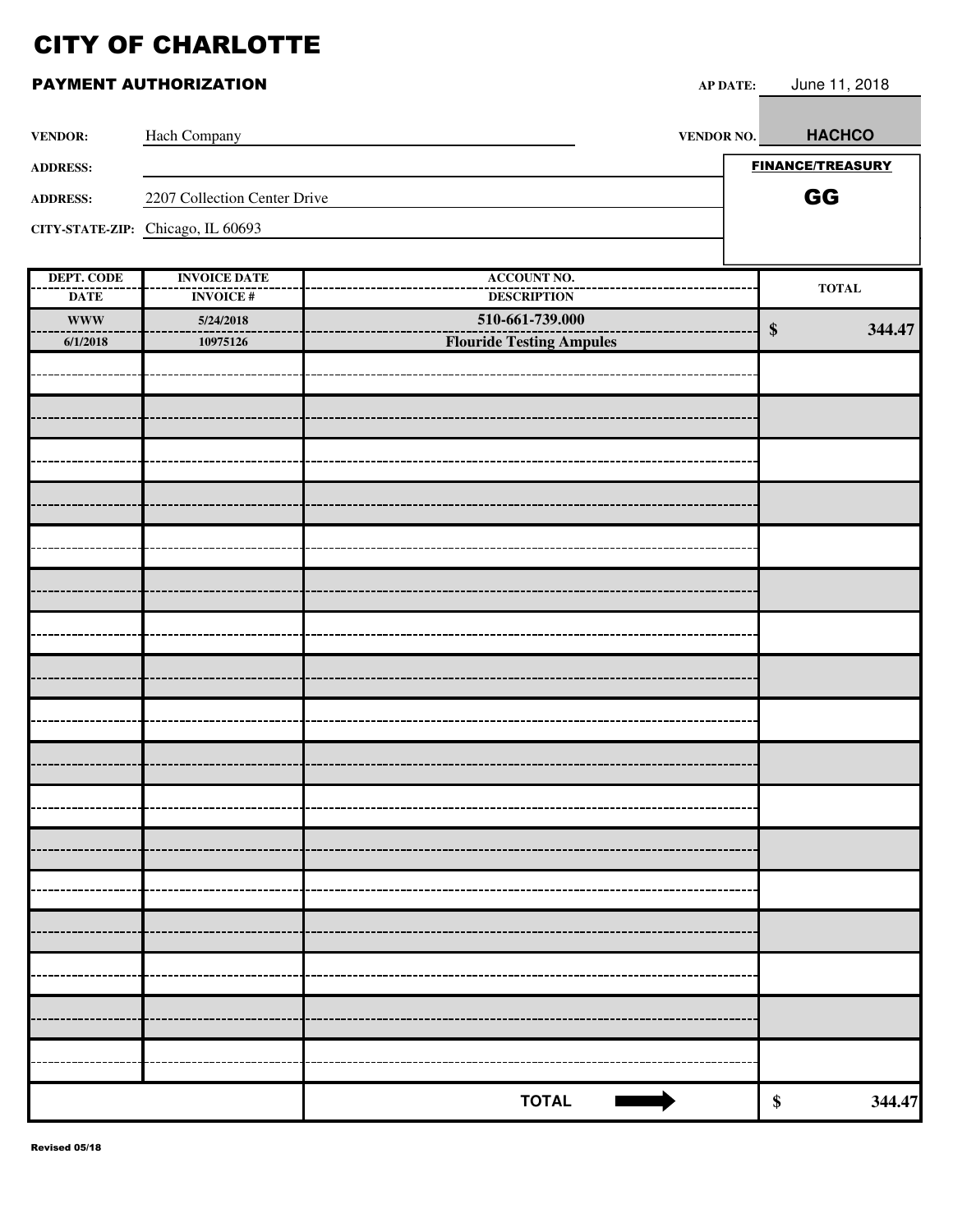| <b>VENDOR:</b>            | Hassel Free Fuels                      | <b>VENDOR NO.</b>                        |                   | D&LFU                   |
|---------------------------|----------------------------------------|------------------------------------------|-------------------|-------------------------|
| <b>ADDRESS:</b>           |                                        |                                          |                   | <b>FINANCE/TREASURY</b> |
|                           |                                        |                                          |                   |                         |
| <b>ADDRESS:</b>           | P.O. Box 98                            |                                          |                   | GG                      |
|                           | CITY-STATE-ZIP: Charlotte, MI 48813    |                                          |                   |                         |
|                           |                                        |                                          |                   |                         |
| DEPT. CODE<br><b>DATE</b> | <b>INVOICE DATE</b><br><b>INVOICE#</b> | <b>ACCOUNT NO.</b><br><b>DESCRIPTION</b> |                   | $\bf TOTAL$             |
| <b>DPW</b>                | 5/15/2018                              | 601-712-734.000                          |                   |                         |
| 6/4/2018                  | 010107-1813501                         | <b>Fuel</b>                              | $\boldsymbol{\$}$ | 1,447.82                |
| <b>DPW</b>                | 5/31/2018                              | 601-712-734.000                          |                   |                         |
| 6/4/2018                  | 010107-1815101                         | <b>Fuel</b>                              | \$                | 1,623.57                |
| ${\bf FIR}$               | 5/31/2018                              | 101-350-734.000                          | $\boldsymbol{\$}$ | 368.57                  |
| 6/4/2018                  | 010109-1815101                         | <b>Gas &amp; Diesel</b>                  |                   |                         |
|                           |                                        |                                          |                   |                         |
|                           |                                        |                                          |                   |                         |
|                           |                                        |                                          |                   |                         |
|                           |                                        |                                          |                   |                         |
|                           |                                        |                                          |                   |                         |
|                           |                                        |                                          |                   |                         |
|                           |                                        |                                          |                   |                         |
|                           |                                        |                                          |                   |                         |
|                           |                                        |                                          |                   |                         |
|                           |                                        |                                          |                   |                         |
|                           |                                        |                                          |                   |                         |
|                           |                                        |                                          |                   |                         |
|                           |                                        |                                          |                   |                         |
|                           |                                        |                                          |                   |                         |
|                           |                                        |                                          |                   |                         |
|                           |                                        |                                          |                   |                         |
|                           |                                        |                                          |                   |                         |
|                           |                                        |                                          |                   |                         |
|                           |                                        |                                          |                   |                         |
|                           |                                        |                                          |                   |                         |
|                           |                                        |                                          |                   |                         |
|                           |                                        |                                          |                   |                         |
|                           |                                        | <b>TOTAL</b>                             | \$                | 3,439.96                |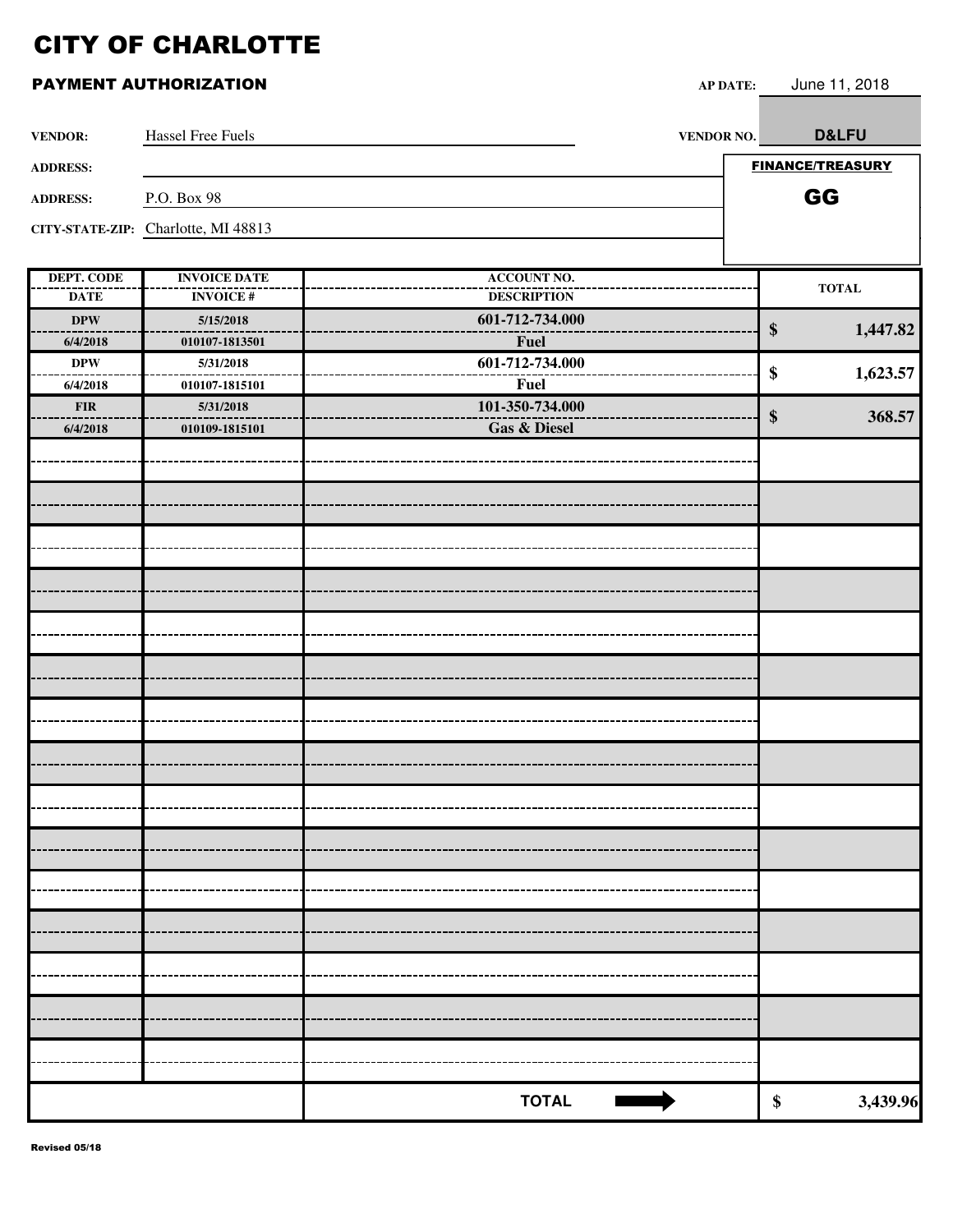| <b>VENDOR:</b>                   | Haviland                               | VENDOR NO.                               | <b>HAVIO</b>            |
|----------------------------------|----------------------------------------|------------------------------------------|-------------------------|
| <b>ADDRESS:</b>                  |                                        |                                          | <b>FINANCE/TREASURY</b> |
| <b>ADDRESS:</b>                  | 421 Ann St. N.W.                       |                                          | GG                      |
|                                  | CITY-STATE-ZIP: Grand Rapids, MI 49504 |                                          |                         |
|                                  |                                        |                                          |                         |
| <b>DEPT. CODE</b><br><b>DATE</b> | <b>INVOICE DATE</b><br><b>INVOICE#</b> | <b>ACCOUNT NO.</b><br><b>DESCRIPTION</b> | <b>TOTAL</b>            |
| <b>WWW</b>                       | 5/24/2018                              | 510-631-738.000                          | 5,116.83<br>\$          |
| 6/1/2018                         | 279241                                 | <b>Ferric Chloride</b>                   |                         |
|                                  |                                        |                                          |                         |
|                                  |                                        |                                          |                         |
|                                  |                                        |                                          |                         |
|                                  |                                        |                                          |                         |
|                                  |                                        |                                          |                         |
|                                  |                                        |                                          |                         |
|                                  |                                        |                                          |                         |
|                                  |                                        |                                          |                         |
|                                  |                                        |                                          |                         |
|                                  |                                        |                                          |                         |
|                                  |                                        |                                          |                         |
|                                  |                                        |                                          |                         |
|                                  |                                        |                                          |                         |
|                                  |                                        |                                          |                         |
|                                  |                                        |                                          |                         |
|                                  |                                        |                                          |                         |
|                                  |                                        |                                          |                         |
|                                  |                                        |                                          |                         |
|                                  |                                        | <b>TOTAL</b>                             | 5,116.83<br>\$          |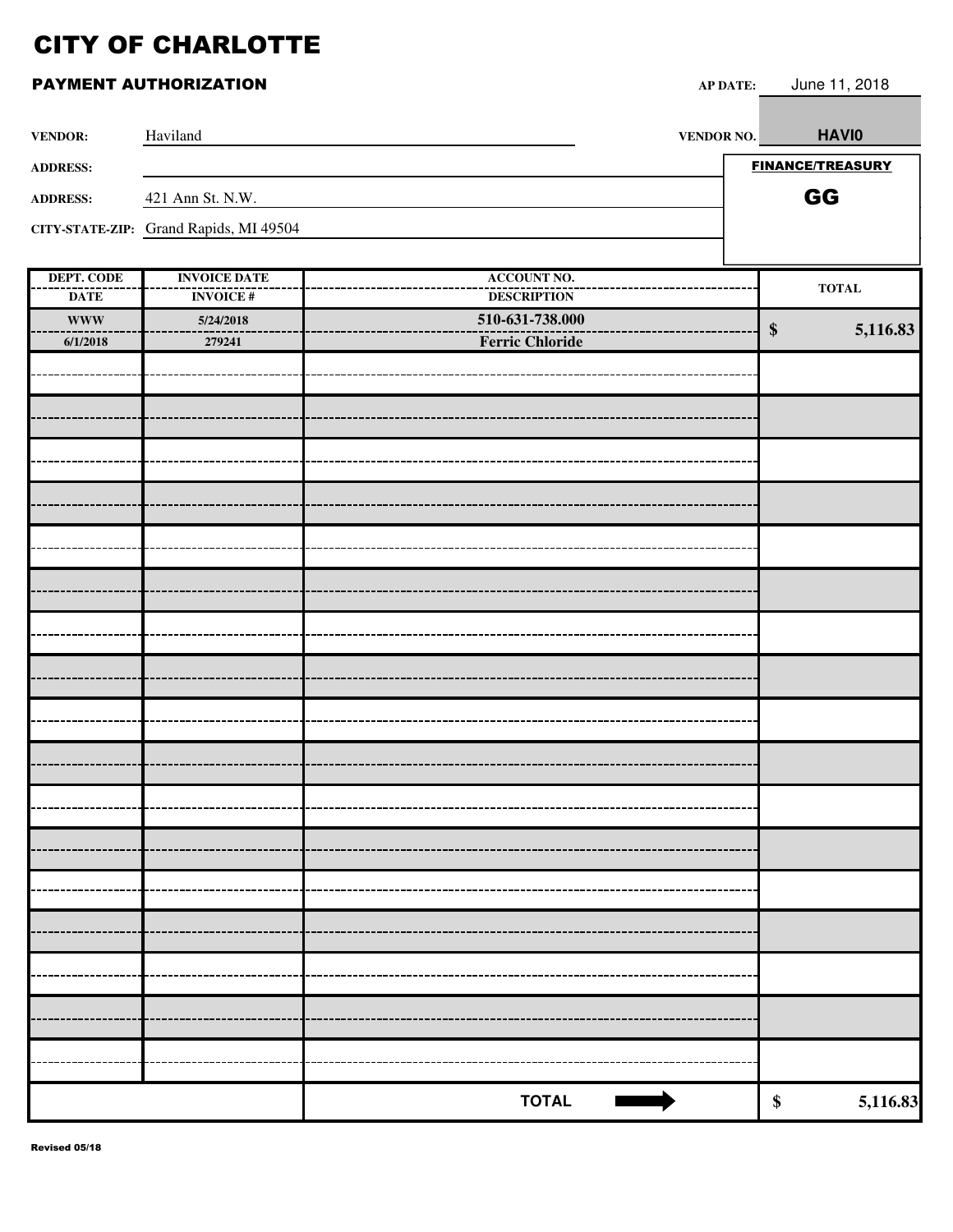### **PAYMENT AUTHORIZATION AP**

| P DATE: | June 11, 2018 |  |
|---------|---------------|--|
|         |               |  |

| <b>VENDOR:</b>  | Irene Jewett                        | <b>VENDOR NO.</b>            |                                        |
|-----------------|-------------------------------------|------------------------------|----------------------------------------|
| <b>ADDRESS:</b> |                                     |                              | <b>FINANCE/TREASURY</b>                |
| <b>ADDRESS:</b> | 815 N. Sheldon St.                  |                              | GG                                     |
|                 | CITY-STATE-ZIP: Charlotte, MI 48813 |                              |                                        |
|                 |                                     |                              |                                        |
| DEPT. CODE      | <b>INVOICE DATE</b>                 | <b>ACCOUNT NO.</b>           |                                        |
| <b>DATE</b>     | <b>INVOICE#</b>                     | <b>DESCRIPTION</b>           | <b>TOTAL</b>                           |
| <b>FIN</b>      | 6/4/2018                            | 510-000-017.000              | 20.58<br>\$                            |
| 5/2/2018        | CD1-98269                           | <b>Refund Overpayment UB</b> |                                        |
|                 |                                     |                              | <b>Entered in AP by L.</b>             |
|                 |                                     |                              | $D$ <sub>n</sub> $\alpha$ <sub>y</sub> |

| --------<br>5/2/2018 | 0/7/2010  | <b>Refund Overpayment UB</b> | $\frac{1}{2}$       | 20.58 |
|----------------------|-----------|------------------------------|---------------------|-------|
|                      | CD1-98269 |                              | Entered in AP by L. |       |
|                      |           |                              | <b>Brown</b>        |       |
|                      |           |                              |                     |       |
|                      |           |                              | <b>New Vendor?</b>  |       |
|                      |           |                              |                     |       |
|                      |           |                              |                     |       |
|                      |           |                              |                     |       |
|                      |           |                              |                     |       |
|                      |           |                              |                     |       |
|                      |           |                              |                     |       |
|                      |           |                              |                     |       |
|                      |           |                              |                     |       |
|                      |           |                              |                     |       |
|                      |           |                              |                     |       |
|                      |           |                              |                     |       |
|                      |           |                              |                     |       |
|                      |           |                              |                     |       |
|                      |           |                              |                     |       |
|                      |           |                              |                     |       |
|                      |           |                              |                     |       |
|                      |           |                              |                     |       |
|                      |           |                              |                     |       |
|                      |           |                              |                     |       |
|                      |           |                              |                     |       |
|                      |           |                              |                     |       |
|                      |           |                              |                     |       |
|                      |           |                              |                     |       |
|                      |           |                              |                     |       |
|                      |           |                              |                     |       |
|                      |           |                              |                     |       |
|                      |           |                              |                     |       |
|                      |           | <b>TOTAL</b>                 | $\pmb{\$}$          | 20.58 |
|                      |           |                              |                     |       |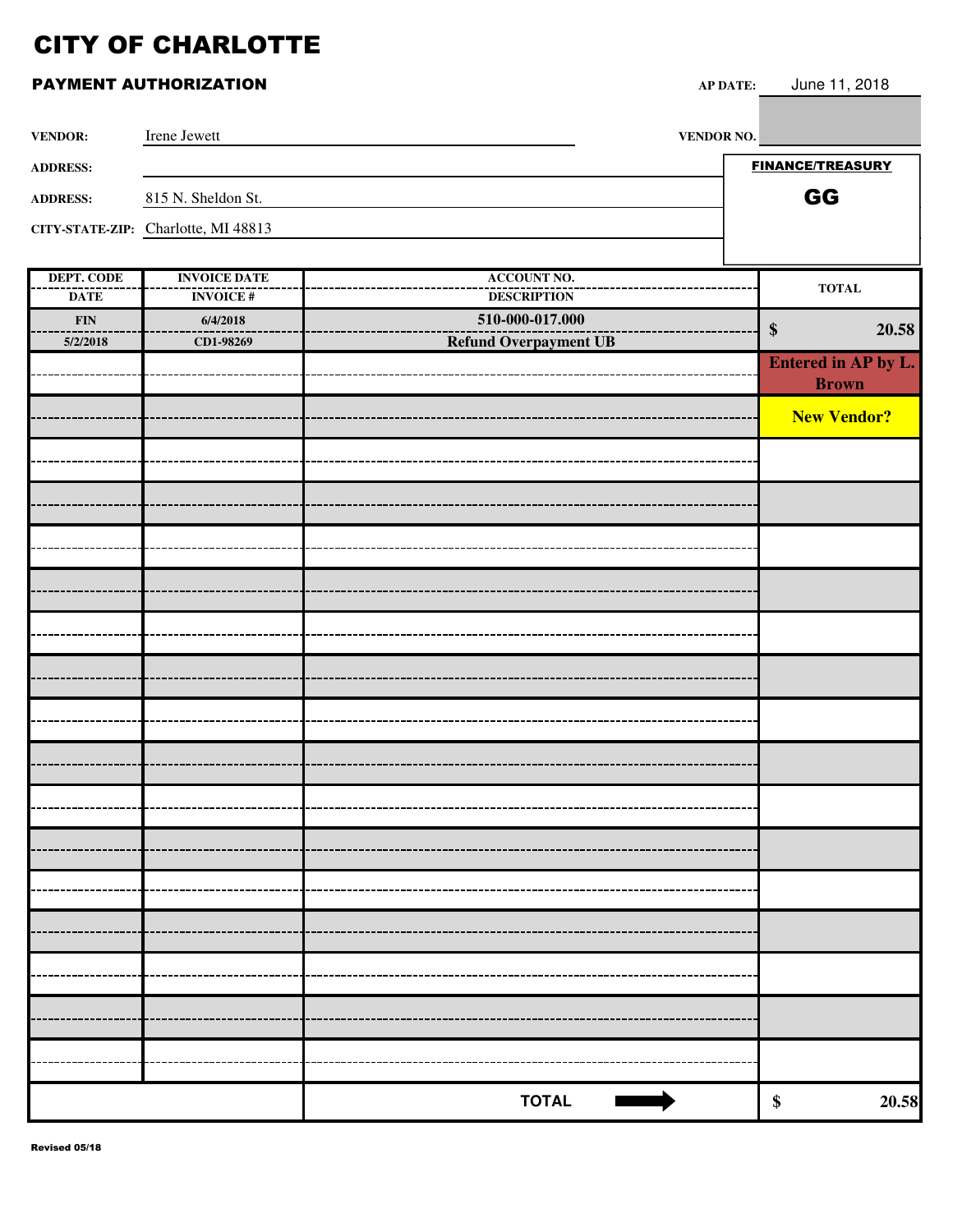| <b>VENDOR:</b>    | Jewett's Carpet and Wallcoverings   | <b>VENDOR NO.</b>                                      | <b>JEWETTS</b>          |
|-------------------|-------------------------------------|--------------------------------------------------------|-------------------------|
| <b>ADDRESS:</b>   |                                     |                                                        | <b>FINANCE/TREASURY</b> |
| <b>ADDRESS:</b>   | 109 S. Cochran Ave.                 |                                                        | GG                      |
|                   | CITY-STATE-ZIP: Charlotte, MI 48813 |                                                        |                         |
|                   |                                     |                                                        |                         |
| <b>DEPT. CODE</b> | <b>INVOICE DATE</b>                 | <b>ACCOUNT NO.</b>                                     | $\bf TOTAL$             |
| <b>DATE</b>       | <b>INVOICE#</b>                     | <b>DESCRIPTION</b>                                     |                         |
| <b>WWW</b>        | 5/31/2018                           | 510-631-749.000                                        | $\$\$<br>668.00         |
| 6/4/2018          | N/A                                 | <b>Office Flooring Replacement</b>                     |                         |
| ${\rm \bf CLK}$   | 5/29/2018                           | 101-664-862.000                                        | 812.00<br>\$            |
| 6/4/2018          | 6/4/2018                            | <b>Carpet Final Payment Ready Room Fire Department</b> |                         |
|                   |                                     |                                                        |                         |
|                   |                                     |                                                        |                         |
|                   |                                     |                                                        |                         |
|                   |                                     |                                                        |                         |
|                   |                                     |                                                        |                         |
|                   |                                     |                                                        |                         |
|                   |                                     |                                                        |                         |
|                   |                                     |                                                        |                         |
|                   |                                     |                                                        |                         |
|                   |                                     |                                                        |                         |
|                   |                                     |                                                        |                         |
|                   |                                     |                                                        |                         |
|                   |                                     |                                                        |                         |
|                   |                                     |                                                        |                         |
|                   |                                     |                                                        |                         |
|                   |                                     |                                                        |                         |
|                   |                                     |                                                        |                         |
|                   |                                     |                                                        |                         |
|                   |                                     | <b>TOTAL</b>                                           | \$<br>1,480.00          |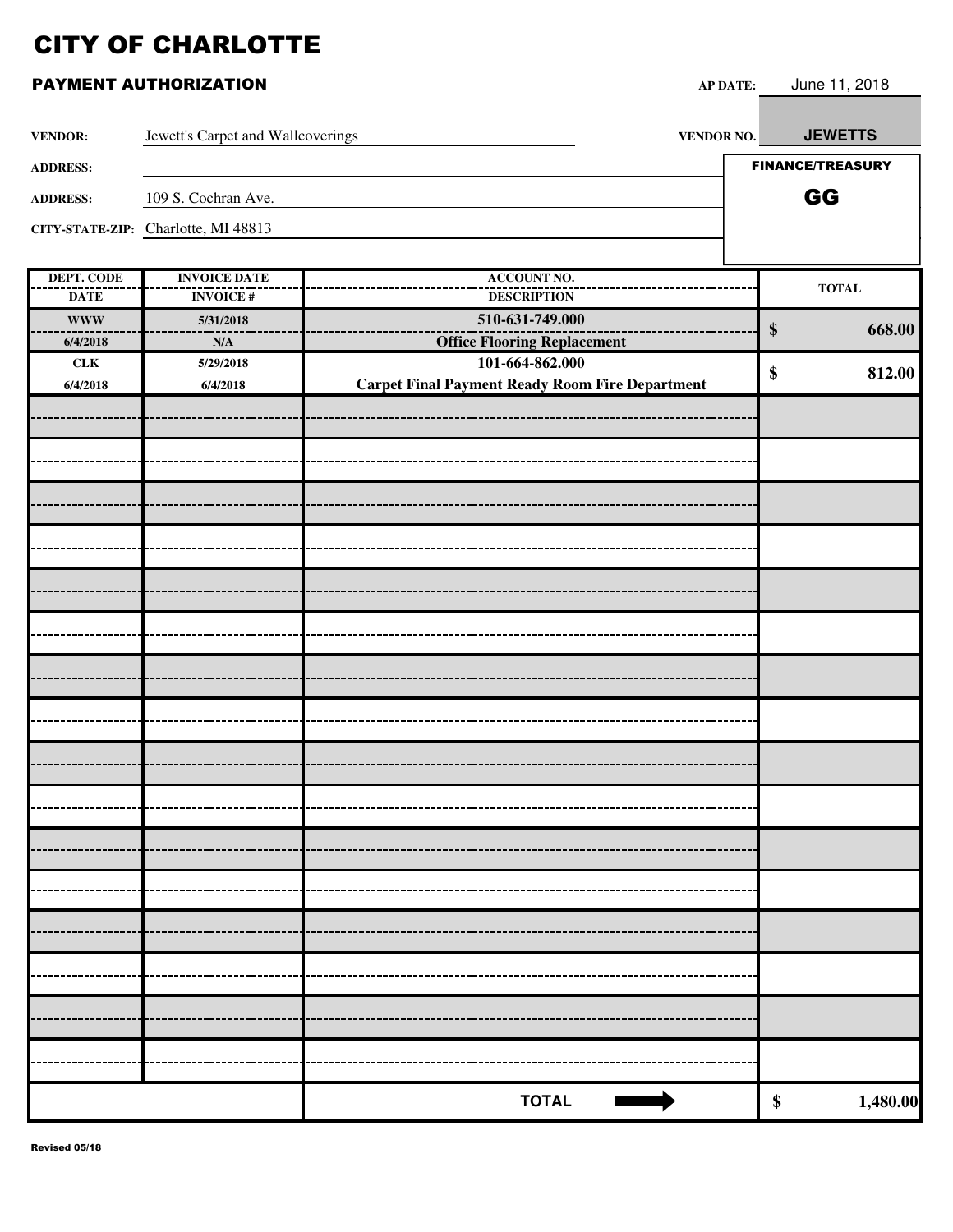### **PAYMENT AUTHORIZATION**

| P DATE: | June 11, 2018 |  |
|---------|---------------|--|
|         |               |  |

| <b>VENDOR:</b>         | Julie Meyer | <b>VENDOR NO.</b> |                         |
|------------------------|-------------|-------------------|-------------------------|
| <b>ADDRESS:</b>        |             |                   | <b>FINANCE/TREASURY</b> |
| <b>ADDRESS:</b>        |             |                   | GG                      |
| <b>CITY-STATE-ZIP:</b> |             |                   |                         |
|                        |             |                   |                         |

| DEPT. CODE  | <b>INVOICE DATE</b> | <b>ACCOUNT NO.</b> | $\bf TOTAL$                 |
|-------------|---------------------|--------------------|-----------------------------|
| <b>DATE</b> | <b>INVOICE#</b>     | <b>DESCRIPTION</b> |                             |
| CLK         | 6/1/2018            | 101-200-750.000    |                             |
| 5/30/2018   |                     | Camera Operator    | $\boldsymbol{\$}$<br>190.00 |
|             |                     |                    |                             |
|             |                     |                    | <b>New Vendor</b>           |
|             |                     |                    |                             |
|             |                     |                    |                             |
|             |                     |                    |                             |
|             |                     |                    |                             |
|             |                     |                    |                             |
|             |                     |                    |                             |
|             |                     |                    |                             |
|             |                     |                    |                             |
|             |                     |                    |                             |
|             |                     |                    |                             |
|             |                     |                    |                             |
|             |                     |                    |                             |
|             |                     |                    |                             |
|             |                     |                    |                             |
|             |                     |                    |                             |
|             |                     |                    |                             |
|             |                     |                    |                             |
|             |                     |                    |                             |
|             |                     |                    |                             |
|             |                     |                    |                             |
|             |                     |                    |                             |
|             |                     |                    |                             |
|             |                     |                    |                             |
|             |                     |                    |                             |
|             |                     |                    |                             |
|             |                     |                    |                             |
|             |                     |                    |                             |
|             |                     |                    |                             |
|             |                     |                    |                             |
|             |                     |                    |                             |
|             |                     |                    |                             |
|             |                     |                    |                             |
|             |                     |                    |                             |
|             |                     | <b>TOTAL</b>       |                             |
|             |                     |                    | 190.00<br>$\$$              |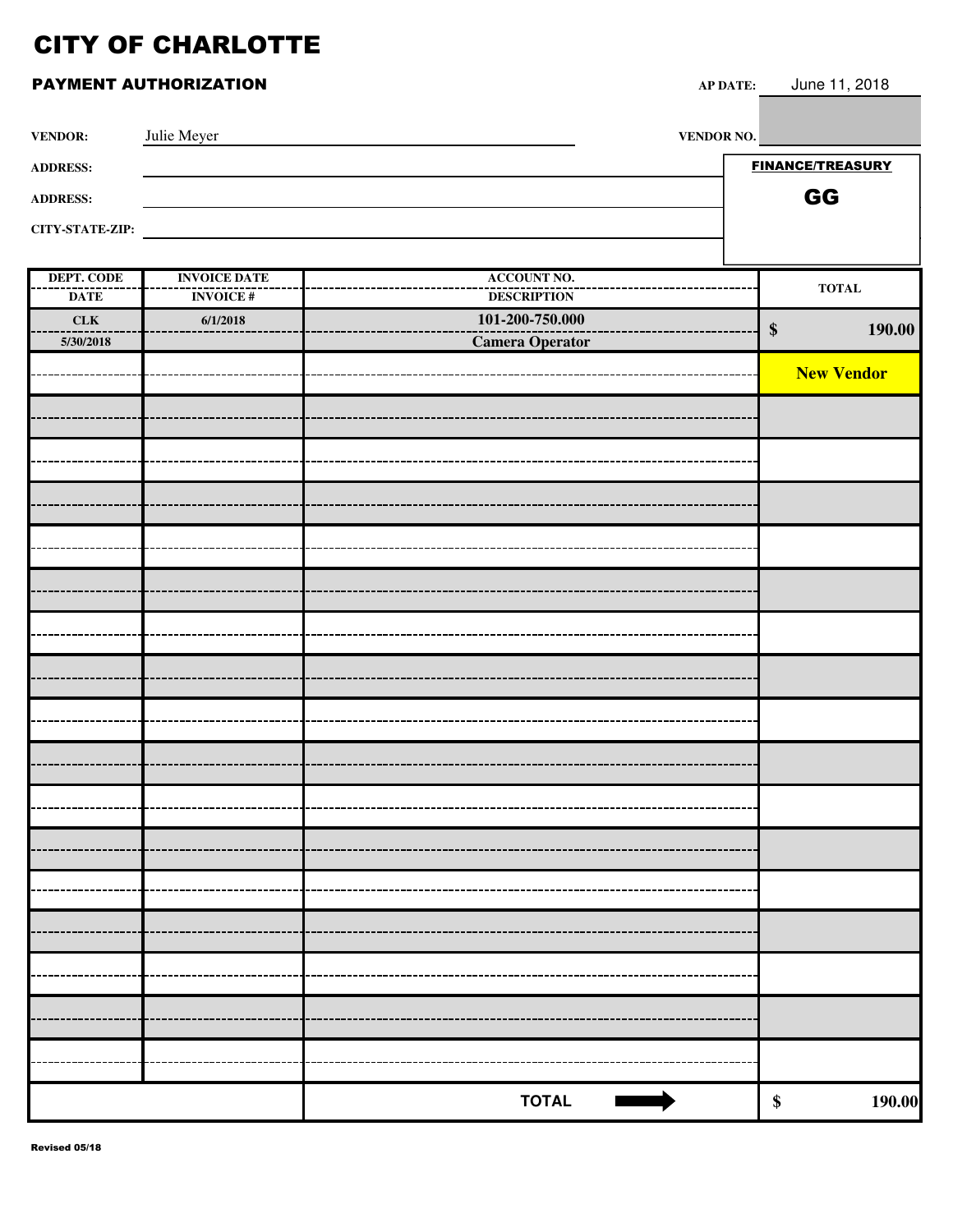# PAYMENT AUTHORIZATION **AP DATE:** June 11, 2018 **VENDOR:** KEBS, Inc. **VENDOR NO. VENDOR NO. ADDRESS: ADDRESS:** 2116 Haslett Rd. **CITY-STATE-ZIP:** Haslett, MI 48906

| $\frac{1}{2}$ |                     |                               |                   |              |
|---------------|---------------------|-------------------------------|-------------------|--------------|
| DEPT. CODE    | <b>INVOICE DATE</b> | <b>ACCOUNT NO.</b>            |                   |              |
| <b>DATE</b>   | <b>INVOICE#</b>     | <b>DESCRIPTION</b>            |                   | <b>TOTAL</b> |
| REC           | 4/26/2018           | 800-825-746.000               |                   |              |
| 6/1/2018      | 62534               | <b>Softball Field Corners</b> | $\boldsymbol{\$}$ | 400.00       |
|               |                     |                               |                   |              |
|               |                     |                               |                   |              |
|               |                     |                               |                   |              |
|               |                     |                               |                   |              |
|               |                     |                               |                   |              |
|               |                     |                               |                   |              |
|               |                     |                               |                   |              |
|               |                     |                               |                   |              |
|               |                     |                               |                   |              |
|               |                     |                               |                   |              |
|               |                     |                               |                   |              |
|               |                     |                               |                   |              |
|               |                     |                               |                   |              |
|               |                     |                               |                   |              |
|               |                     |                               |                   |              |
|               |                     |                               |                   |              |
|               |                     |                               |                   |              |
|               |                     |                               |                   |              |
|               |                     |                               |                   |              |
|               |                     |                               |                   |              |
|               |                     |                               |                   |              |
|               |                     |                               |                   |              |
|               |                     |                               |                   |              |
|               |                     |                               |                   |              |
|               |                     |                               |                   |              |
|               |                     |                               |                   |              |
|               |                     |                               |                   |              |
|               |                     |                               |                   |              |
|               |                     |                               |                   |              |
|               |                     |                               |                   |              |
|               |                     |                               |                   |              |
|               |                     |                               |                   |              |
|               |                     |                               |                   |              |
|               |                     |                               |                   |              |
|               |                     | <b>TOTAL</b>                  | $\pmb{\$}$        | 400.00       |
|               |                     |                               |                   |              |

**KEBSIN**

FINANCE/TREASURY GG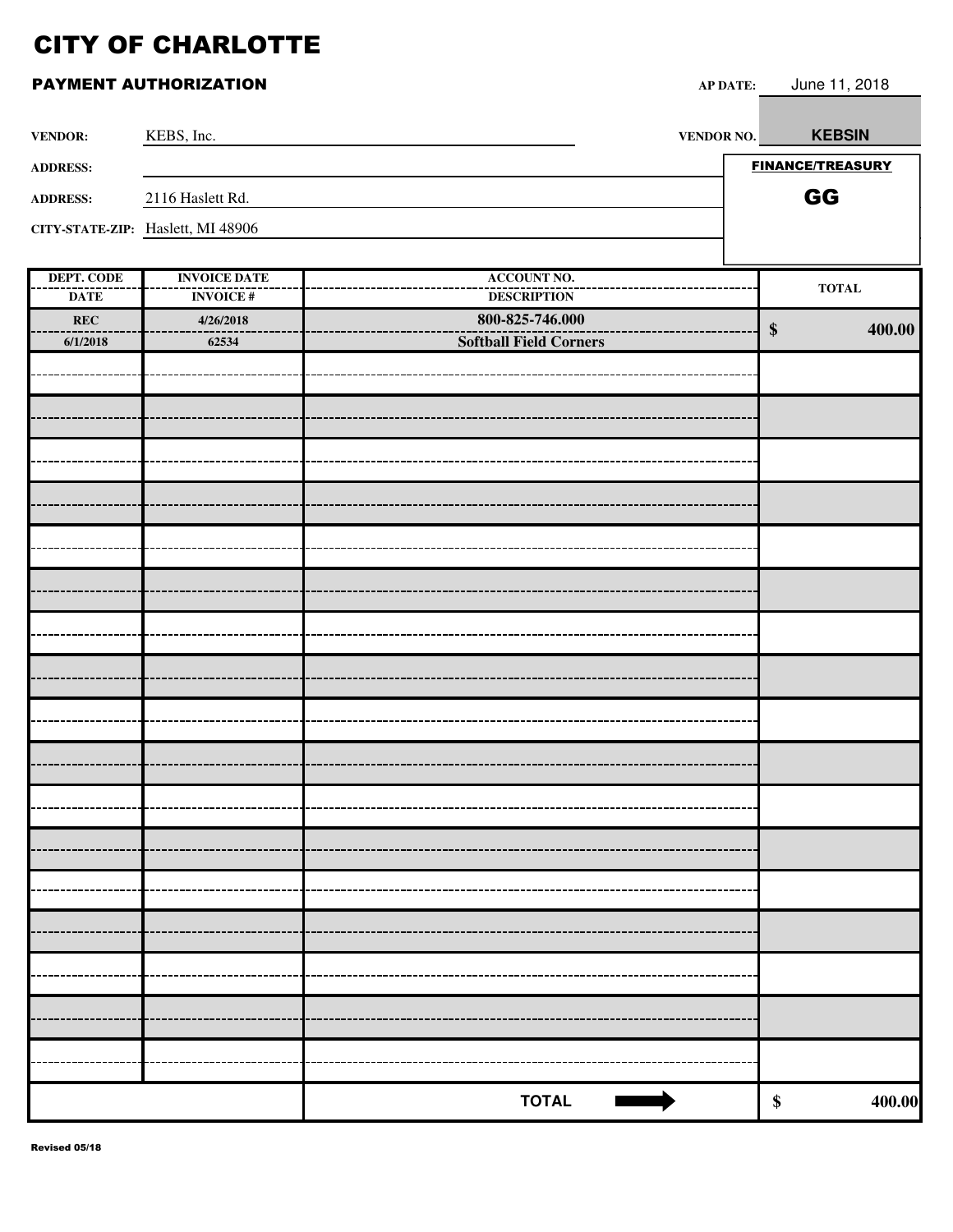| <b>VENDOR:</b>                   | Kendall Electric Inc.                  | <b>VENDOR NO.</b>                        | <b>KENDEL</b>           |
|----------------------------------|----------------------------------------|------------------------------------------|-------------------------|
| <b>ADDRESS:</b>                  | DUNS# 06-584-9168 EIN# 38-2023622      |                                          | <b>FINANCE/TREASURY</b> |
| <b>ADDRESS:</b>                  | P.O. Box 671121                        |                                          | GG                      |
|                                  | CITY-STATE-ZIP: Detroit, MI 48267-1121 |                                          |                         |
|                                  |                                        |                                          |                         |
| <b>DEPT. CODE</b><br><b>DATE</b> | <b>INVOICE DATE</b><br><b>INVOICE#</b> | <b>ACCOUNT NO.</b><br><b>DESCRIPTION</b> | $\bf TOTAL$             |
| $\mathbf{AIR}$                   | 5/17/2018                              | 280-830-731.000                          |                         |
| 5/31/2018                        | S106920412.001                         | <b>Box</b> extender                      | 10.06<br>$\$\$          |
|                                  |                                        |                                          |                         |
|                                  |                                        |                                          |                         |
|                                  |                                        |                                          |                         |
|                                  |                                        |                                          |                         |
|                                  |                                        |                                          |                         |
|                                  |                                        |                                          |                         |
|                                  |                                        |                                          |                         |
|                                  |                                        |                                          |                         |
|                                  |                                        |                                          |                         |
|                                  |                                        |                                          |                         |
|                                  |                                        |                                          |                         |
|                                  |                                        |                                          |                         |
|                                  |                                        |                                          |                         |
|                                  |                                        |                                          |                         |
|                                  |                                        |                                          |                         |
|                                  |                                        |                                          |                         |
|                                  |                                        |                                          |                         |
|                                  |                                        |                                          |                         |
|                                  |                                        |                                          |                         |
|                                  |                                        |                                          |                         |
|                                  |                                        |                                          |                         |
|                                  |                                        | <b>TOTAL</b>                             | 10.06<br>$\pmb{\$}$     |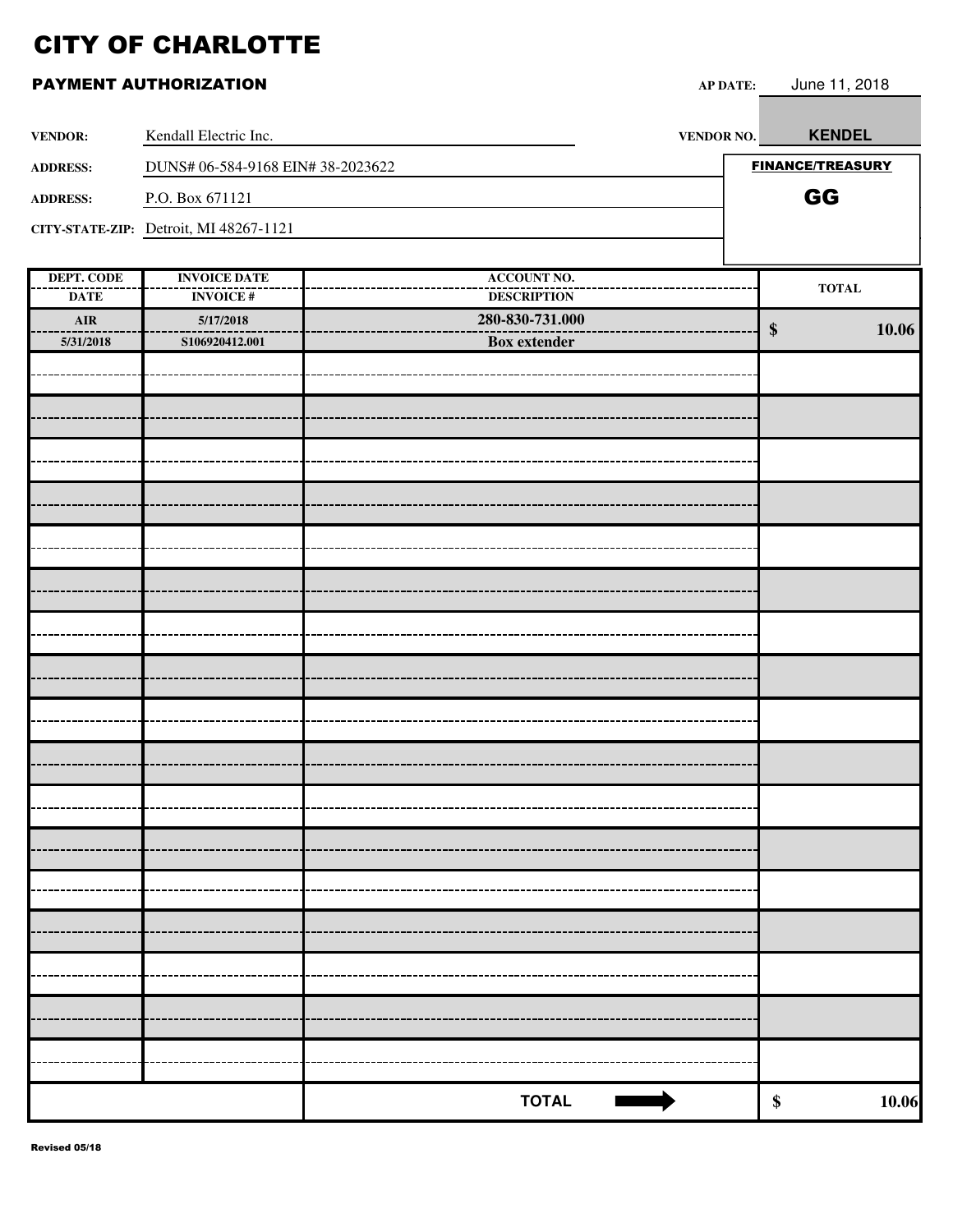| <b>VENDOR:</b>            | Lynn Peavey Company                   | VENDOR NO.                               | <b>LYNNPE</b>               |
|---------------------------|---------------------------------------|------------------------------------------|-----------------------------|
| <b>ADDRESS:</b>           |                                       |                                          | <b>FINANCE/TREASURY</b>     |
| <b>ADDRESS:</b>           | P.O. Box 14100                        |                                          | GG                          |
|                           | CITY-STATE-ZIP: Lenexa, KS 66285-4100 |                                          |                             |
|                           |                                       |                                          |                             |
| <b>DEPT. CODE</b>         | <b>INVOICE DATE</b>                   | <b>ACCOUNT NO.</b>                       | $\bf TOTAL$                 |
| <b>DATE</b>               | <b>INVOICE#</b>                       | <b>DESCRIPTION</b>                       |                             |
| $\boldsymbol{\text{POL}}$ | 5/23/2018                             | 101-300-731.000                          | 188.20<br>$\boldsymbol{\$}$ |
| 5/30/2018                 | 345085                                | <b>Evidence Tec/Crime Scene Supplies</b> |                             |
|                           |                                       |                                          |                             |
|                           |                                       |                                          |                             |
|                           |                                       |                                          |                             |
|                           |                                       |                                          |                             |
|                           |                                       |                                          |                             |
|                           |                                       |                                          |                             |
|                           |                                       |                                          |                             |
|                           |                                       |                                          |                             |
|                           |                                       |                                          |                             |
|                           |                                       |                                          |                             |
|                           |                                       |                                          |                             |
|                           |                                       |                                          |                             |
|                           |                                       |                                          |                             |
|                           |                                       |                                          |                             |
|                           |                                       |                                          |                             |
|                           |                                       |                                          |                             |
|                           |                                       |                                          |                             |
|                           |                                       |                                          |                             |
|                           |                                       |                                          |                             |
|                           |                                       |                                          |                             |
|                           |                                       |                                          |                             |
|                           |                                       |                                          |                             |
|                           |                                       |                                          |                             |
|                           |                                       |                                          |                             |
|                           |                                       |                                          |                             |
|                           |                                       |                                          |                             |
|                           |                                       |                                          |                             |
|                           |                                       | <b>TOTAL</b>                             | $\pmb{\$}$<br>188.20        |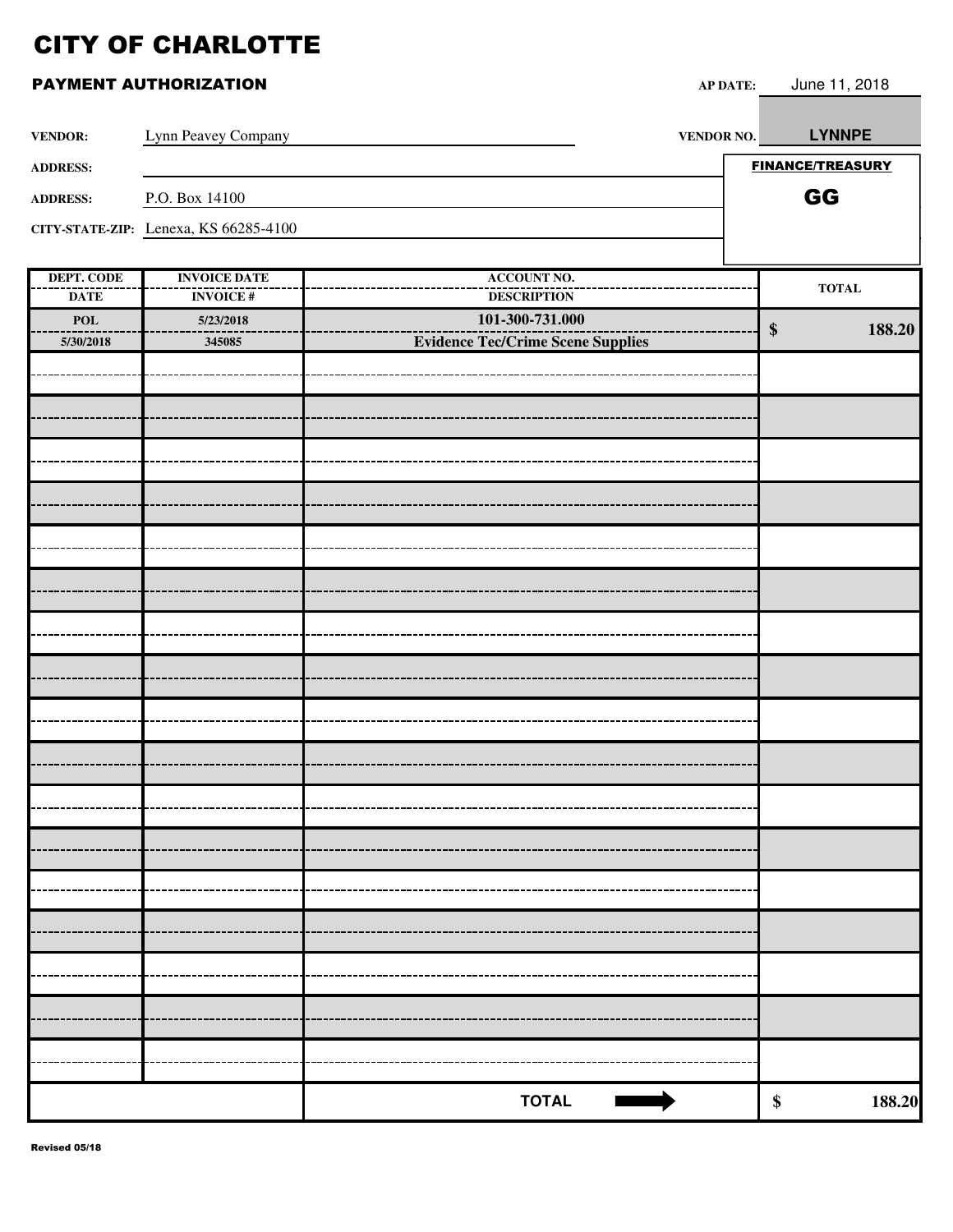| <b>VENDOR:</b>    | Michigan Company, Inc.            | <b>VENDOR NO.</b>  | <b>MICHCO</b>           |
|-------------------|-----------------------------------|--------------------|-------------------------|
| <b>ADDRESS:</b>   |                                   |                    | <b>FINANCE/TREASURY</b> |
| <b>ADDRESS:</b>   | 2011 N. High St.                  |                    | GG                      |
|                   | CITY-STATE-ZIP: Lansing, MI 48906 |                    |                         |
|                   |                                   |                    |                         |
| <b>DEPT. CODE</b> | <b>INVOICE DATE</b>               | <b>ACCOUNT NO.</b> | <b>TOTAL</b>            |
| <b>DATE</b>       | <b>INVOICE#</b>                   | <b>DESCRIPTION</b> |                         |
| <b>WWW</b>        | 5/24/2018                         | 510-631-731.000    | 98.02<br>\$             |
| 6/1/2018          | 0000298-812044                    | M-Fold Hand Towels |                         |
|                   |                                   |                    |                         |
|                   |                                   |                    |                         |
|                   |                                   |                    |                         |
|                   |                                   |                    |                         |
|                   |                                   |                    |                         |
|                   |                                   |                    |                         |
|                   |                                   |                    |                         |
|                   |                                   |                    |                         |
|                   |                                   |                    |                         |
|                   |                                   |                    |                         |
|                   |                                   |                    |                         |
|                   |                                   |                    |                         |
|                   |                                   |                    |                         |
|                   |                                   |                    |                         |
|                   |                                   |                    |                         |
|                   |                                   |                    |                         |
|                   |                                   |                    |                         |
|                   |                                   |                    |                         |
|                   |                                   |                    |                         |
|                   |                                   |                    |                         |
|                   |                                   |                    |                         |
|                   |                                   |                    |                         |
|                   |                                   |                    |                         |
|                   |                                   |                    |                         |
|                   |                                   |                    |                         |
|                   |                                   |                    |                         |
|                   |                                   | <b>TOTAL</b>       | 98.02<br>$\pmb{\$}$     |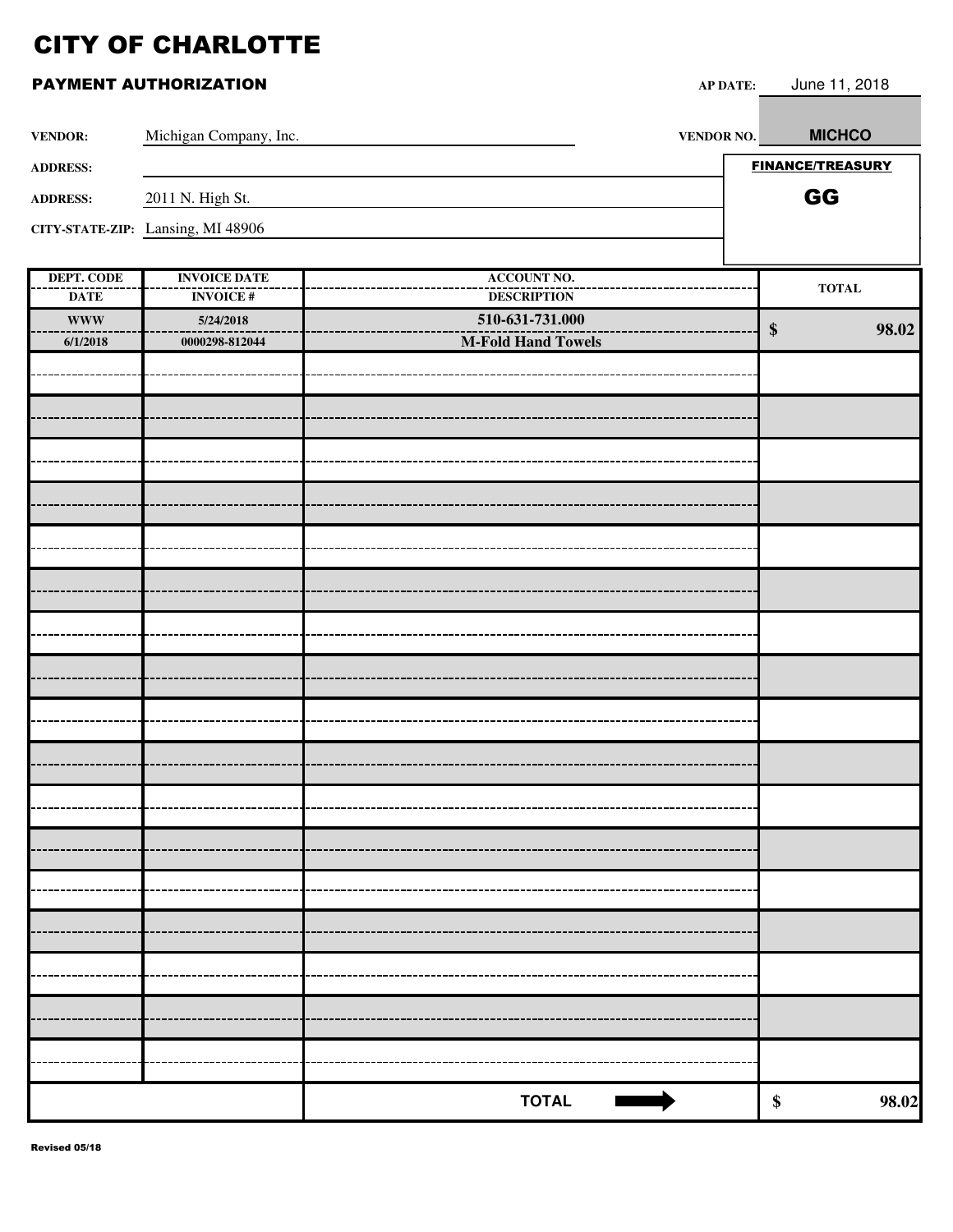| <b>VENDOR:</b>                   | Moore & Bruggink, Inc.                      | VENDOR NO.                               | <b>MOOREBRU</b>               |
|----------------------------------|---------------------------------------------|------------------------------------------|-------------------------------|
| <b>ADDRESS:</b>                  |                                             |                                          | <b>FINANCE/TREASURY</b>       |
| <b>ADDRESS:</b>                  | 2020 Monroe Ave. N.W.                       |                                          | GG                            |
|                                  | CITY-STATE-ZIP: Grand Rapids, MI 49505-6298 |                                          |                               |
|                                  |                                             |                                          |                               |
| <b>DEPT. CODE</b><br><b>DATE</b> | <b>INVOICE DATE</b><br><b>INVOICE#</b>      | <b>ACCOUNT NO.</b><br><b>DESCRIPTION</b> | $\bf TOTAL$                   |
| $\bf DPW$                        | 6/1/2018                                    | 510-910-864.631                          | $\boldsymbol{\$}$<br>2,917.42 |
| 6/2/2018                         | 150204.1-23                                 | <b>Chemical Building Engineerring</b>    |                               |
|                                  |                                             |                                          |                               |
|                                  |                                             |                                          |                               |
|                                  |                                             |                                          |                               |
|                                  |                                             |                                          |                               |
|                                  |                                             |                                          |                               |
|                                  |                                             |                                          |                               |
|                                  |                                             |                                          |                               |
|                                  |                                             |                                          |                               |
|                                  |                                             |                                          |                               |
|                                  |                                             |                                          |                               |
|                                  |                                             |                                          |                               |
|                                  |                                             |                                          |                               |
|                                  |                                             |                                          |                               |
|                                  |                                             |                                          |                               |
|                                  |                                             |                                          |                               |
|                                  |                                             |                                          |                               |
|                                  |                                             |                                          |                               |
|                                  |                                             |                                          |                               |
|                                  |                                             | <b>TOTAL</b>                             | \$<br>2,917.42                |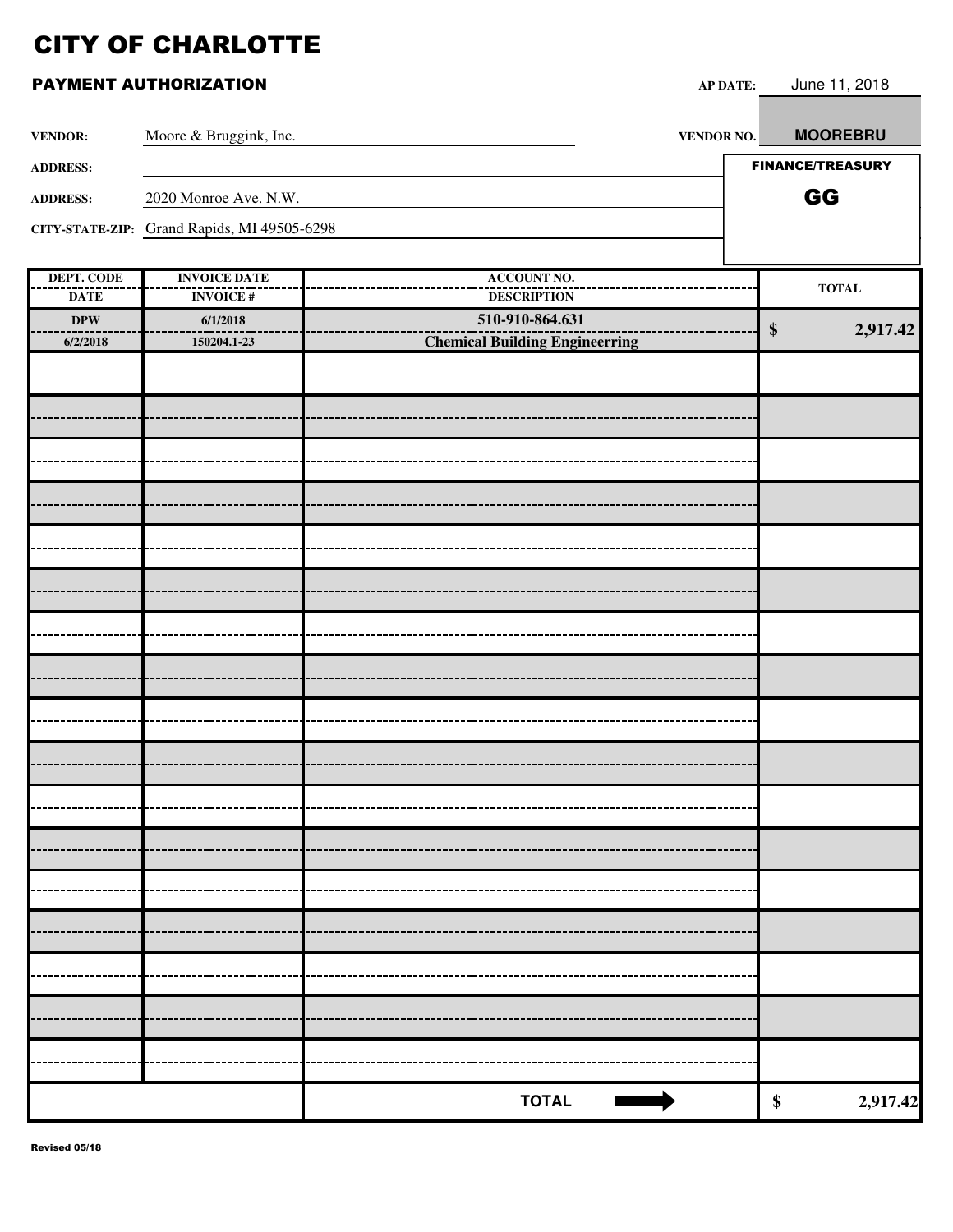#### PAYMENT AUTHORIZATION **AP DATE:** June 11, 2018

| <b>VENDOR:</b>                 | <b>MWEA</b>         |                                       | <b>VENDOR NO.</b> | <b>MWEA</b>                |
|--------------------------------|---------------------|---------------------------------------|-------------------|----------------------------|
| <b>ADDRESS:</b>                |                     |                                       |                   | <b>FINANCE/TREASURY</b>    |
| <b>ADDRESS:</b>                | P.O. Box 397        |                                       |                   | GG                         |
| CITY-STATE-ZIP: Bath, MI 48808 |                     |                                       |                   |                            |
|                                |                     |                                       |                   |                            |
| <b>DEPT. CODE</b>              | <b>INVOICE DATE</b> | <b>ACCOUNT NO.</b>                    |                   |                            |
| <b>DATE</b>                    | <b>INVOICE#</b>     | <b>DESCRIPTION</b>                    |                   | <b>TOTAL</b>               |
| <b>WWW</b>                     | 5/30/2018           | 510-610-735.000                       |                   | $\boldsymbol{\$}$<br>70.00 |
| 6/1/2018                       | 13381               | <b>MWEA Annual Membership Renewal</b> |                   |                            |
| <b>WWW</b>                     | 5/30/2018           | 510-610-735.000                       |                   | 70.00<br>\$                |
| 6/1/2018                       | 13729               | <b>MWEA Annual Membership Renewal</b> |                   |                            |
|                                |                     |                                       |                   |                            |
|                                |                     |                                       |                   |                            |
|                                |                     |                                       |                   |                            |
|                                |                     |                                       |                   |                            |
|                                |                     |                                       |                   |                            |
|                                |                     |                                       |                   |                            |
|                                |                     |                                       |                   |                            |
|                                |                     |                                       |                   |                            |
|                                |                     |                                       |                   |                            |
|                                |                     |                                       |                   |                            |
|                                |                     |                                       |                   |                            |
|                                |                     |                                       |                   |                            |
|                                |                     |                                       |                   |                            |
|                                |                     |                                       |                   |                            |
|                                |                     |                                       |                   |                            |
|                                |                     |                                       |                   |                            |
|                                |                     |                                       |                   |                            |
|                                |                     |                                       |                   |                            |
|                                |                     |                                       |                   |                            |
|                                |                     |                                       |                   |                            |
|                                |                     |                                       |                   |                            |
|                                |                     |                                       |                   |                            |
|                                |                     |                                       |                   |                            |
|                                |                     |                                       |                   |                            |
|                                |                     |                                       |                   |                            |
|                                |                     |                                       |                   |                            |
|                                |                     |                                       |                   |                            |
|                                |                     |                                       |                   |                            |
|                                |                     |                                       |                   |                            |
|                                |                     |                                       |                   |                            |
|                                |                     |                                       |                   |                            |

**TOTAL \$ 140.00**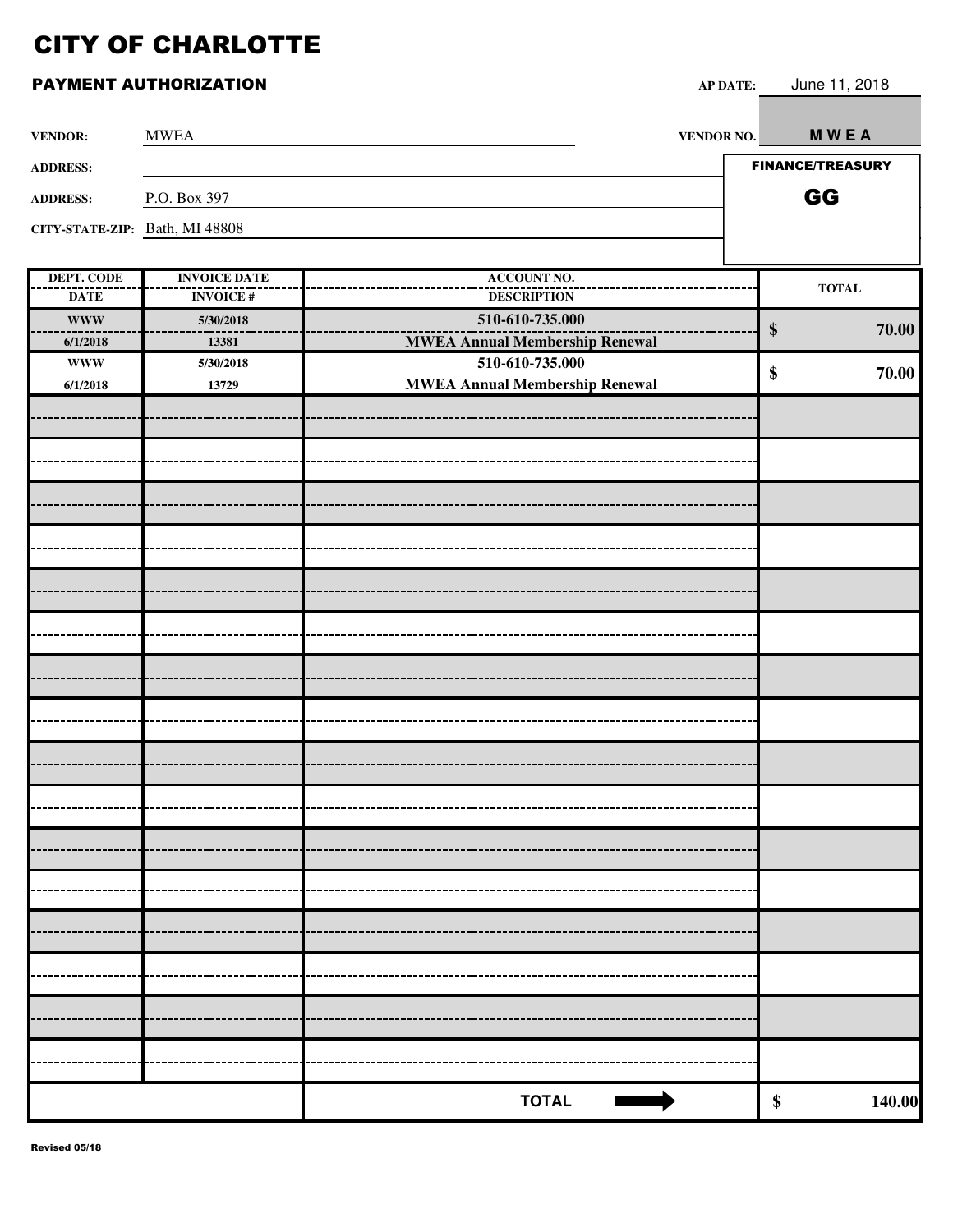|  | PAYMENT AUTHORIZATION |
|--|-----------------------|
|--|-----------------------|

| <b>VENDOR:</b>            | Pace Analytical Services, LLC          | VENDOR NO.                        | <b>KARLAB</b>           |
|---------------------------|----------------------------------------|-----------------------------------|-------------------------|
| <b>ADDRESS:</b>           |                                        |                                   | <b>FINANCE/TREASURY</b> |
| <b>ADDRESS:</b>           | P.O. Box 684056                        |                                   | GG                      |
|                           | CITY-STATE-ZIP: Chicago, IL 60695-4056 |                                   |                         |
|                           |                                        |                                   |                         |
| <b>DEPT. CODE</b>         | <b>INVOICE DATE</b>                    | <b>ACCOUNT NO.</b>                | <b>TOTAL</b>            |
| <b>DATE</b>               | <b>INVOICE#</b>                        | <b>DESCRIPTION</b>                |                         |
| $\ensuremath{\text{WWW}}$ | 5/31/2018                              | 510-631-749.000                   | 75.00<br>\$             |
| 6/1/2018                  | 1846209386                             | <b>Available Cyanide Analysis</b> |                         |
|                           |                                        |                                   |                         |
|                           |                                        |                                   |                         |
|                           |                                        |                                   |                         |
|                           |                                        |                                   |                         |
|                           |                                        |                                   |                         |
|                           |                                        |                                   |                         |
|                           |                                        |                                   |                         |
|                           |                                        |                                   |                         |
|                           |                                        |                                   |                         |
|                           |                                        |                                   |                         |
|                           |                                        |                                   |                         |
|                           |                                        |                                   |                         |
|                           |                                        |                                   |                         |
|                           |                                        |                                   |                         |
|                           |                                        |                                   |                         |
|                           |                                        |                                   |                         |
|                           |                                        |                                   |                         |
|                           |                                        |                                   |                         |
|                           |                                        |                                   |                         |
|                           |                                        |                                   |                         |
|                           |                                        |                                   |                         |
|                           |                                        |                                   |                         |
|                           |                                        |                                   |                         |
|                           |                                        |                                   |                         |
|                           |                                        |                                   |                         |
|                           |                                        |                                   |                         |
|                           |                                        |                                   |                         |
|                           |                                        |                                   |                         |
|                           |                                        | <b>TOTAL</b>                      | \$<br>75.00             |

AP DATE: June 11, 2018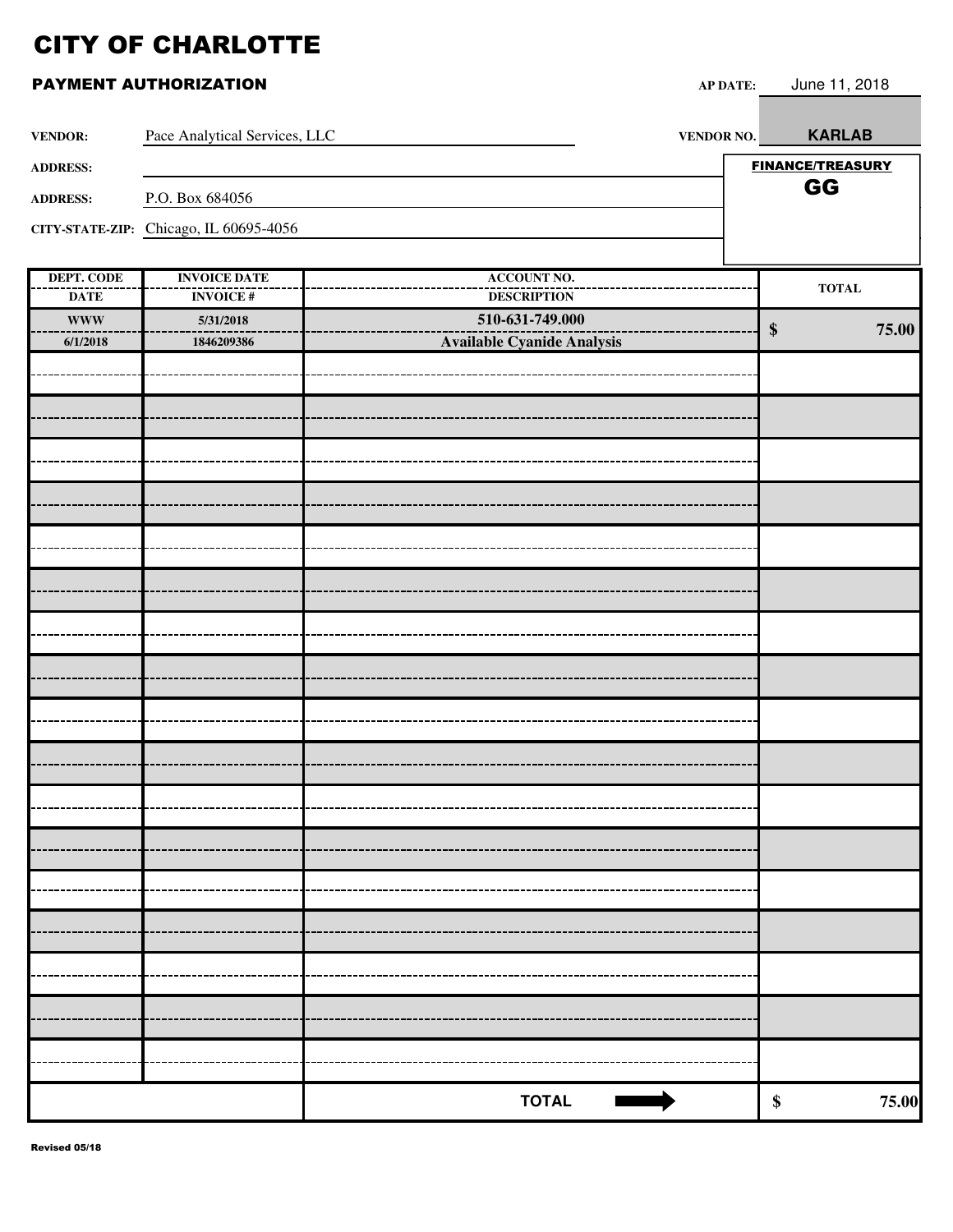| <b>VENDOR:</b>                   | People Facts LLC                           | VENDOR NO.                                        | <b>PEOPLEFACT</b>       |
|----------------------------------|--------------------------------------------|---------------------------------------------------|-------------------------|
| <b>ADDRESS:</b>                  |                                            |                                                   | <b>FINANCE/TREASURY</b> |
| <b>ADDRESS:</b>                  | P.O. Box 740303                            |                                                   | GG                      |
|                                  | CITY-STATE-ZIP: Los Angeles, CA 90074-0303 |                                                   |                         |
|                                  |                                            |                                                   |                         |
| <b>DEPT. CODE</b><br><b>DATE</b> | <b>INVOICE DATE</b><br><b>INVOICE#</b>     | <b>ACCOUNT NO.</b><br><b>DESCRIPTION</b>          | <b>TOTAL</b>            |
| POL                              | 6/1/2018                                   | 101-300-749.000                                   |                         |
| 6/4/2018                         | 2018050752                                 | <b>Investigative Background Contract Services</b> | 16.67<br>$\$\$          |
|                                  |                                            |                                                   |                         |
|                                  |                                            |                                                   |                         |
|                                  |                                            |                                                   |                         |
|                                  |                                            |                                                   |                         |
|                                  |                                            |                                                   |                         |
|                                  |                                            |                                                   |                         |
|                                  |                                            |                                                   |                         |
|                                  |                                            |                                                   |                         |
|                                  |                                            |                                                   |                         |
|                                  |                                            |                                                   |                         |
|                                  |                                            |                                                   |                         |
|                                  |                                            |                                                   |                         |
|                                  |                                            |                                                   |                         |
|                                  |                                            |                                                   |                         |
|                                  |                                            |                                                   |                         |
|                                  |                                            |                                                   |                         |
|                                  |                                            |                                                   |                         |
|                                  |                                            |                                                   |                         |
|                                  |                                            |                                                   |                         |
|                                  |                                            |                                                   |                         |
|                                  |                                            |                                                   |                         |
|                                  |                                            |                                                   |                         |
|                                  |                                            |                                                   |                         |
|                                  |                                            |                                                   |                         |
|                                  |                                            |                                                   |                         |
|                                  |                                            | <b>TOTAL</b>                                      | 16.67<br>\$             |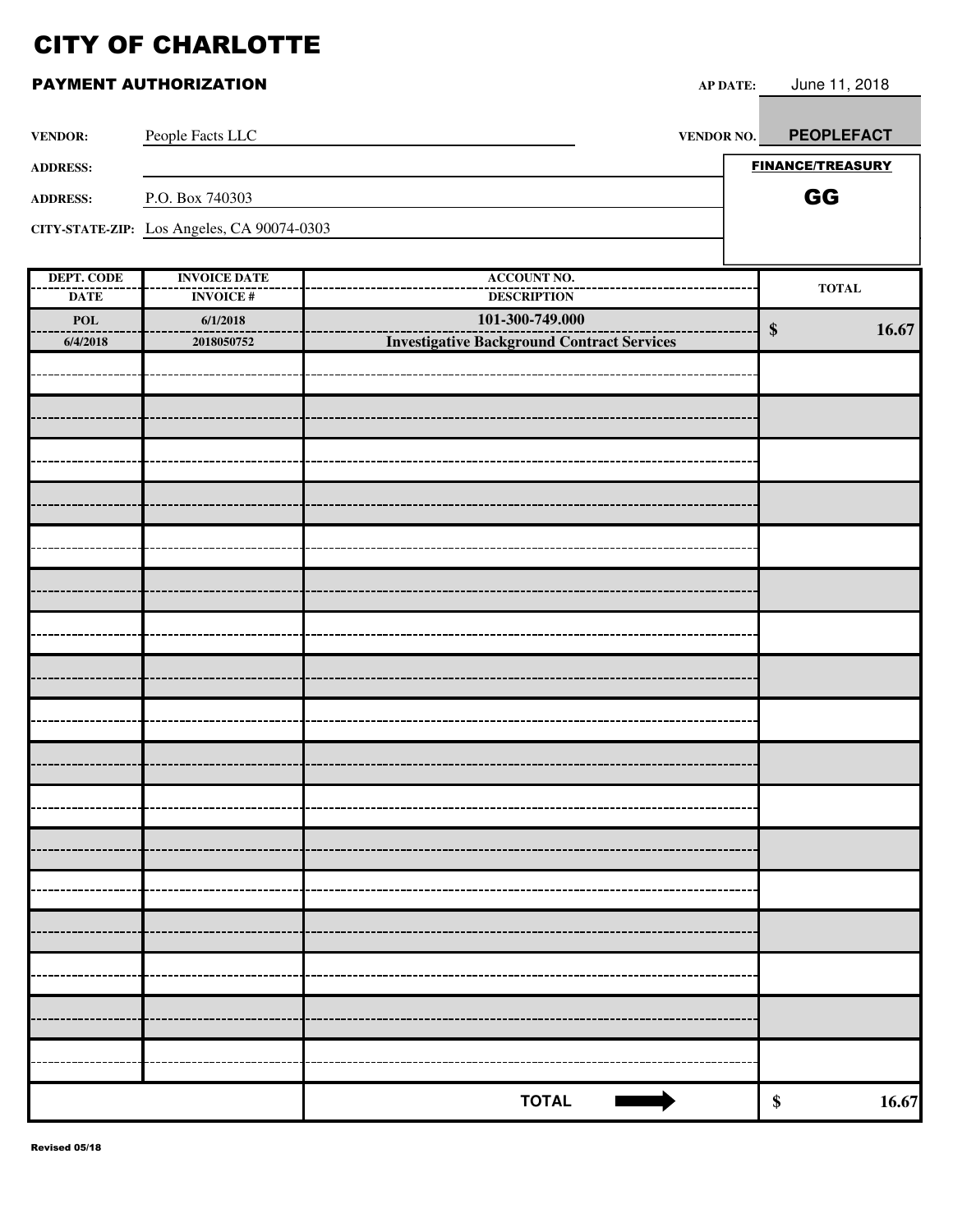| PAYMENT AUTHORIZATION    |                                        | <b>AP DATE:</b>                       | June 11, 2018           |
|--------------------------|----------------------------------------|---------------------------------------|-------------------------|
| <b>VENDOR:</b>           | Plummer's Environmental Services Inc.  | <b>VENDOR NO.</b>                     | <b>PLUMMERS</b>         |
| <b>ADDRESS:</b>          |                                        |                                       | <b>FINANCE/TREASURY</b> |
| <b>ADDRESS:</b>          | 10075 Sedroc Industrial Drive          |                                       | GG                      |
|                          | CITY-STATE-ZIP: Byron Center, MI 49315 |                                       |                         |
| DEPT. CODE               | <b>INVOICE DATE</b>                    | <b>ACCOUNT NO.</b>                    | <b>TOTAL</b>            |
| <b>DATE</b><br>$\bf DPW$ | <b>INVOICE#</b>                        | <b>DESCRIPTION</b><br>601-713-749.000 |                         |
| 5/25/2018                | 5/16/2018<br>1871357                   | Vacuum out oil water separator        | $\$\$<br>916.45         |
|                          |                                        |                                       |                         |
|                          |                                        |                                       |                         |
|                          |                                        |                                       |                         |
|                          |                                        |                                       |                         |
|                          |                                        |                                       |                         |
|                          |                                        |                                       |                         |
|                          |                                        |                                       |                         |
|                          |                                        |                                       |                         |
|                          |                                        |                                       |                         |
|                          |                                        |                                       |                         |
|                          |                                        |                                       |                         |
|                          |                                        |                                       |                         |
|                          |                                        |                                       |                         |
|                          |                                        |                                       |                         |
|                          |                                        |                                       |                         |
|                          |                                        |                                       |                         |
|                          |                                        |                                       |                         |
|                          |                                        |                                       |                         |
|                          |                                        |                                       |                         |
|                          |                                        |                                       |                         |
|                          |                                        | <b>TOTAL</b>                          | 916.45<br>\$            |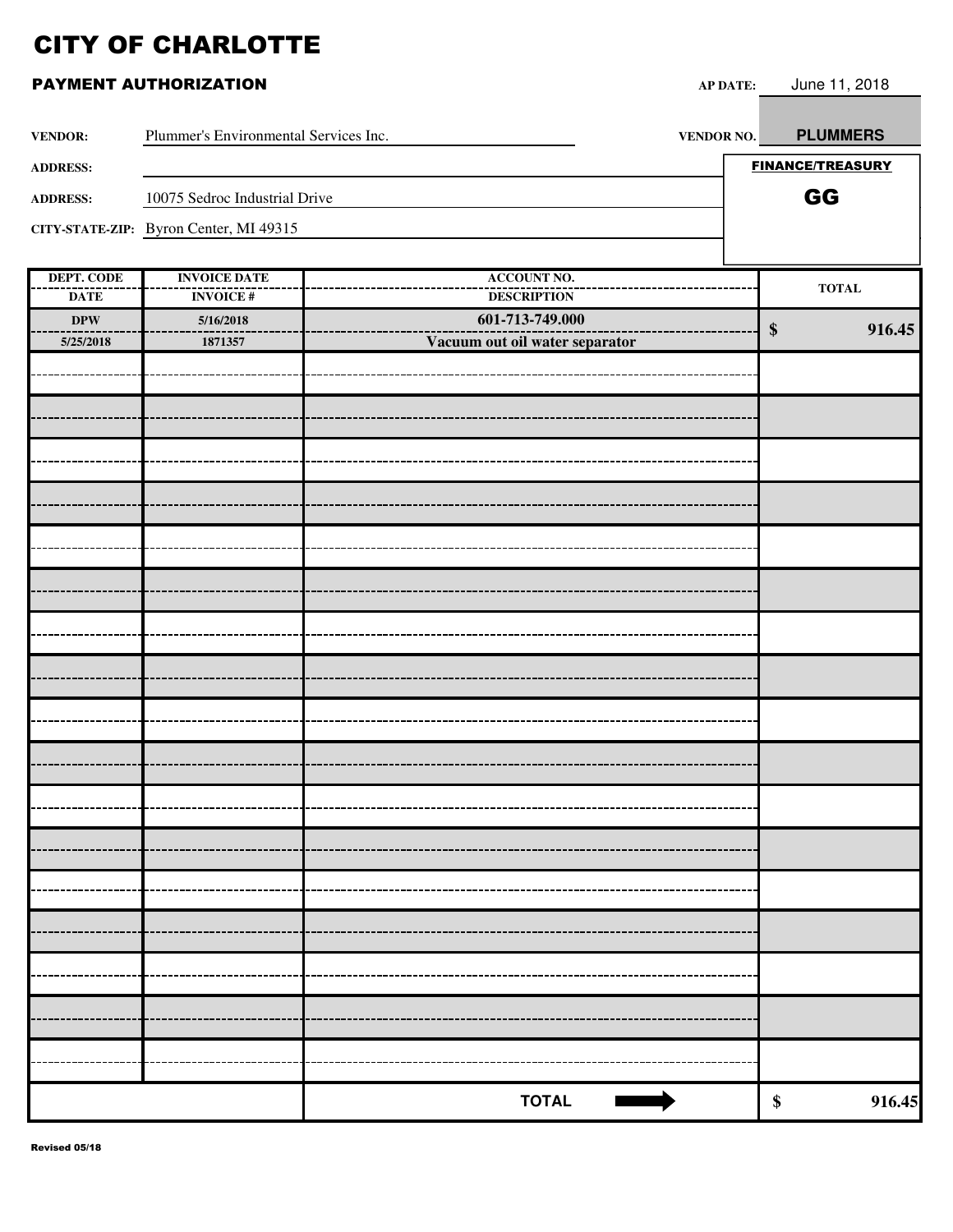|                   | PAYMENT AUTHORIZATION             |                                    | <b>AP DATE:</b> | June 11, 2018                 |
|-------------------|-----------------------------------|------------------------------------|-----------------|-------------------------------|
| <b>VENDOR:</b>    | Professional Maintenance          |                                    | VENDOR NO.      | <b>PROMAINT</b>               |
| <b>ADDRESS:</b>   |                                   |                                    |                 | <b>FINANCE/TREASURY</b>       |
| <b>ADDRESS:</b>   | 14286 Francis Road                |                                    |                 | GG                            |
|                   | CITY-STATE-ZIP: Lansing, MI 48906 |                                    |                 |                               |
|                   |                                   |                                    |                 |                               |
| <b>DEPT. CODE</b> | <b>INVOICE DATE</b>               | <b>ACCOUNT NO.</b>                 |                 |                               |
| <b>DATE</b>       | <b>INVOICE#</b>                   | <b>DESCRIPTION</b>                 |                 | <b>TOTAL</b>                  |
| CLK               | 5/31/2018                         | 101-664-749.000                    |                 | $\boldsymbol{\$}$<br>1,243.00 |
| 6/1/2018          | 122023                            | <b>Cleaning-City Hall May 2018</b> |                 |                               |
|                   |                                   |                                    |                 |                               |
|                   |                                   |                                    |                 |                               |
|                   |                                   |                                    |                 |                               |
|                   |                                   |                                    |                 |                               |
|                   |                                   |                                    |                 |                               |
|                   |                                   |                                    |                 |                               |
|                   |                                   |                                    |                 |                               |
|                   |                                   |                                    |                 |                               |
|                   |                                   |                                    |                 |                               |
|                   |                                   |                                    |                 |                               |
|                   |                                   |                                    |                 |                               |
|                   |                                   |                                    |                 |                               |
|                   |                                   |                                    |                 |                               |
|                   |                                   |                                    |                 |                               |
|                   |                                   |                                    |                 |                               |
|                   |                                   |                                    |                 |                               |
|                   |                                   |                                    |                 |                               |
|                   |                                   |                                    |                 |                               |
|                   |                                   |                                    |                 |                               |
|                   |                                   |                                    |                 |                               |
|                   |                                   |                                    |                 |                               |

|  | <b>TOTAL</b> |  |
|--|--------------|--|

**TOTAL \$ 1,243.00**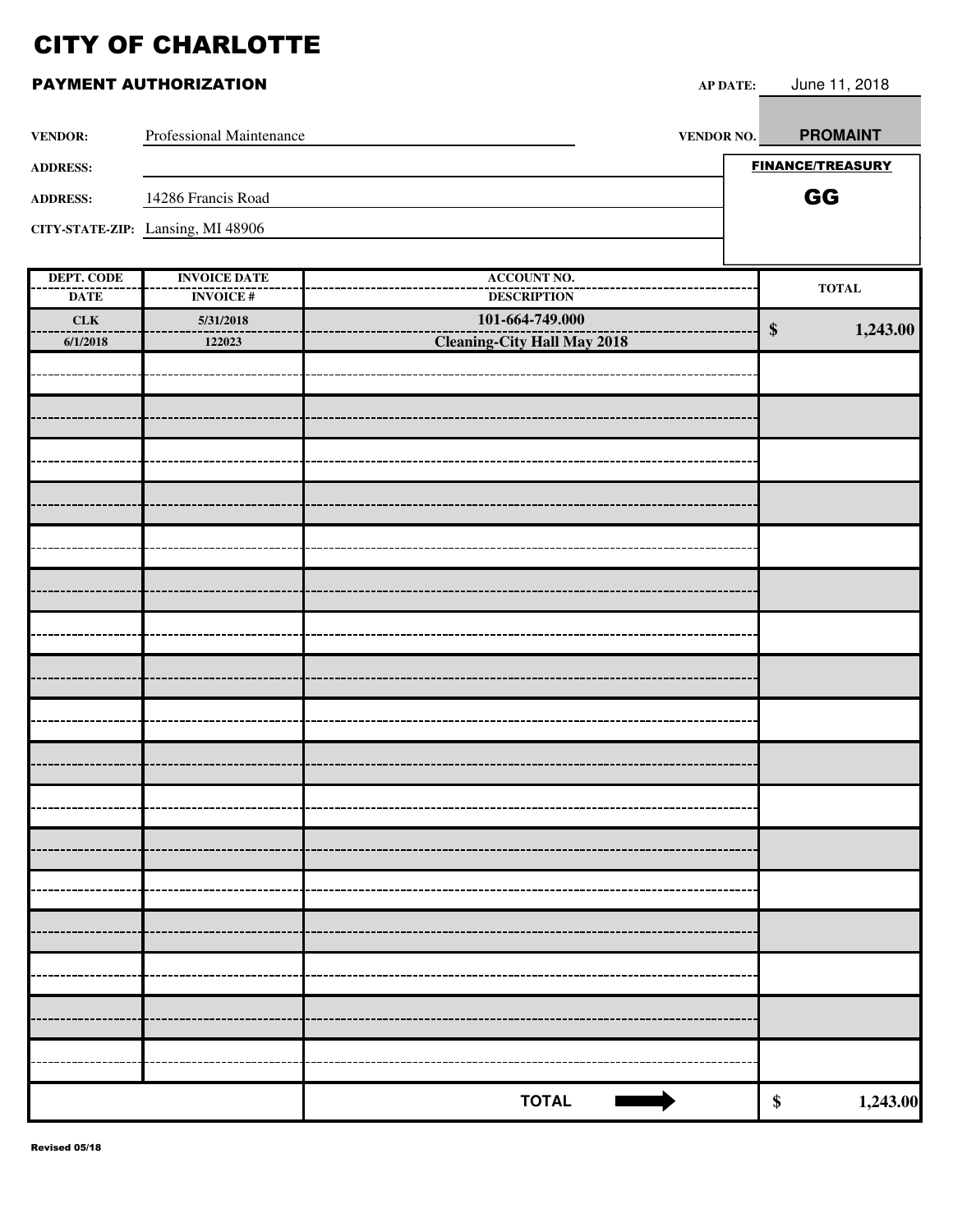| <b>VENDOR:</b>    | Quill Corp.                                 | <b>VENDOR NO.</b>                               | <b>QUILCO</b>           |
|-------------------|---------------------------------------------|-------------------------------------------------|-------------------------|
| <b>ADDRESS:</b>   |                                             |                                                 | <b>FINANCE/TREASURY</b> |
| <b>ADDRESS:</b>   | P.O. Box 37600                              |                                                 | GG                      |
|                   | CITY-STATE-ZIP: Philadelphia, PA 19101-0600 |                                                 |                         |
|                   |                                             |                                                 |                         |
| <b>DEPT. CODE</b> | <b>INVOICE DATE</b>                         | <b>ACCOUNT NO.</b>                              | <b>TOTAL</b>            |
| <b>DATE</b>       | <b>INVOICE#</b>                             | <b>DESCRIPTION</b>                              |                         |
| <b>FIN</b>        | 5/17/2018                                   | 101-410-731.000                                 | \$<br>361.43            |
| 6/4/2018          | 7201942                                     | <b>Brother Blk/Color Toners</b>                 |                         |
| ${\bf FIN}$       | 5/17/2018                                   | 101-150-731.000                                 | \$<br>16.64             |
| 6/4/2018          | 7199770                                     | <b>Cleaning Supplies; Toners; C-Fold Towels</b> |                         |
| ${\bf FIN}$       | 5/17/2018                                   | 101-220-731.000                                 | \$<br>12.03             |
| 6/4/2018          | 7199770                                     | <b>Cleaning Supplies; Toners; C-Fold Towels</b> |                         |
| <b>FIN</b>        | 5/17/2018                                   | 101-300-731.000                                 | \$<br>110.28            |
| 6/4/2018          | 7199770                                     | <b>Cleaning Supplies; Toners; C-Fold Towels</b> |                         |
| <b>FIN</b>        | 5/17/2018                                   | 101-664-731.000                                 | 130.70<br>\$            |
| 6/4/2018          | 7199770                                     | <b>Cleaning Supplies; Toners; C-Fold Towels</b> |                         |
| <b>FIN</b>        | 5/18/2018                                   | 101-210-731.000                                 | \$<br>169.19            |
| 6/4/2018          | 7244214                                     | <b>HP 05X Black Toner</b>                       |                         |
|                   |                                             |                                                 |                         |
|                   |                                             |                                                 |                         |
|                   |                                             |                                                 |                         |
|                   |                                             |                                                 |                         |
|                   |                                             |                                                 |                         |
|                   |                                             |                                                 |                         |
|                   |                                             |                                                 |                         |
|                   |                                             |                                                 |                         |
|                   |                                             |                                                 |                         |
|                   |                                             |                                                 |                         |
|                   |                                             |                                                 |                         |
|                   |                                             |                                                 |                         |
|                   |                                             |                                                 |                         |
|                   |                                             |                                                 |                         |
|                   |                                             |                                                 |                         |
|                   |                                             |                                                 |                         |
|                   |                                             |                                                 |                         |
|                   |                                             | <b>TOTAL</b>                                    | \$<br>800.27            |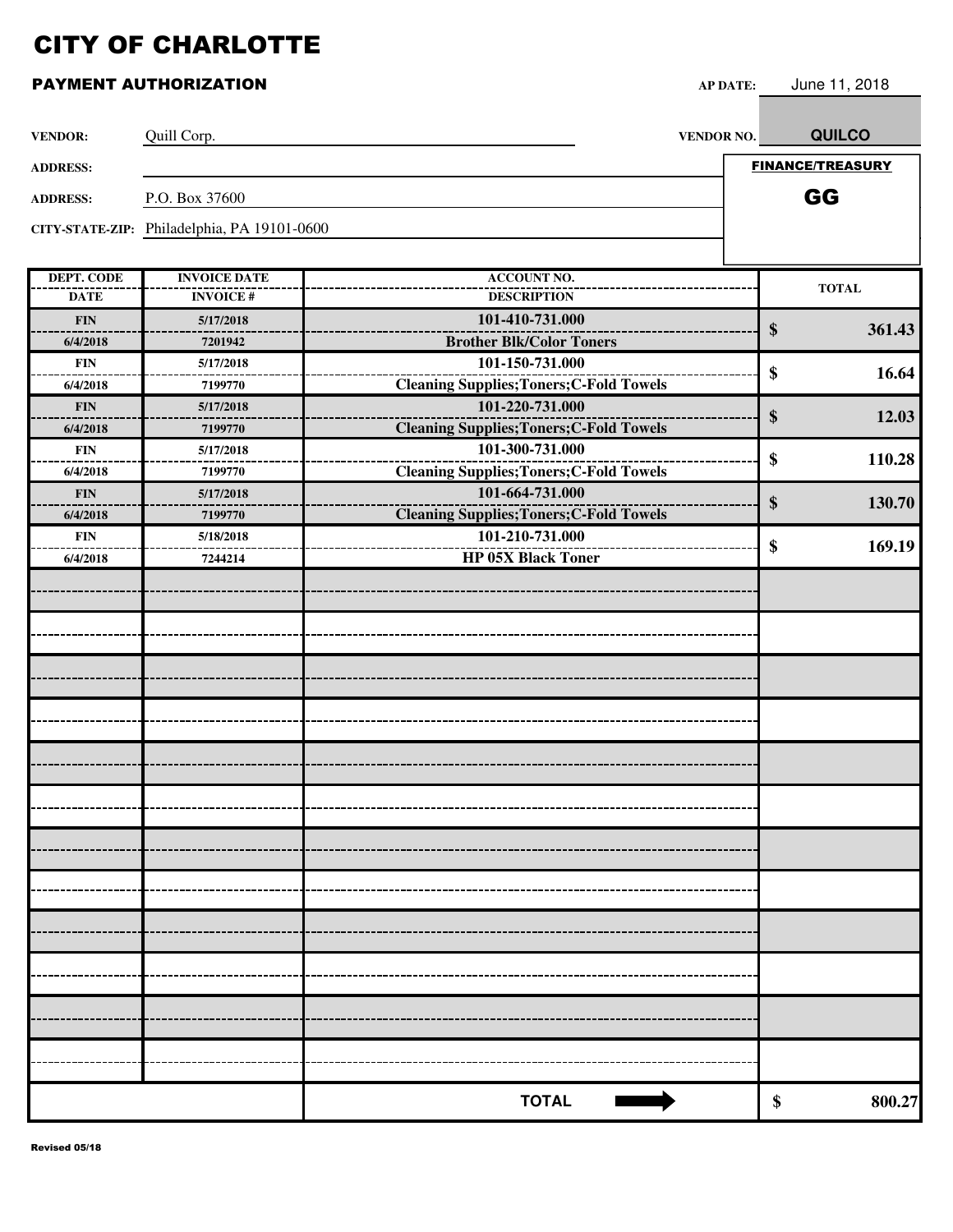| <b>VENDOR:</b>    | Randy Jewell        | <b>VENDOR NO.</b>                                          | <b>JEWERA</b>                 |
|-------------------|---------------------|------------------------------------------------------------|-------------------------------|
| <b>ADDRESS:</b>   |                     |                                                            | <b>FINANCE/TREASURY</b>       |
| <b>ADDRESS:</b>   |                     |                                                            | GG                            |
| CITY-STATE-ZIP:   |                     |                                                            |                               |
|                   |                     |                                                            |                               |
| <b>DEPT. CODE</b> | <b>INVOICE DATE</b> | <b>ACCOUNT NO.</b>                                         | $\bf TOTAL$                   |
| <b>DATE</b>       | <b>INVOICE#</b>     | <b>DESCRIPTION</b>                                         |                               |
| 6/1/2018          | 6/1/2018            | 101-210-749.000<br><b>Assessing services for June 2018</b> | 2,996.00<br>$\boldsymbol{\$}$ |
|                   |                     |                                                            |                               |
|                   |                     |                                                            |                               |
|                   |                     |                                                            |                               |
|                   |                     |                                                            |                               |
|                   |                     |                                                            |                               |
|                   |                     |                                                            |                               |
|                   |                     |                                                            |                               |
|                   |                     |                                                            |                               |
|                   |                     |                                                            |                               |
|                   |                     |                                                            |                               |
|                   |                     |                                                            |                               |
|                   |                     |                                                            |                               |
|                   |                     |                                                            |                               |
|                   |                     |                                                            |                               |
|                   |                     |                                                            |                               |
|                   |                     |                                                            |                               |
|                   |                     |                                                            |                               |
|                   |                     |                                                            |                               |
|                   |                     |                                                            |                               |
|                   |                     |                                                            |                               |
|                   |                     |                                                            |                               |
|                   |                     |                                                            |                               |
|                   |                     |                                                            |                               |
|                   |                     |                                                            |                               |
|                   |                     |                                                            |                               |
|                   |                     |                                                            |                               |
|                   |                     |                                                            |                               |
|                   |                     |                                                            |                               |
|                   |                     | <b>TOTAL</b><br><b>I</b>                                   | 2,996.00<br>$\boldsymbol{\$}$ |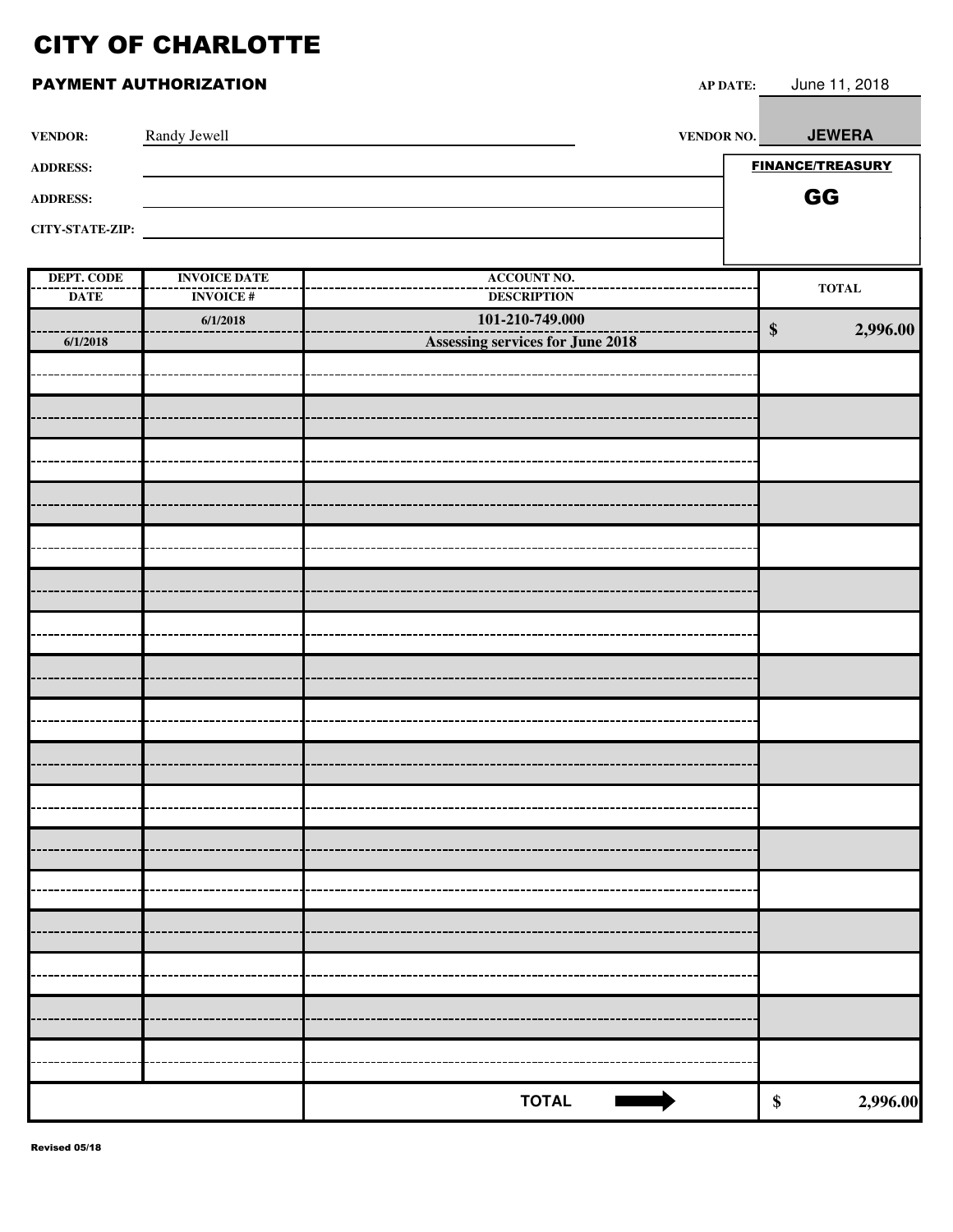| <b>VENDOR:</b>                   | Rehmann Robson                         | <b>VENDOR NO.</b>                        |                   | <b>REHMRO</b>           |
|----------------------------------|----------------------------------------|------------------------------------------|-------------------|-------------------------|
| <b>ADDRESS:</b>                  |                                        |                                          |                   | <b>FINANCE/TREASURY</b> |
| <b>ADDRESS:</b>                  | 5800 Gratiot Rd., Ste. 201             |                                          |                   | GG                      |
|                                  | CITY-STATE-ZIP: Saginaw, MI 48605-2025 |                                          |                   |                         |
|                                  |                                        |                                          |                   |                         |
| <b>DEPT. CODE</b><br><b>DATE</b> | <b>INVOICE DATE</b><br><b>INVOICE#</b> | <b>ACCOUNT NO.</b><br><b>DESCRIPTION</b> |                   | <b>TOTAL</b>            |
| ${\bf FIN}$                      | 5/25/2018                              | 101-220-746.000                          |                   |                         |
| 6/4/2018                         | <b>RR454270</b>                        | <b>May Accounting Services</b>           | $\boldsymbol{\$}$ | 11,370.10               |
|                                  |                                        |                                          |                   |                         |
|                                  |                                        |                                          |                   |                         |
|                                  |                                        |                                          |                   |                         |
|                                  |                                        |                                          |                   |                         |
|                                  |                                        |                                          |                   |                         |
|                                  |                                        |                                          |                   |                         |
|                                  |                                        |                                          |                   |                         |
|                                  |                                        |                                          |                   |                         |
|                                  |                                        |                                          |                   |                         |
|                                  |                                        |                                          |                   |                         |
|                                  |                                        |                                          |                   |                         |
|                                  |                                        |                                          |                   |                         |
|                                  |                                        |                                          |                   |                         |
|                                  |                                        |                                          |                   |                         |
|                                  |                                        |                                          |                   |                         |
|                                  |                                        |                                          |                   |                         |
|                                  |                                        |                                          |                   |                         |
|                                  |                                        |                                          |                   |                         |
|                                  |                                        |                                          |                   |                         |
|                                  |                                        |                                          |                   |                         |
|                                  |                                        |                                          |                   |                         |
|                                  |                                        |                                          |                   |                         |
|                                  |                                        |                                          |                   |                         |
|                                  |                                        |                                          |                   |                         |
|                                  |                                        |                                          |                   |                         |
|                                  |                                        |                                          |                   |                         |
|                                  |                                        |                                          |                   |                         |
|                                  |                                        | <b>TOTAL</b>                             | $\$$              | 11,370.10               |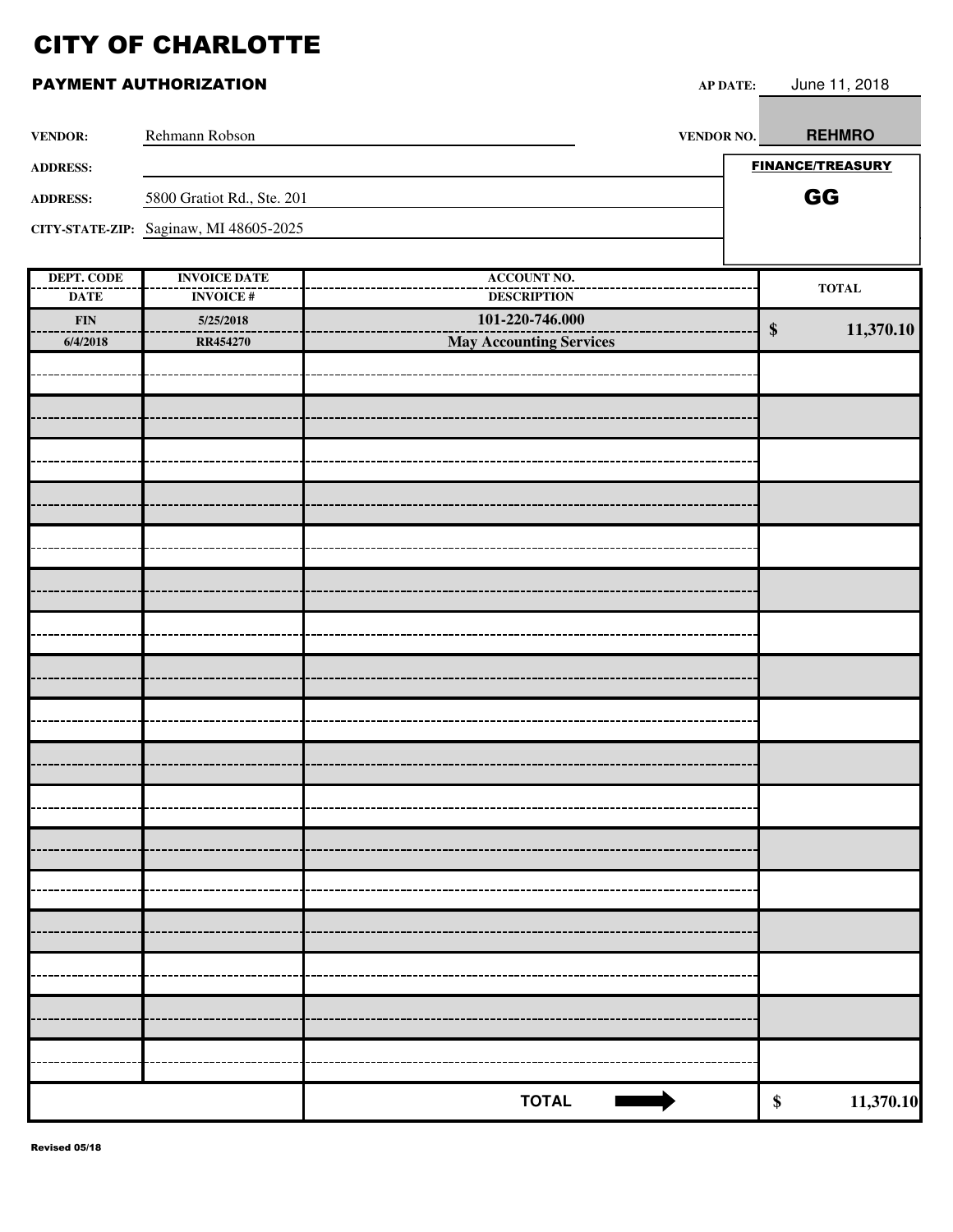### **PAYMENT AUTHORIZATION AP**

| P DATE: | June 11, 2018 |  |
|---------|---------------|--|
|         |               |  |

| <b>VENDOR:</b>  | Roger Arnold                    | <b>VENDOR NO.</b> |                         |
|-----------------|---------------------------------|-------------------|-------------------------|
| <b>ADDRESS:</b> |                                 |                   | <b>FINANCE/TREASURY</b> |
| <b>ADDRESS:</b> | 5050 Nichols Rd.                |                   | GG                      |
|                 | CITY-STATE-ZIP: Mason, MI 48854 |                   |                         |
|                 |                                 |                   |                         |

| DEPT. CODE  | <b>INVOICE DATE</b> | <b>ACCOUNT NO.</b>                       | $\bf TOTAL$                 |
|-------------|---------------------|------------------------------------------|-----------------------------|
| <b>DATE</b> | <b>INVOICE#</b>     | <b>DESCRIPTION</b>                       |                             |
| REC         | 5/29/2018           | 800-825-746.000                          | $\boldsymbol{\$}$<br>275.00 |
| 5/31/2018   | 20260               | <b>Brush Hog work Rec Co-op property</b> |                             |
|             |                     |                                          | <b>New Vendor</b>           |
|             |                     |                                          |                             |
|             |                     |                                          |                             |
|             |                     |                                          |                             |
|             |                     |                                          |                             |
|             |                     |                                          |                             |
|             |                     |                                          |                             |
|             |                     |                                          |                             |
|             |                     |                                          |                             |
|             |                     |                                          |                             |
|             |                     |                                          |                             |
|             |                     |                                          |                             |
|             |                     |                                          |                             |
|             |                     |                                          |                             |
|             |                     |                                          |                             |
|             |                     |                                          |                             |
|             |                     |                                          |                             |
|             |                     |                                          |                             |
|             |                     |                                          |                             |
|             |                     |                                          |                             |
|             |                     |                                          |                             |
|             |                     |                                          |                             |
|             |                     |                                          |                             |
|             |                     |                                          |                             |
|             |                     |                                          |                             |
|             |                     |                                          |                             |
|             |                     |                                          |                             |
|             |                     |                                          |                             |
|             |                     |                                          |                             |
|             |                     |                                          |                             |
|             |                     |                                          |                             |
|             |                     |                                          |                             |
|             |                     | <b>TOTAL</b>                             | 275.00<br>\$                |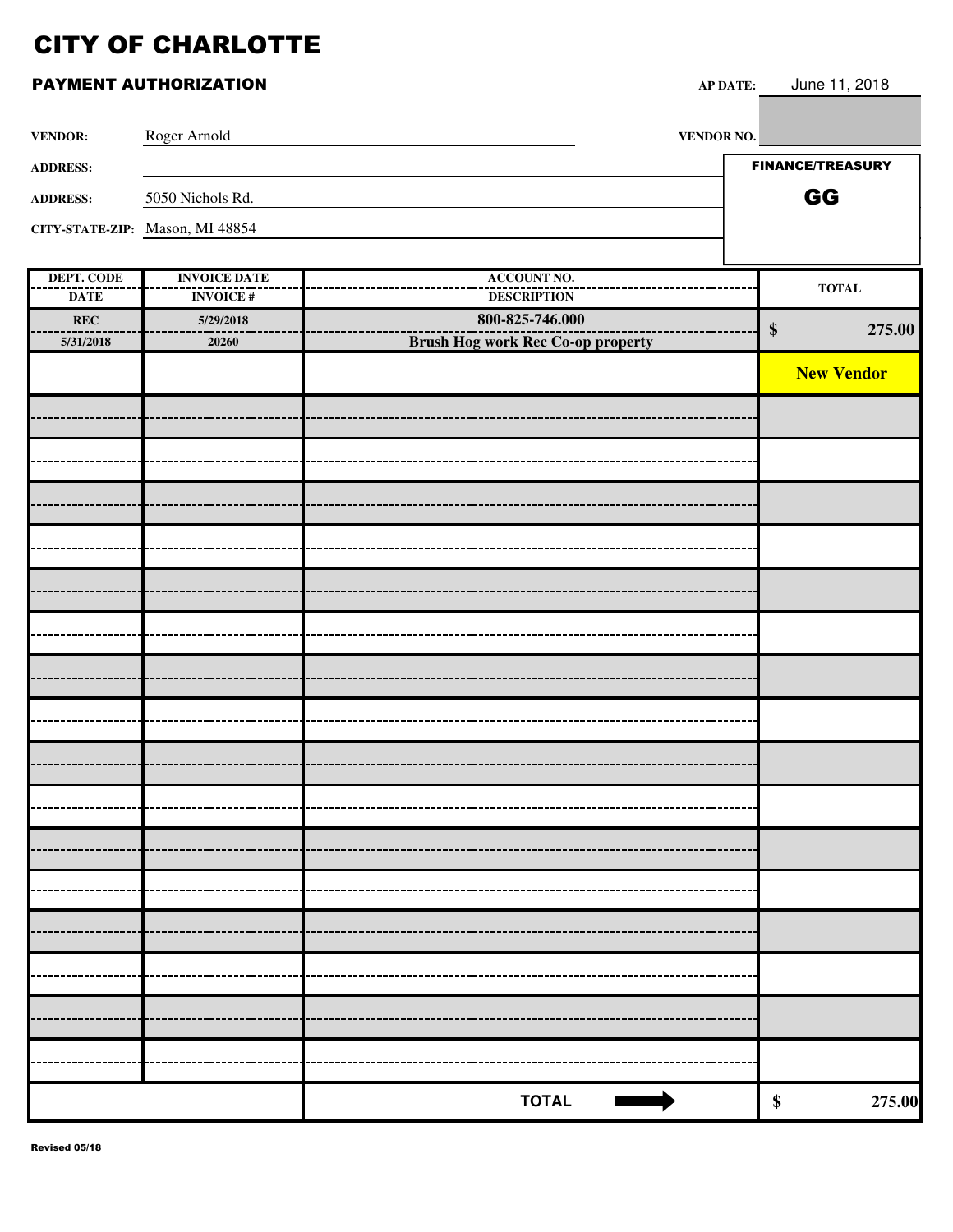| <b>VENDOR:</b>                   | Shred-It USA                           | VENDOR NO.                               | <b>SHREIT</b>               |
|----------------------------------|----------------------------------------|------------------------------------------|-----------------------------|
| <b>ADDRESS:</b>                  |                                        |                                          | <b>FINANCE/TREASURY</b>     |
| <b>ADDRESS:</b>                  | 28883 Network Place                    |                                          | GG                          |
|                                  | CITY-STATE-ZIP: Chicago, IL 60673-1288 |                                          |                             |
|                                  |                                        |                                          |                             |
| <b>DEPT. CODE</b><br><b>DATE</b> | <b>INVOICE DATE</b><br><b>INVOICE#</b> | <b>ACCOUNT NO.</b><br><b>DESCRIPTION</b> | $\bf TOTAL$                 |
| <b>POL</b>                       | 5/22/2018                              | 101-300-749.000                          | 119.82<br>$\boldsymbol{\$}$ |
| 5/30/2018                        | 8124786304                             | Monthly Shredding (Police Only)          |                             |
|                                  |                                        |                                          |                             |
|                                  |                                        |                                          |                             |
|                                  |                                        |                                          |                             |
|                                  |                                        |                                          |                             |
|                                  |                                        |                                          |                             |
|                                  |                                        |                                          |                             |
|                                  |                                        |                                          |                             |
|                                  |                                        |                                          |                             |
|                                  |                                        |                                          |                             |
|                                  |                                        |                                          |                             |
|                                  |                                        |                                          |                             |
|                                  |                                        |                                          |                             |
|                                  |                                        |                                          |                             |
|                                  |                                        |                                          |                             |
|                                  |                                        |                                          |                             |
|                                  |                                        |                                          |                             |
|                                  |                                        |                                          |                             |
|                                  |                                        |                                          |                             |
|                                  |                                        | <b>TOTAL</b>                             | 119.82<br>\$                |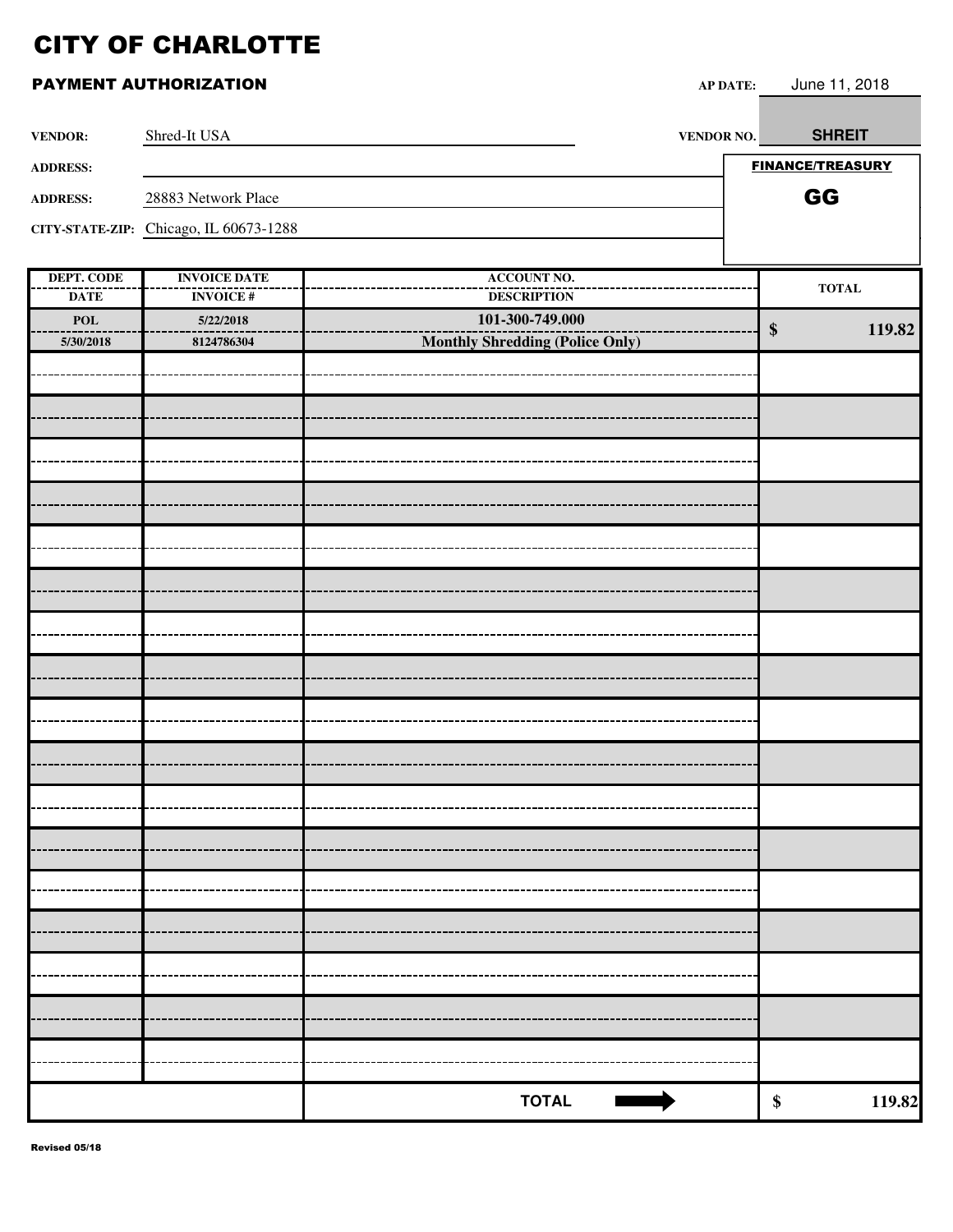| <b>VENDOR:</b>           | State of Michigan                 | <b>VENDOR NO.</b>                     |                   | <b>DEQ</b>                 |
|--------------------------|-----------------------------------|---------------------------------------|-------------------|----------------------------|
| <b>ADDRESS:</b>          | DEQ Cashiers Office               |                                       |                   | <b>FINANCE/TREASURY</b>    |
| <b>ADDRESS:</b>          | P.O. Box 30667                    |                                       |                   | GG                         |
|                          | CITY-STATE-ZIP: Lansing, MI 48909 |                                       |                   |                            |
|                          |                                   |                                       |                   |                            |
| <b>DEPT. CODE</b>        | <b>INVOICE DATE</b>               | <b>ACCOUNT NO.</b>                    |                   | $\bf TOTAL$                |
| <b>DATE</b><br>$\bf DPW$ | <b>INVOICE#</b><br>4/30/2018      | <b>DESCRIPTION</b><br>510-661-749.000 |                   |                            |
| 6/4/2018                 | 761-10351858                      | <b>Water Testing</b>                  | $\boldsymbol{\$}$ | 16.00                      |
|                          |                                   |                                       |                   |                            |
|                          |                                   |                                       |                   |                            |
|                          |                                   |                                       |                   |                            |
|                          |                                   |                                       |                   |                            |
|                          |                                   |                                       |                   |                            |
|                          |                                   |                                       |                   |                            |
|                          |                                   |                                       |                   |                            |
|                          |                                   |                                       |                   |                            |
|                          |                                   |                                       |                   |                            |
|                          |                                   |                                       |                   |                            |
|                          |                                   |                                       |                   |                            |
|                          |                                   |                                       |                   |                            |
|                          |                                   |                                       |                   |                            |
|                          |                                   |                                       |                   |                            |
|                          |                                   |                                       |                   |                            |
|                          |                                   |                                       |                   |                            |
|                          |                                   |                                       |                   |                            |
|                          |                                   |                                       |                   |                            |
|                          |                                   |                                       |                   |                            |
|                          |                                   |                                       |                   |                            |
|                          |                                   |                                       |                   |                            |
|                          |                                   |                                       |                   |                            |
|                          |                                   | <b>TOTAL</b>                          |                   | 16.00<br>$\boldsymbol{\$}$ |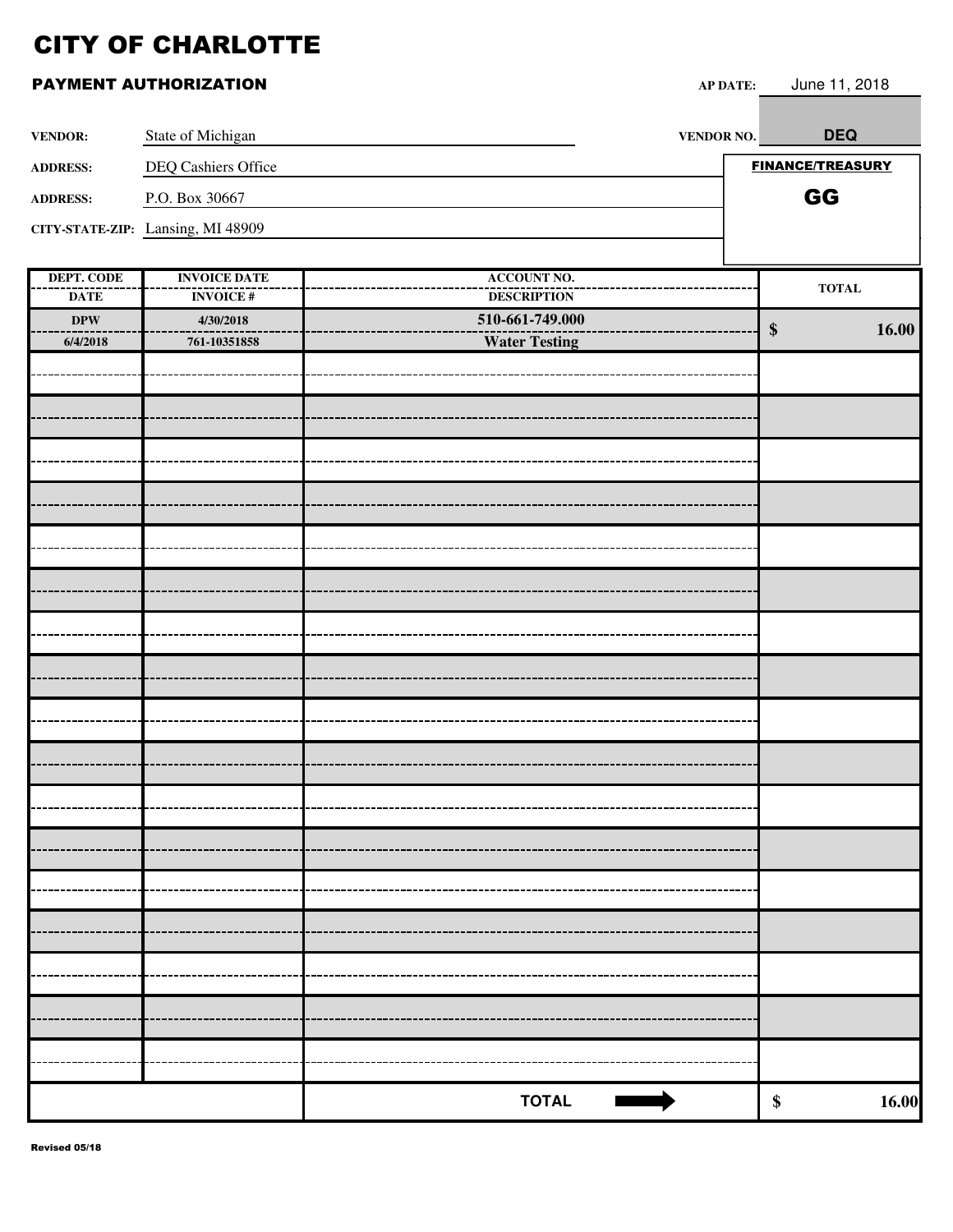| PAYMENT AUTHORIZATION |  |
|-----------------------|--|
|-----------------------|--|

| <b>VENDOR:</b>         | Spartan Motors USA, Inc.          | VENDOR NO.                           | <b>SPARMO</b>              |
|------------------------|-----------------------------------|--------------------------------------|----------------------------|
| <b>ADDRESS:</b>        |                                   |                                      | <b>FINANCE/TREASURY</b>    |
| <b>ADDRESS:</b>        | 75 Remittance Drive Dept. 6910    |                                      | GG                         |
|                        | CITY-STATE-ZIP: Chicago, IL 60675 |                                      |                            |
|                        |                                   |                                      |                            |
| <b>DEPT. CODE</b>      | <b>INVOICE DATE</b>               | <b>ACCOUNT NO.</b>                   | <b>TOTAL</b>               |
| <b>DATE</b>            | <b>INVOICE#</b>                   | <b>DESCRIPTION</b>                   |                            |
| <b>FIR</b><br>6/3/2018 | 5/21/2018<br>IN00732622           | 101-350-740.000<br>Door Handle - 312 | $\boldsymbol{\$}$<br>13.28 |
|                        |                                   |                                      |                            |
|                        |                                   |                                      |                            |
|                        |                                   |                                      |                            |
|                        |                                   |                                      |                            |
|                        |                                   |                                      |                            |
|                        |                                   |                                      |                            |
|                        |                                   |                                      |                            |
|                        |                                   |                                      |                            |
|                        |                                   |                                      |                            |
|                        |                                   |                                      |                            |
|                        |                                   |                                      |                            |
|                        |                                   |                                      |                            |
|                        |                                   |                                      |                            |
|                        |                                   |                                      |                            |
|                        |                                   |                                      |                            |
|                        |                                   |                                      |                            |
|                        |                                   |                                      |                            |
|                        |                                   |                                      |                            |
|                        |                                   |                                      |                            |
|                        |                                   |                                      |                            |
|                        |                                   |                                      |                            |
|                        |                                   |                                      |                            |
|                        |                                   |                                      |                            |
|                        |                                   |                                      |                            |
|                        |                                   |                                      |                            |
|                        |                                   | <b>TOTAL</b>                         | 13.28<br>$\pmb{\$}$        |

AP DATE: June 11, 2018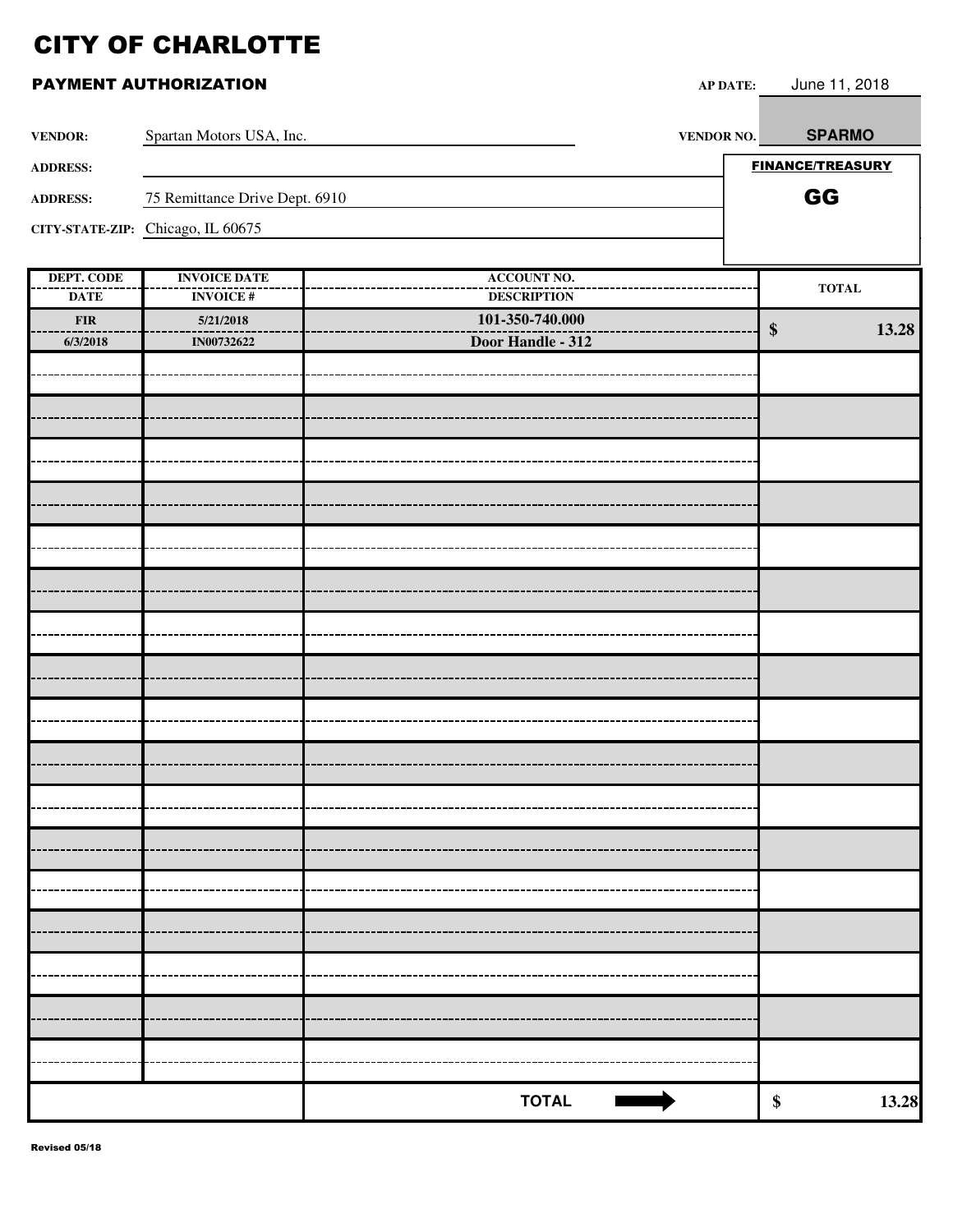|                           | PAYMENT AUTHORIZATION                  | <b>AP DATE:</b>                          | June 11, 2018               |
|---------------------------|----------------------------------------|------------------------------------------|-----------------------------|
| <b>VENDOR:</b>            | Speed Tech Equipment                   | <b>VENDOR NO.</b>                        | <b>SPEED-TECH</b>           |
| <b>ADDRESS:</b>           |                                        |                                          | <b>FINANCE/TREASURY</b>     |
| <b>ADDRESS:</b>           | 3364 Quincy St.                        |                                          | GG                          |
|                           | CITY-STATE-ZIP: Hudsonville, MI 49426  |                                          |                             |
|                           |                                        |                                          |                             |
| DEPT. CODE<br><b>DATE</b> | <b>INVOICE DATE</b><br><b>INVOICE#</b> | <b>ACCOUNT NO.</b><br><b>DESCRIPTION</b> | <b>TOTAL</b>                |
| CAR                       | 5/25/2018                              | 500-841-749.000                          |                             |
| 5/30/2018                 | 24120                                  | <b>Baler Maintenance</b>                 | $\boldsymbol{\$}$<br>325.00 |
|                           |                                        |                                          |                             |
|                           |                                        |                                          |                             |
|                           |                                        |                                          |                             |
|                           |                                        |                                          |                             |
|                           |                                        |                                          |                             |
|                           |                                        |                                          |                             |
|                           |                                        |                                          |                             |
|                           |                                        |                                          |                             |
|                           |                                        |                                          |                             |
|                           |                                        |                                          |                             |
|                           |                                        |                                          |                             |
|                           |                                        |                                          |                             |
|                           |                                        |                                          |                             |
|                           |                                        |                                          |                             |
|                           |                                        |                                          |                             |
|                           |                                        |                                          |                             |
|                           |                                        |                                          |                             |
|                           |                                        |                                          |                             |

**TOTAL 8** 325.00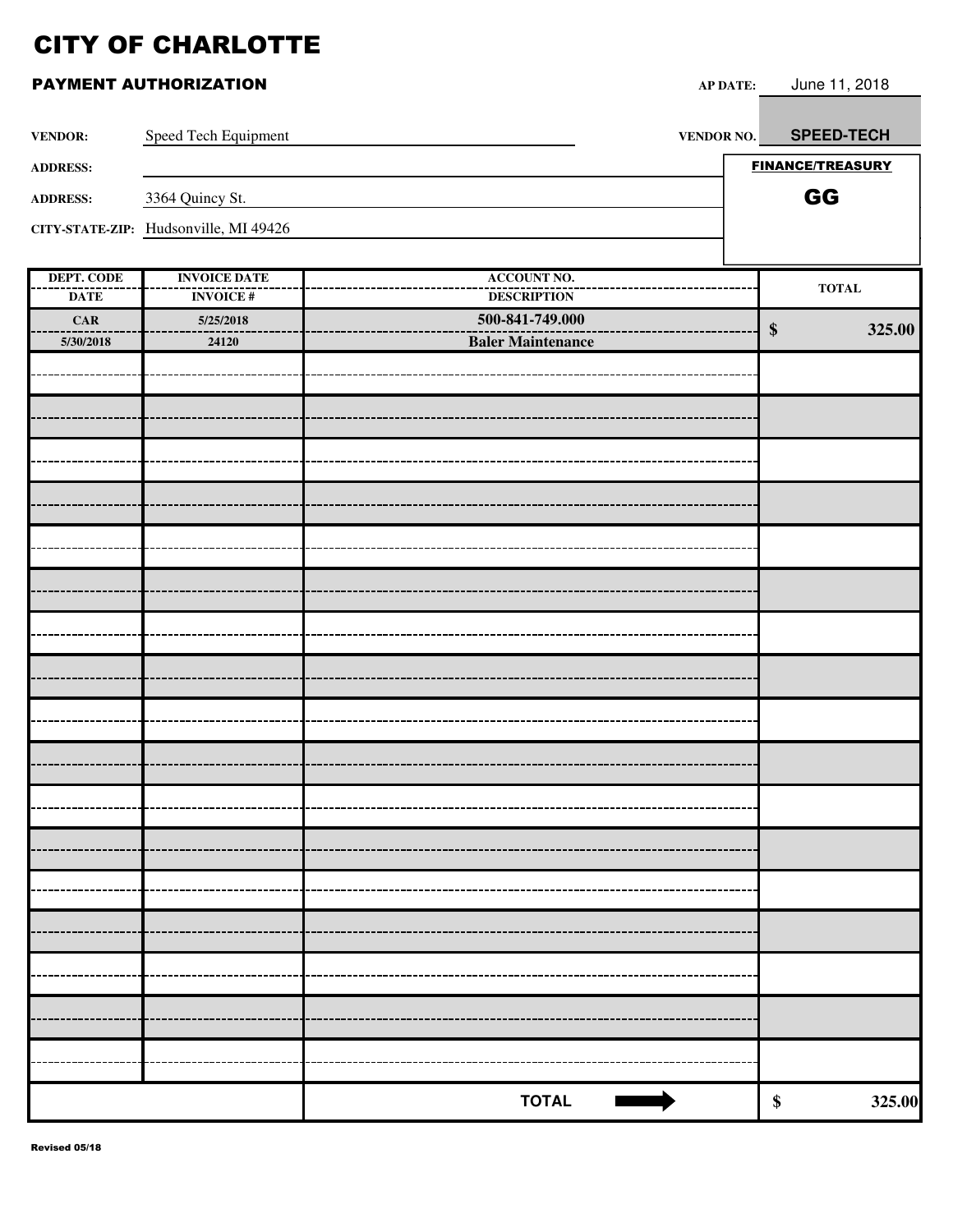### **PAYMENT AUTHORIZATION**

| P DATE: | June 11, 2018 |  |
|---------|---------------|--|
|         |               |  |

| <b>VENDOR:</b>  | Spitzer HVAC LLC                  | <b>VENDOR NO.</b> |                         |
|-----------------|-----------------------------------|-------------------|-------------------------|
| <b>ADDRESS:</b> |                                   |                   | <b>FINANCE/TREASURY</b> |
| <b>ADDRESS:</b> | 635 N. Concord Road               |                   | GG                      |
|                 | CITY-STATE-ZIP: Albion, MI 499224 |                   |                         |
|                 |                                   |                   |                         |

| DEPT. CODE<br><b>ACCOUNT NO.</b><br><b>INVOICE DATE</b><br>$\bf TOTAL$<br><b>INVOICE#</b><br><b>DESCRIPTION</b><br><b>DATE</b><br>280-800-749.000<br>$\bf DPW$<br>6/5/2018<br>$\$\$<br>2,682.50<br>Heat/AC Replacement - Airport<br>6/5/2018<br><b>New Vendor</b><br><b>TOTAL</b><br>\$ |  |  |
|-----------------------------------------------------------------------------------------------------------------------------------------------------------------------------------------------------------------------------------------------------------------------------------------|--|--|
|                                                                                                                                                                                                                                                                                         |  |  |
| 2,682.50                                                                                                                                                                                                                                                                                |  |  |
|                                                                                                                                                                                                                                                                                         |  |  |
|                                                                                                                                                                                                                                                                                         |  |  |
|                                                                                                                                                                                                                                                                                         |  |  |
|                                                                                                                                                                                                                                                                                         |  |  |
|                                                                                                                                                                                                                                                                                         |  |  |
|                                                                                                                                                                                                                                                                                         |  |  |
|                                                                                                                                                                                                                                                                                         |  |  |
|                                                                                                                                                                                                                                                                                         |  |  |
|                                                                                                                                                                                                                                                                                         |  |  |
|                                                                                                                                                                                                                                                                                         |  |  |
|                                                                                                                                                                                                                                                                                         |  |  |
|                                                                                                                                                                                                                                                                                         |  |  |
|                                                                                                                                                                                                                                                                                         |  |  |
|                                                                                                                                                                                                                                                                                         |  |  |
|                                                                                                                                                                                                                                                                                         |  |  |
|                                                                                                                                                                                                                                                                                         |  |  |
|                                                                                                                                                                                                                                                                                         |  |  |
|                                                                                                                                                                                                                                                                                         |  |  |
|                                                                                                                                                                                                                                                                                         |  |  |
|                                                                                                                                                                                                                                                                                         |  |  |
|                                                                                                                                                                                                                                                                                         |  |  |
|                                                                                                                                                                                                                                                                                         |  |  |
|                                                                                                                                                                                                                                                                                         |  |  |
|                                                                                                                                                                                                                                                                                         |  |  |
|                                                                                                                                                                                                                                                                                         |  |  |
|                                                                                                                                                                                                                                                                                         |  |  |
|                                                                                                                                                                                                                                                                                         |  |  |
|                                                                                                                                                                                                                                                                                         |  |  |
|                                                                                                                                                                                                                                                                                         |  |  |
|                                                                                                                                                                                                                                                                                         |  |  |
|                                                                                                                                                                                                                                                                                         |  |  |
|                                                                                                                                                                                                                                                                                         |  |  |
|                                                                                                                                                                                                                                                                                         |  |  |
|                                                                                                                                                                                                                                                                                         |  |  |
|                                                                                                                                                                                                                                                                                         |  |  |
|                                                                                                                                                                                                                                                                                         |  |  |
|                                                                                                                                                                                                                                                                                         |  |  |
|                                                                                                                                                                                                                                                                                         |  |  |
|                                                                                                                                                                                                                                                                                         |  |  |
|                                                                                                                                                                                                                                                                                         |  |  |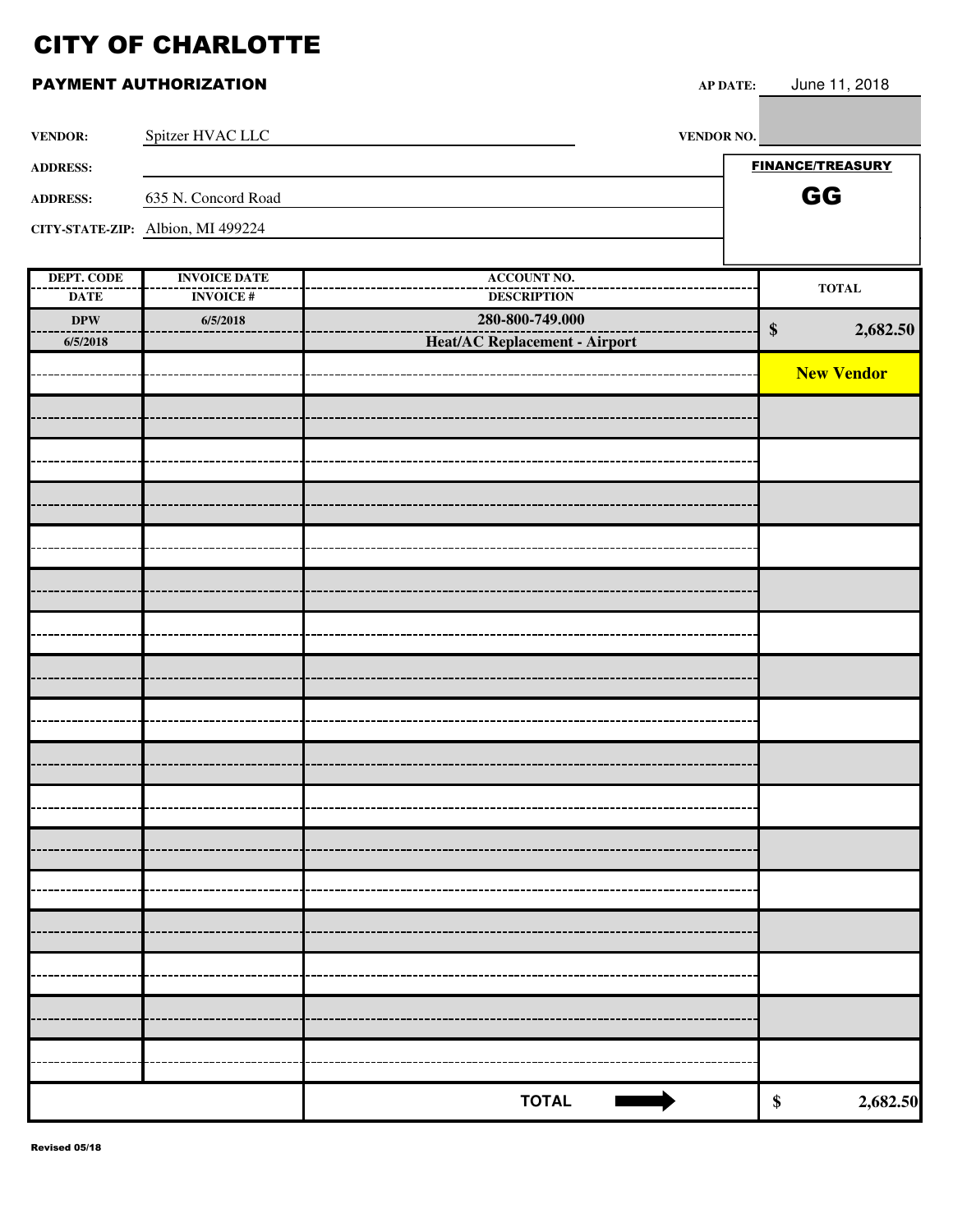| <b>VENDOR:</b>  | Superior Asphalt, Inc.                 | <b>VENDOR NO.</b>                   |                         | <b>SUPERIORAS</b> |
|-----------------|----------------------------------------|-------------------------------------|-------------------------|-------------------|
|                 |                                        |                                     | <b>FINANCE/TREASURY</b> |                   |
| <b>ADDRESS:</b> |                                        |                                     |                         |                   |
| <b>ADDRESS:</b> | 669 Century, S.W.                      |                                     | GG                      |                   |
|                 | CITY-STATE-ZIP: Grand Rapids, MI 49503 |                                     |                         |                   |
|                 |                                        |                                     |                         |                   |
| DEPT. CODE      | <b>INVOICE DATE</b>                    | <b>ACCOUNT NO.</b>                  |                         | <b>TOTAL</b>      |
| <b>DATE</b>     | <b>INVOICE#</b>                        | <b>DESCRIPTION</b>                  |                         |                   |
| <b>DPW</b>      | 5/24/2018                              | 202-524-731.000                     | $\boldsymbol{\$}$       | 685.00            |
| 5/29/2018       | 55444                                  | 10.96 Ton of UPM                    |                         |                   |
| $\bf DPW$       | 5/24/2018                              | 203-524-731.000<br>10.96 Ton of UPM | \$                      | 685.00            |
| 5/29/2018       | 55444                                  |                                     |                         |                   |
|                 |                                        |                                     |                         |                   |
|                 |                                        |                                     |                         |                   |
|                 |                                        |                                     |                         |                   |
|                 |                                        |                                     |                         |                   |
|                 |                                        |                                     |                         |                   |
|                 |                                        |                                     |                         |                   |
|                 |                                        |                                     |                         |                   |
|                 |                                        |                                     |                         |                   |
|                 |                                        |                                     |                         |                   |
|                 |                                        |                                     |                         |                   |
|                 |                                        |                                     |                         |                   |
|                 |                                        |                                     |                         |                   |
|                 |                                        |                                     |                         |                   |
|                 |                                        |                                     |                         |                   |
|                 |                                        |                                     |                         |                   |
|                 |                                        |                                     |                         |                   |
|                 |                                        |                                     |                         |                   |
|                 |                                        |                                     |                         |                   |
|                 |                                        |                                     |                         |                   |
|                 |                                        |                                     |                         |                   |
|                 |                                        |                                     |                         |                   |
|                 |                                        |                                     |                         |                   |
|                 |                                        |                                     |                         |                   |
|                 |                                        |                                     |                         |                   |
|                 |                                        |                                     |                         |                   |
|                 |                                        |                                     |                         |                   |
|                 |                                        |                                     |                         |                   |
|                 |                                        |                                     |                         |                   |
|                 |                                        |                                     |                         |                   |
|                 |                                        | <b>TOTAL</b>                        | \$                      | 1,370.00          |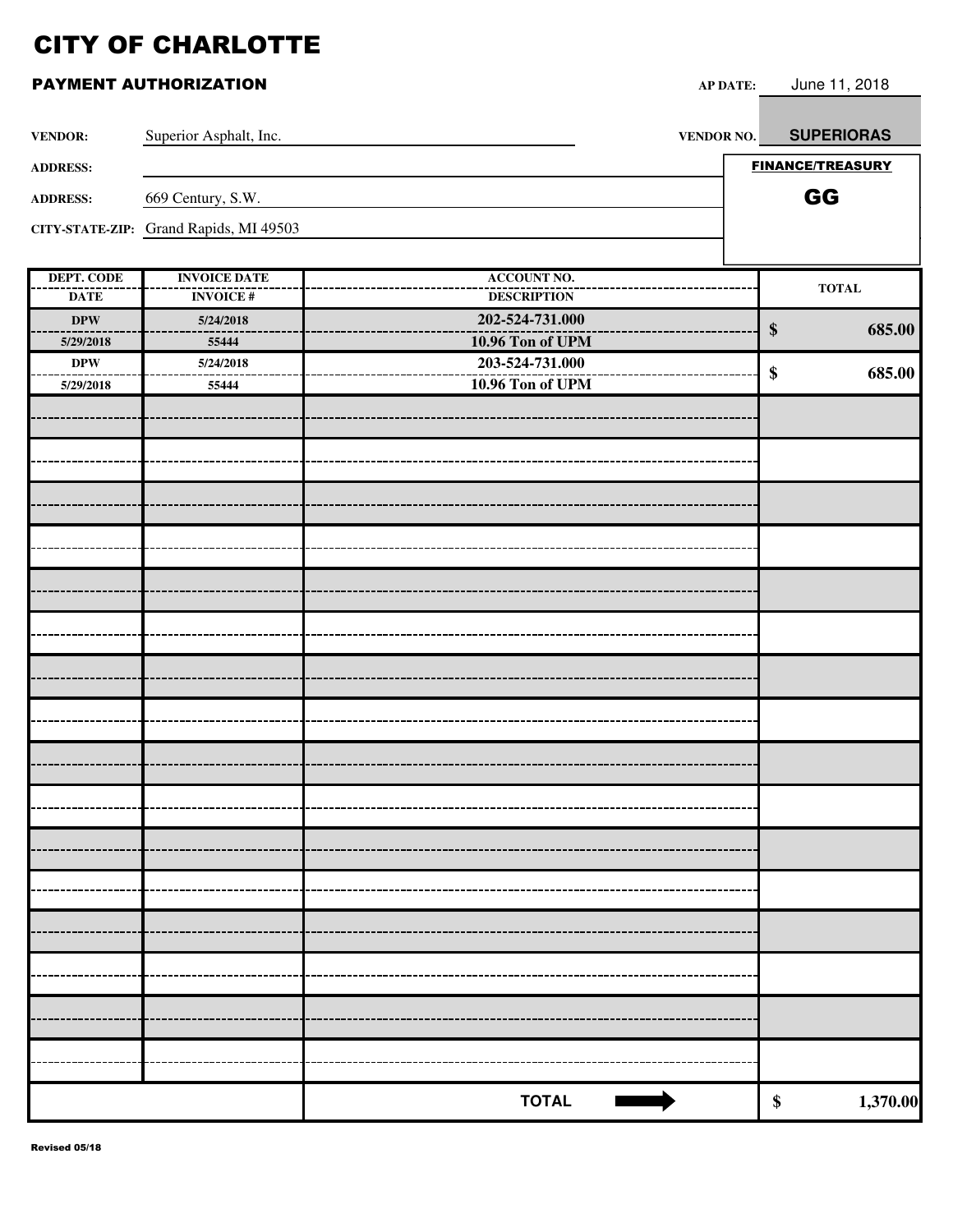| <b>VENDOR:</b>         | TCI, Inc.                              | VENDOR NO.                                                        |                         |
|------------------------|----------------------------------------|-------------------------------------------------------------------|-------------------------|
| <b>ADDRESS:</b>        |                                        |                                                                   | <b>FINANCE/TREASURY</b> |
| <b>ADDRESS:</b>        | 5501 E. Clinton Trl.                   |                                                                   | GG                      |
|                        | CITY-STATE-ZIP: Eaton Rapids, MI 48827 |                                                                   |                         |
|                        |                                        |                                                                   |                         |
| <b>DEPT. CODE</b>      | <b>INVOICE DATE</b>                    | <b>ACCOUNT NO.</b>                                                | <b>TOTAL</b>            |
| <b>DATE</b>            | <b>INVOICE#</b>                        | <b>DESCRIPTION</b>                                                |                         |
| <b>DPW</b>             | 5/31/2018                              | 202-524-862.000                                                   | 121,261.59<br>$\$\$     |
| 6/4/2018               | $\mathbf{1}$                           | <b>State and Lincoln St. Project</b>                              |                         |
| <b>DPW</b>             | 5/31/2018                              | 202-000-211.000                                                   | \$<br>(22,896.62)       |
| 6/4/2018<br><b>DPW</b> | $\mathbf{1}$<br>5/31/2018              | <b>State and Lincoln St. Project Retainage</b><br>510-910-864.673 |                         |
| 6/4/2018               | $\mathbf{1}$                           | <b>State and Lincoln St. Project</b>                              | \$<br>100,515.96        |
| <b>DPW</b>             | 5/31/2018                              | 510-910-864.682                                                   |                         |
| 6/4/2018               | $\mathbf{1}$                           | <b>State and Lincoln St. Project</b>                              | \$<br>7,188.65          |
|                        |                                        |                                                                   | <b>New Vendor</b>       |
|                        |                                        |                                                                   |                         |
|                        |                                        |                                                                   |                         |
|                        |                                        |                                                                   |                         |
|                        |                                        |                                                                   |                         |
|                        |                                        |                                                                   |                         |
|                        |                                        |                                                                   |                         |
|                        |                                        |                                                                   |                         |
|                        |                                        |                                                                   |                         |
|                        |                                        |                                                                   |                         |
|                        |                                        |                                                                   |                         |
|                        |                                        |                                                                   |                         |
|                        |                                        |                                                                   |                         |
|                        |                                        |                                                                   |                         |
|                        |                                        |                                                                   |                         |
|                        |                                        |                                                                   |                         |
|                        |                                        |                                                                   |                         |
|                        |                                        |                                                                   |                         |
|                        |                                        |                                                                   |                         |
|                        |                                        |                                                                   |                         |
|                        |                                        |                                                                   |                         |
|                        |                                        |                                                                   |                         |
|                        |                                        |                                                                   |                         |
|                        |                                        |                                                                   |                         |
|                        |                                        |                                                                   |                         |
|                        |                                        | <b>TOTAL</b>                                                      | 206,069.58<br>\$        |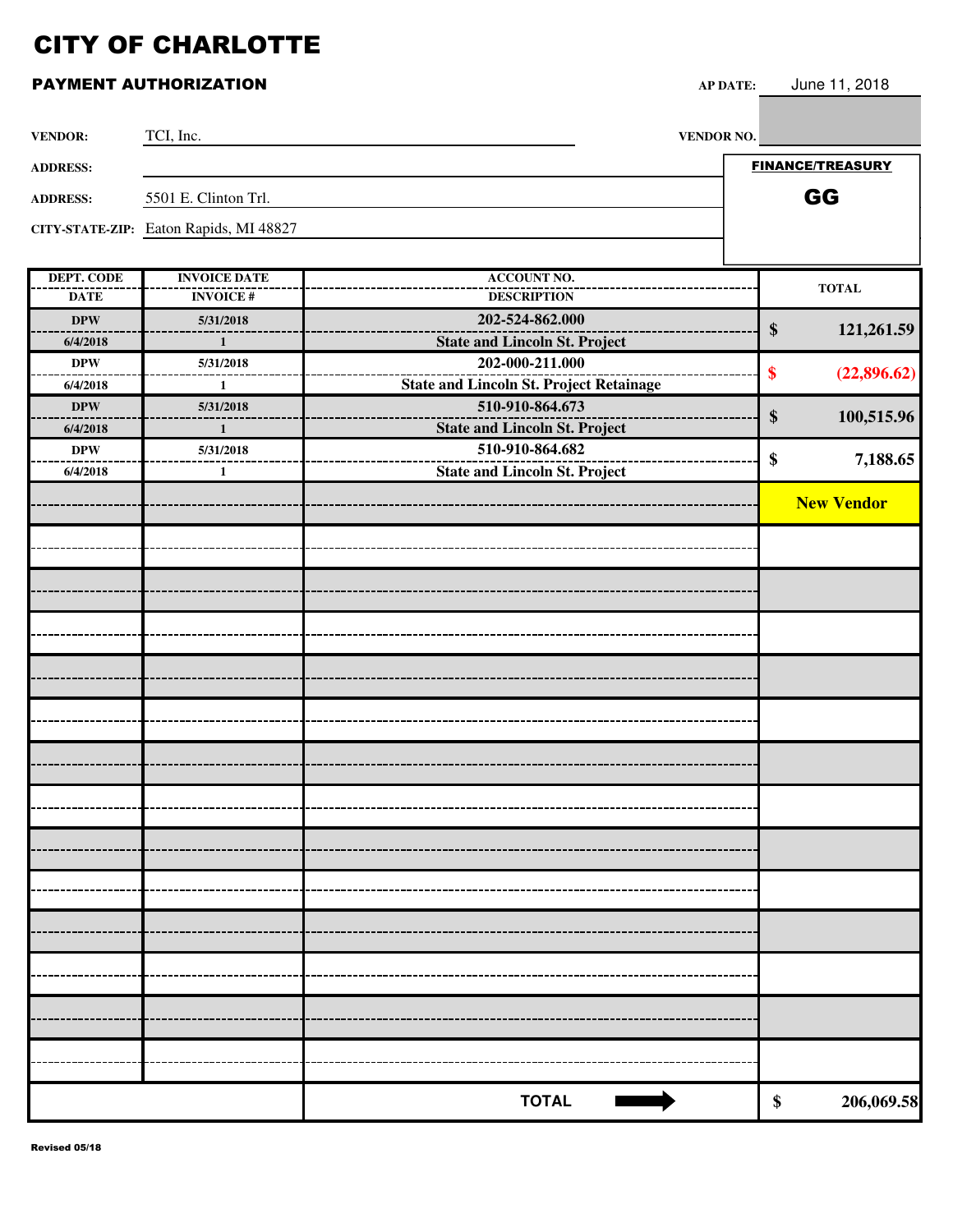| <b>VENDOR:</b>    | The County Journal                  |                                  | VENDOR NO. | <b>COUNTY JNL</b>       |
|-------------------|-------------------------------------|----------------------------------|------------|-------------------------|
| <b>ADDRESS:</b>   |                                     |                                  |            | <b>FINANCE/TREASURY</b> |
| <b>ADDRESS:</b>   | 241 S. Cochran Ave., Ste 1          |                                  |            | GG                      |
|                   | CITY-STATE-ZIP: Charlotte, MI 48813 |                                  |            |                         |
|                   |                                     |                                  |            |                         |
| <b>DEPT. CODE</b> | <b>INVOICE DATE</b>                 | <b>ACCOUNT NO.</b>               |            |                         |
| <b>DATE</b>       | <b>INVOICE#</b>                     | <b>DESCRIPTION</b>               |            | <b>TOTAL</b>            |
| CLK               | 5/5/2018                            | 101-200-746.000                  |            | 93.40<br>\$             |
| 5/30/2018         | 186749                              | <b>Publications for May 2018</b> |            |                         |
| ${\rm \bf CLK}$   | 5/5/2018                            | 101-200-746.000                  |            | \$<br>93.40             |
| 5/30/2018         | 186843                              | <b>Publications for May 2018</b> |            |                         |
| CLK               | 5/19/2018                           | 101-200-746.000                  |            | \$<br>39.22             |
| 5/30/2018         | 187363                              | <b>Publications for May 2018</b> |            |                         |
|                   |                                     |                                  |            |                         |
|                   |                                     |                                  |            |                         |
|                   |                                     |                                  |            |                         |
|                   |                                     |                                  |            |                         |
|                   |                                     |                                  |            |                         |
|                   |                                     |                                  |            |                         |
|                   |                                     |                                  |            |                         |
|                   |                                     |                                  |            |                         |
|                   |                                     |                                  |            |                         |
|                   |                                     |                                  |            |                         |
|                   |                                     |                                  |            |                         |
|                   |                                     |                                  |            |                         |
|                   |                                     |                                  |            |                         |
|                   |                                     |                                  |            |                         |
|                   |                                     |                                  |            |                         |
|                   |                                     |                                  |            |                         |
|                   |                                     |                                  |            |                         |
|                   |                                     |                                  |            |                         |
|                   |                                     |                                  |            |                         |
|                   |                                     |                                  |            |                         |
|                   |                                     |                                  |            |                         |
|                   |                                     |                                  |            |                         |
|                   |                                     |                                  |            |                         |
|                   |                                     |                                  |            |                         |
|                   |                                     |                                  |            |                         |
|                   |                                     |                                  |            |                         |
|                   |                                     |                                  |            |                         |
|                   |                                     |                                  |            |                         |
|                   |                                     |                                  |            |                         |
|                   |                                     | <b>TOTAL</b>                     |            | 226.02<br>\$            |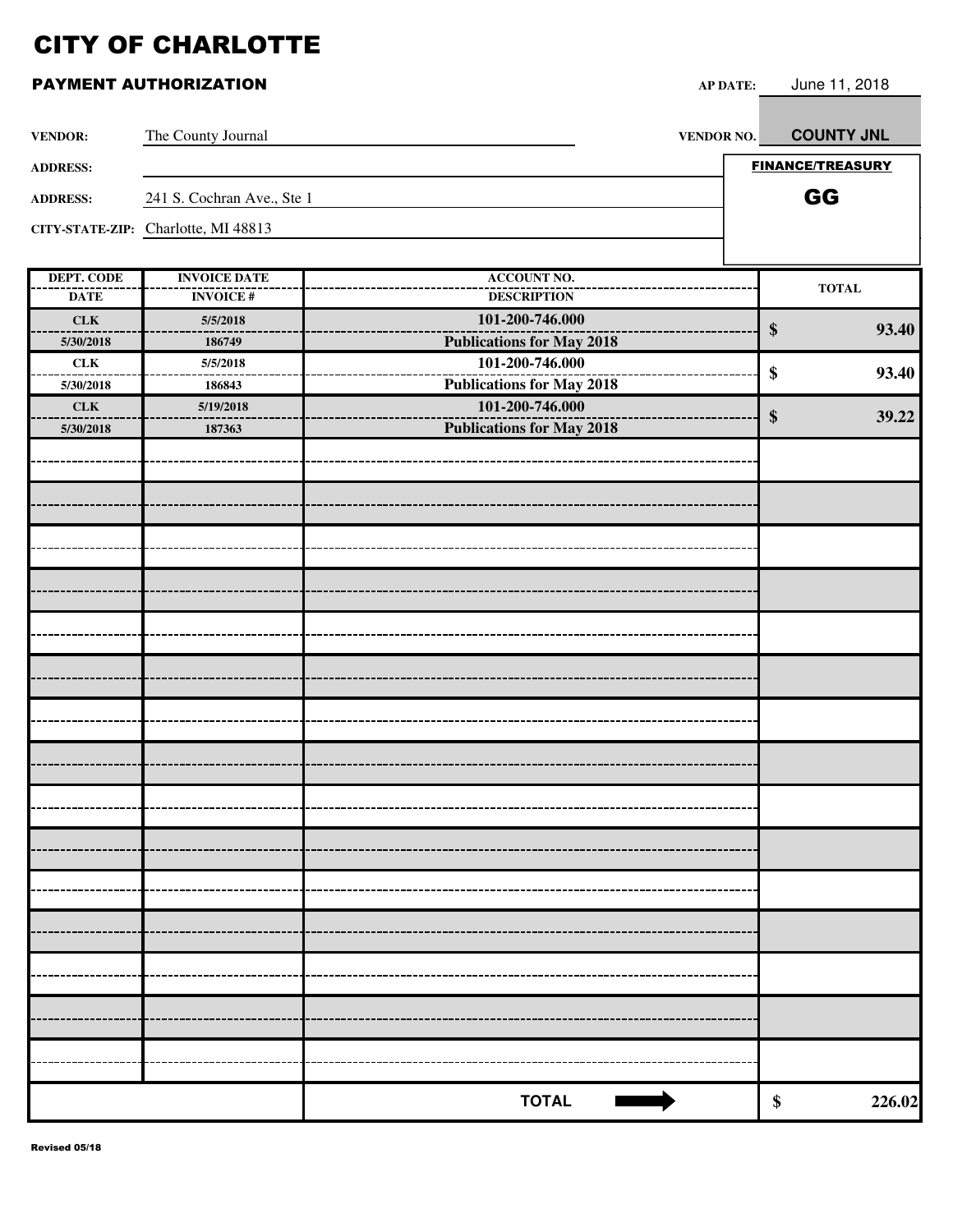| <b>VENDOR:</b>  | The Parts Place                     | VENDOR NO.                       | <b>CARQUE</b>              |
|-----------------|-------------------------------------|----------------------------------|----------------------------|
| <b>ADDRESS:</b> |                                     |                                  | <b>FINANCE/TREASURY</b>    |
| <b>ADDRESS:</b> | 320 Lansing St.                     |                                  | GG                         |
|                 | CITY-STATE-ZIP: Charlotte, MI 48813 |                                  |                            |
|                 |                                     |                                  |                            |
| DEPT. CODE      | <b>INVOICE DATE</b>                 | <b>ACCOUNT NO.</b>               | $\bf TOTAL$                |
| <b>DATE</b>     | <b>INVOICE#</b>                     | <b>DESCRIPTION</b>               |                            |
| <b>POL</b>      | 3/16/2018                           | 101-300-740.000                  | $\boldsymbol{\$}$<br>14.98 |
| 6/4/2018        | 118511                              | <b>Vehicle/Firearms supplies</b> |                            |
| POL             | 6/2/2018                            | 101-300-740.000                  | 17.46<br>\$                |
| 6/4/2018        | 125068                              | <b>Vehicle/Firearms supplies</b> |                            |
|                 |                                     |                                  |                            |
|                 |                                     |                                  |                            |
|                 |                                     |                                  |                            |
|                 |                                     |                                  |                            |
|                 |                                     |                                  |                            |
|                 |                                     |                                  |                            |
|                 |                                     |                                  |                            |
|                 |                                     |                                  |                            |
|                 |                                     |                                  |                            |
|                 |                                     |                                  |                            |
|                 |                                     |                                  |                            |
|                 |                                     |                                  |                            |
|                 |                                     |                                  |                            |
|                 |                                     |                                  |                            |
|                 |                                     |                                  |                            |
|                 |                                     |                                  |                            |
|                 |                                     |                                  |                            |
|                 |                                     |                                  |                            |
|                 |                                     | <b>TOTAL</b>                     | 32.44<br>\$                |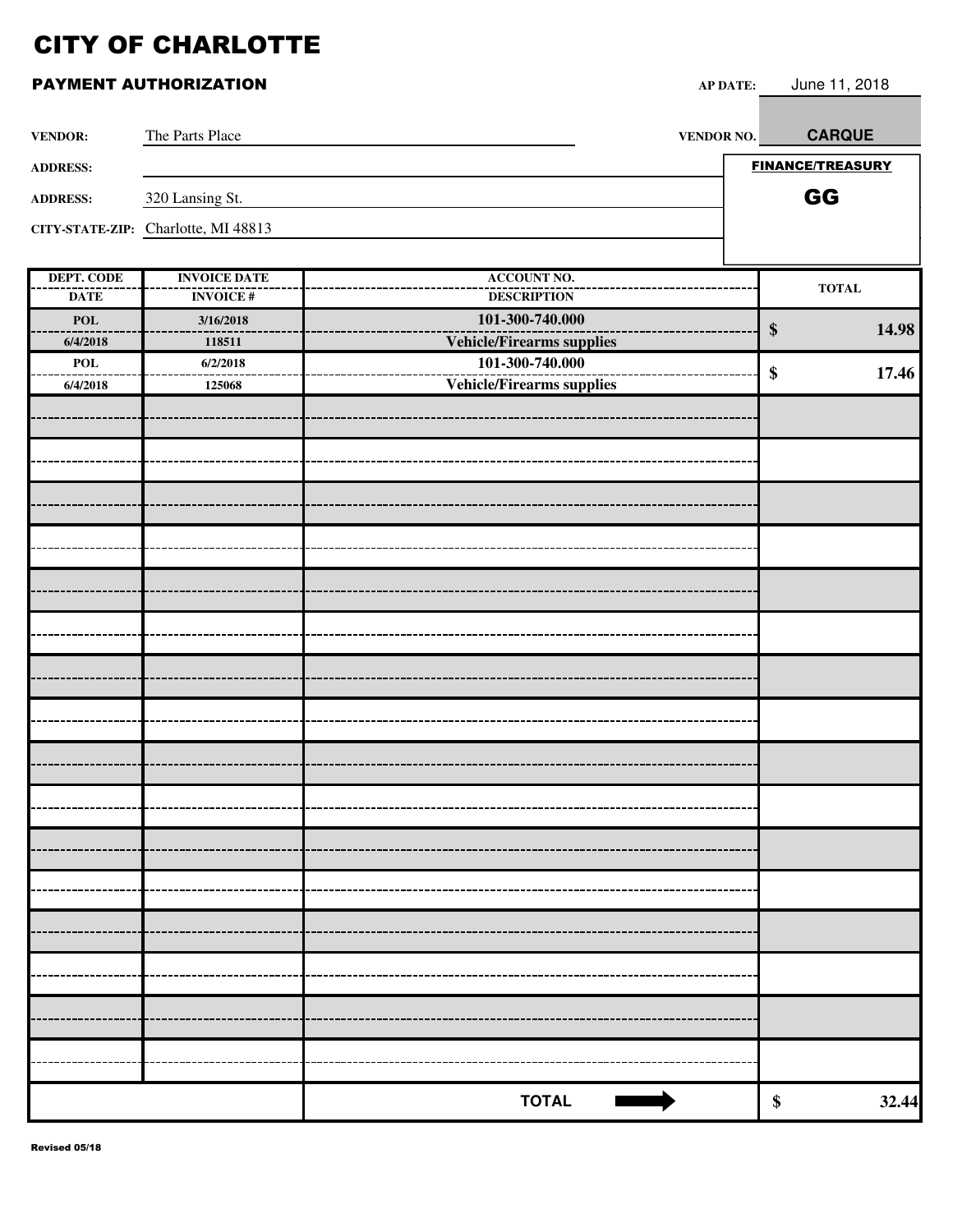### **PAYMENT AUTHORIZATION AP**

| June 11, 2018<br>' DATE: |
|--------------------------|
|--------------------------|

| <b>VENDOR:</b>            | <b>United States Post Office</b>       | VENDOR NO.                               |                             |
|---------------------------|----------------------------------------|------------------------------------------|-----------------------------|
| <b>ADDRESS:</b>           |                                        |                                          | <b>FINANCE/TREASURY</b>     |
|                           |                                        |                                          | GG                          |
| <b>ADDRESS:</b>           | 117 W. Lovett St.                      |                                          |                             |
|                           | CITY-STATE-ZIP: Charlotte, MI 48813    |                                          |                             |
|                           |                                        |                                          |                             |
| DEPT. CODE<br><b>DATE</b> | <b>INVOICE DATE</b><br><b>INVOICE#</b> | <b>ACCOUNT NO.</b><br><b>DESCRIPTION</b> | <b>TOTAL</b>                |
| <b>FIN</b>                | 6/1/2018                               | 510-640-732.000                          |                             |
| 6/1/2018                  | <b>Jun-18</b>                          | <b>BLUE UB POSTAGE</b>                   | 116.92<br>$\boldsymbol{\$}$ |
| <b>FIN</b>                | 6/1/2018                               | 510-610-732.000                          |                             |
| 6/1/2018                  | <b>Jun-18</b>                          | <b>BLUE UB POSTAGE</b>                   | \$<br>233.85                |
|                           |                                        |                                          | <b>Check #11180 Issued</b>  |
|                           |                                        |                                          | June 6                      |
|                           |                                        |                                          |                             |
|                           |                                        |                                          |                             |
|                           |                                        |                                          |                             |
|                           |                                        |                                          |                             |
|                           |                                        |                                          |                             |
|                           |                                        |                                          |                             |
|                           |                                        |                                          |                             |
|                           |                                        |                                          |                             |
|                           |                                        |                                          |                             |
|                           |                                        |                                          |                             |
|                           |                                        |                                          |                             |
|                           |                                        |                                          |                             |
|                           |                                        |                                          |                             |
|                           |                                        |                                          |                             |
|                           |                                        |                                          |                             |
|                           |                                        |                                          |                             |
|                           |                                        |                                          |                             |
|                           |                                        |                                          |                             |
|                           |                                        |                                          |                             |
|                           |                                        |                                          |                             |
|                           |                                        |                                          |                             |
|                           |                                        |                                          |                             |
|                           |                                        |                                          |                             |
|                           |                                        |                                          |                             |
|                           |                                        |                                          |                             |
|                           |                                        |                                          |                             |
|                           |                                        |                                          |                             |
|                           |                                        | <b>TOTAL</b>                             | 350.77<br>\$                |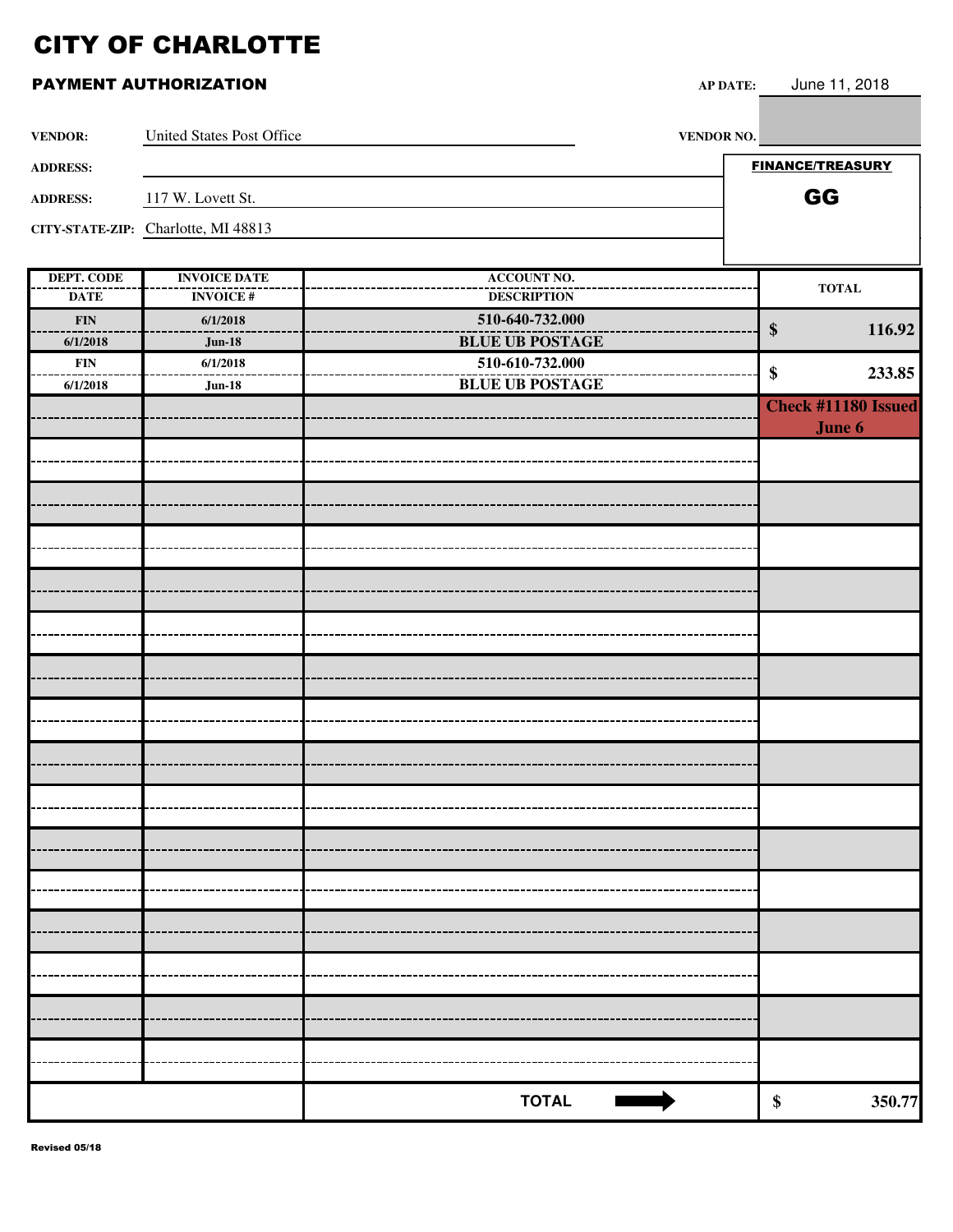|                                  | PAYMENT AUTHORIZATION                  | <b>AP DATE:</b>                          | June 11, 2018               |
|----------------------------------|----------------------------------------|------------------------------------------|-----------------------------|
| <b>VENDOR:</b>                   | <b>USA Blue Book</b>                   | VENDOR NO.                               | <b>USABLUB</b>              |
| <b>ADDRESS:</b>                  |                                        |                                          | <b>FINANCE/TREASURY</b>     |
| <b>ADDRESS:</b>                  | P.O. Box 9004                          |                                          | GG                          |
|                                  | CITY-STATE-ZIP: Gurnee, IL 60031-9004  |                                          |                             |
| <b>DEPT. CODE</b><br><b>DATE</b> | <b>INVOICE DATE</b><br><b>INVOICE#</b> | <b>ACCOUNT NO.</b><br><b>DESCRIPTION</b> | <b>TOTAL</b>                |
| <b>WWW</b><br>5/29/2018          | 5/16/2018<br>573848                    | 510-631-731.000<br><b>Sump Alarms</b>    | 673.98<br>$\boldsymbol{\$}$ |
|                                  |                                        |                                          |                             |
|                                  |                                        |                                          |                             |
|                                  |                                        |                                          |                             |
|                                  |                                        |                                          |                             |
|                                  |                                        |                                          |                             |
|                                  |                                        |                                          |                             |
|                                  |                                        |                                          |                             |
|                                  |                                        |                                          |                             |
|                                  |                                        |                                          |                             |
|                                  |                                        |                                          |                             |
|                                  |                                        |                                          |                             |
|                                  |                                        |                                          |                             |
|                                  |                                        |                                          |                             |
|                                  |                                        |                                          |                             |
|                                  |                                        |                                          |                             |
|                                  |                                        |                                          |                             |
|                                  |                                        |                                          |                             |
|                                  |                                        |                                          |                             |
|                                  |                                        |                                          |                             |
|                                  |                                        | <b>TOTAL</b>                             | \$<br>673.98                |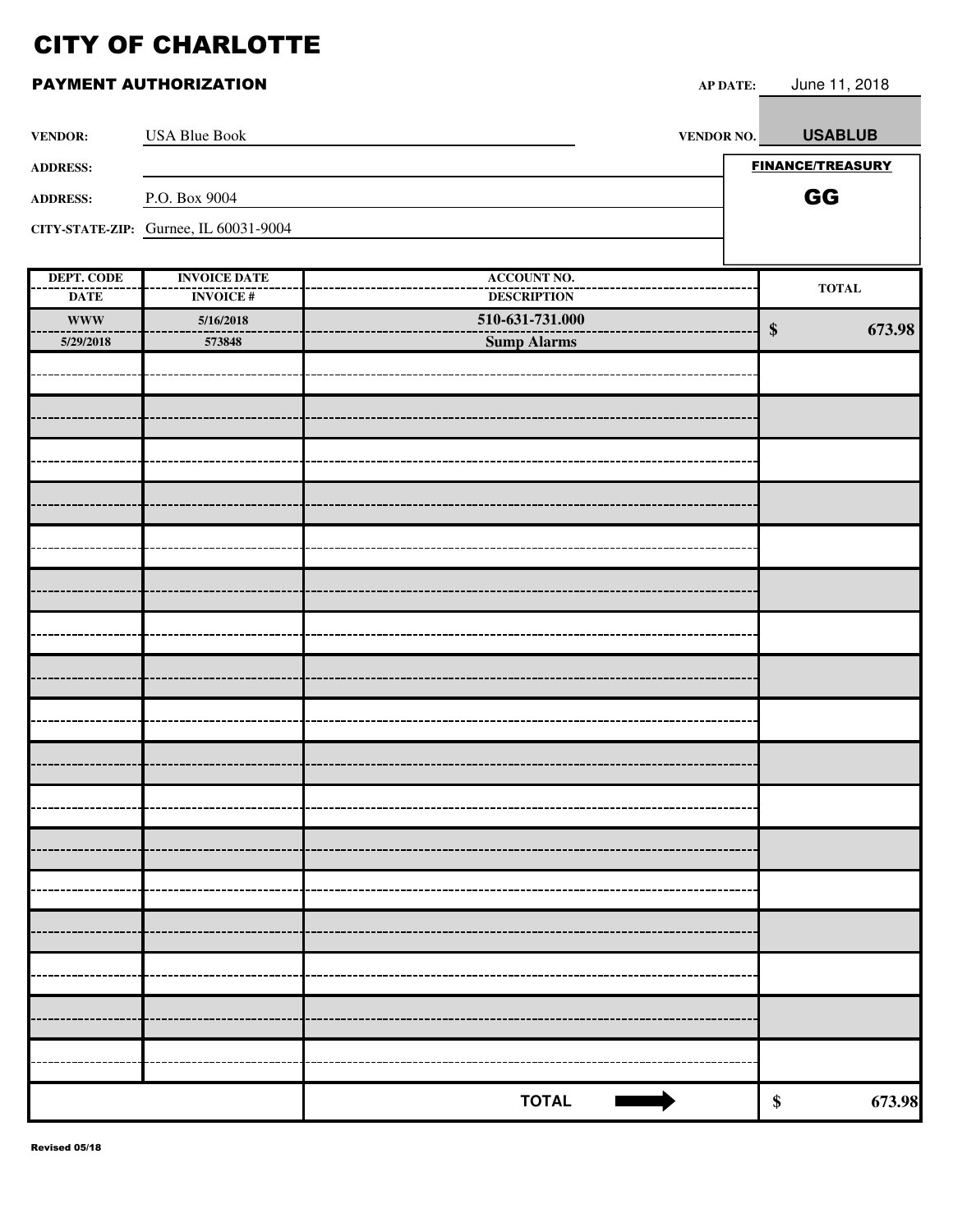### **PAYMENT AUTHORIZATION AP**:

|  | DATE: | June 11, 2018 |  |
|--|-------|---------------|--|
|--|-------|---------------|--|

г

| <b>VENDOR:</b>     | Vic Parker Trucking & Excavating   | VENDOR NO.                            |                         |                   |
|--------------------|------------------------------------|---------------------------------------|-------------------------|-------------------|
| <b>ADDRESS:</b>    |                                    |                                       | <b>FINANCE/TREASURY</b> |                   |
| <b>ADDRESS:</b>    | 21917 21 Mile Rd.                  |                                       | GG                      |                   |
|                    | CITY-STATE-ZIP: Marshall, MI 49068 |                                       |                         |                   |
|                    |                                    |                                       |                         |                   |
| <b>DEPT. CODE</b>  | <b>INVOICE DATE</b>                | <b>ACCOUNT NO.</b>                    |                         | <b>TOTAL</b>      |
| <b>DATE</b><br>REC | <b>INVOICE#</b><br>5/15/2018       | <b>DESCRIPTION</b><br>800-825-746.000 |                         |                   |
| 6/1/2018           | 445                                | 1st PP on Softball Field Project      | $\boldsymbol{\$}$       | 7,500.00          |
|                    |                                    |                                       |                         | <b>New Vendor</b> |
|                    |                                    |                                       |                         |                   |
|                    |                                    |                                       |                         |                   |
|                    |                                    |                                       |                         |                   |
|                    |                                    |                                       |                         |                   |
|                    |                                    |                                       |                         |                   |
|                    |                                    |                                       |                         |                   |
|                    |                                    |                                       |                         |                   |
|                    |                                    |                                       |                         |                   |
|                    |                                    |                                       |                         |                   |
|                    |                                    |                                       |                         |                   |
|                    |                                    |                                       |                         |                   |
|                    |                                    |                                       |                         |                   |
|                    |                                    |                                       |                         |                   |
|                    |                                    |                                       |                         |                   |
|                    |                                    |                                       |                         |                   |
|                    |                                    |                                       |                         |                   |
|                    |                                    |                                       |                         |                   |
|                    |                                    |                                       |                         |                   |
|                    |                                    |                                       |                         |                   |
|                    |                                    |                                       |                         |                   |
|                    |                                    |                                       |                         |                   |
|                    |                                    |                                       |                         |                   |
|                    |                                    |                                       |                         |                   |
|                    |                                    |                                       |                         |                   |
|                    |                                    |                                       |                         |                   |
|                    |                                    |                                       |                         |                   |
|                    |                                    | <b>TOTAL</b>                          | \$                      | 7,500.00          |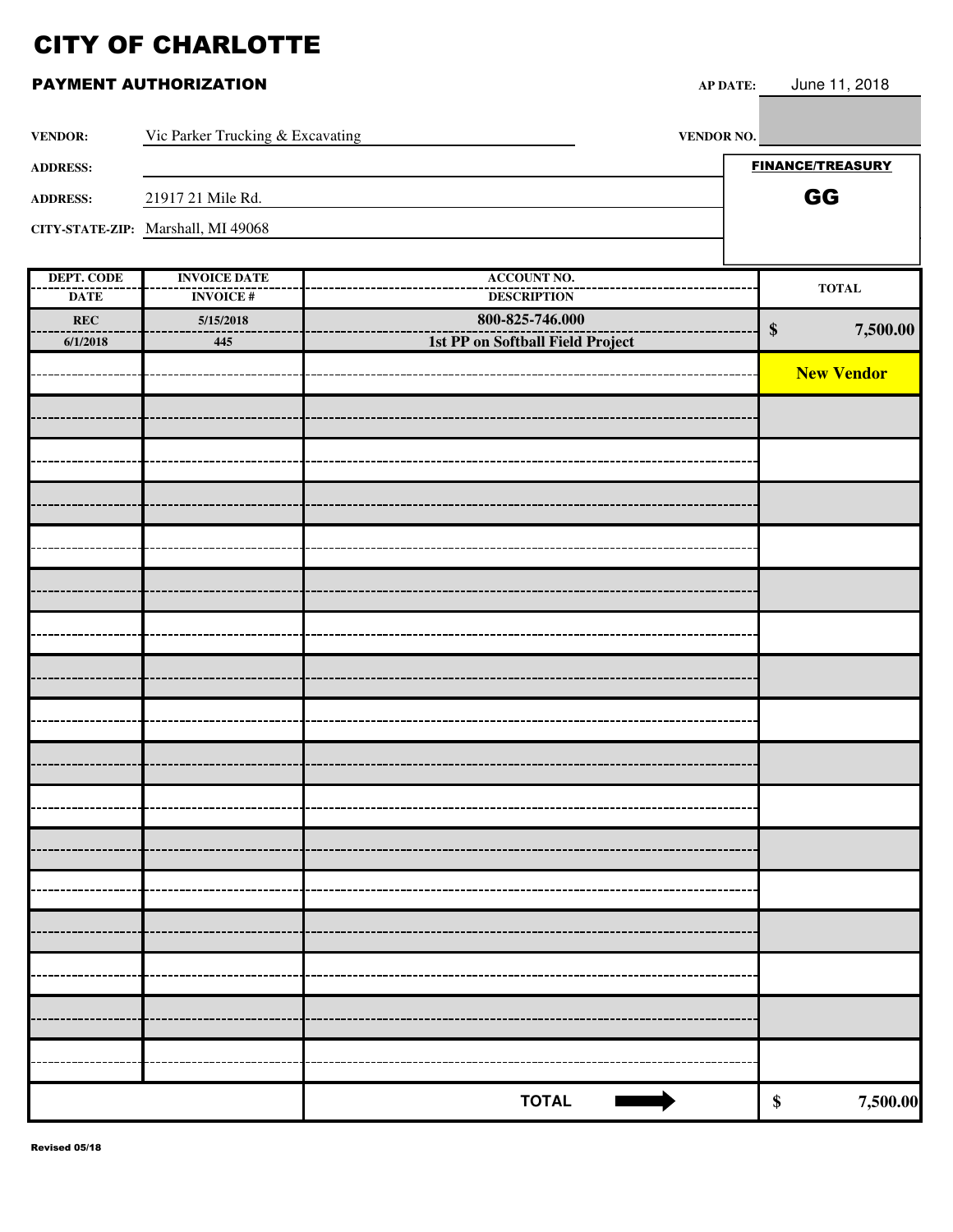| <b>VENDOR:</b>    | Vision Service Plan                        |                                            | VENDOR NO. | <b>VSP</b>              |
|-------------------|--------------------------------------------|--------------------------------------------|------------|-------------------------|
| <b>ADDRESS:</b>   |                                            |                                            |            | <b>FINANCE/TREASURY</b> |
| <b>ADDRESS:</b>   | P.O. Box 742788                            |                                            |            | GG                      |
|                   |                                            |                                            |            |                         |
|                   | CITY-STATE-ZIP: Los Angeles, CA 90074-2788 |                                            |            |                         |
|                   |                                            |                                            |            |                         |
| <b>DEPT. CODE</b> | <b>INVOICE DATE</b>                        | <b>ACCOUNT NO.</b>                         |            | <b>TOTAL</b>            |
| <b>DATE</b>       | <b>INVOICE#</b>                            | <b>DESCRIPTION</b>                         |            |                         |
| <b>CLK</b>        | 4/17/2018                                  | 101-221-723.000                            |            | \$<br>216.21            |
| 6/1/2018          | <b>2018 May</b>                            | May 2018 VSP with Safety Glasses           |            |                         |
| <b>CLK</b>        | 4/17/2018                                  | 101-410-723.000                            |            | \$<br>2.70              |
| 6/1/2018          | <b>2018 May</b>                            | May 2018 VSP with Safety Glasses           |            |                         |
| <b>CLK</b>        | 4/17/2018                                  | 202-520-723.000                            |            | \$<br>2.70              |
| 6/1/2018          | <b>2018 May</b>                            | May 2018 VSP with Safety Glasses           |            |                         |
| <b>CLK</b>        | 4/17/2018                                  | 203-520-723.000                            |            |                         |
| 6/1/2018          | <b>2018 May</b>                            | May 2018 VSP with Safety Glasses           |            | \$<br>2.70              |
| <b>CLK</b>        | 4/17/2018                                  | 510-610-723.000                            |            |                         |
| 6/1/2018          | <b>2018 May</b>                            | May 2018 VSP with Safety Glasses           |            | \$<br>122.52            |
| <b>CLK</b>        | 4/17/2018                                  | 510-640-723.000                            |            |                         |
| 6/1/2018          | <b>2018 May</b>                            | May 2018 VSP with Safety Glasses           |            | \$<br>54.43             |
| <b>CLK</b>        | 4/17/2018                                  | 601-710-723.000                            |            |                         |
| 6/1/2018          | <b>2018 May</b>                            | May 2018 VSP with Safety Glasses           |            | \$<br>0.69              |
| <b>CLK</b>        | 4/17/2018                                  | 101-150-723.000                            |            |                         |
| 6/1/2018          | <b>2018 May</b>                            | <b>May 2018 VSP without Safety Glasses</b> |            | \$<br>16.26             |
| <b>CLK</b>        | 4/17/2018                                  | 101-200-723.000                            |            |                         |
| 6/1/2018          | <b>2018 May</b>                            | May 2018 VSP without Safety Glasses        |            | \$<br>58.32             |
| <b>CLK</b>        | 4/17/2018                                  | 101-210-723.000                            |            |                         |
| 6/1/2018          | <b>2018 May</b>                            | <b>May 2018 VSP without Safety Glasses</b> |            | \$<br>16.26             |
| <b>CLK</b>        | 4/17/2018                                  | 101-220-723.000                            |            |                         |
| 6/1/2018          | <b>2018 May</b>                            | May 2018 VSP without Safety Glasses        |            | \$<br>43.17             |
| <b>CLK</b>        | 4/17/2018                                  | 101-230-723.000                            |            |                         |
| 6/1/2018          | <b>2018 May</b>                            | May 2018 VSP without Safety Glasses        |            | 29.16<br>\$             |
| <b>CLK</b>        | 4/17/2018                                  | 101-300-723.000                            |            |                         |
| 6/1/2018          | <b>2018 May</b>                            | <b>May 2018 VSP without Safety Glasses</b> |            | \$<br>292.14            |
| <b>CLK</b>        | 4/17/2018                                  | 101-350-723.000                            |            |                         |
| 6/1/2018          | <b>2018 May</b>                            | <b>May 2018 VSP without Safety Glasses</b> |            | \$<br>93.63             |
| <b>CLK</b>        | 4/17/2018                                  | 101-410-723.000                            |            |                         |
| 6/1/2018          | <b>2018 May</b>                            | <b>May 2018 VSP without Safety Glasses</b> |            | \$<br>8.08              |
| <b>CLK</b>        | 4/17/2018                                  | 202-520-723.000                            |            |                         |
| 6/1/2018          | <b>2018 May</b>                            | <b>May 2018 VSP without Safety Glasses</b> |            | \$<br>6.73              |
| <b>CLK</b>        | 4/17/2018                                  | 203-520-723.000                            |            |                         |
| 6/1/2018          | <b>2018 May</b>                            | <b>May 2018 VSP without Safety Glasses</b> |            | \$<br>6.73              |
| <b>CLK</b>        | 4/17/2018                                  | 510-610-723.000                            |            |                         |
| 6/1/2018          | <b>2018 May</b>                            | May 2018 VSP without Safety Glasses        |            | \$<br>4.04              |
|                   |                                            | <b>SUB TOTAL</b>                           |            | 976.47                  |
|                   |                                            |                                            |            | \$                      |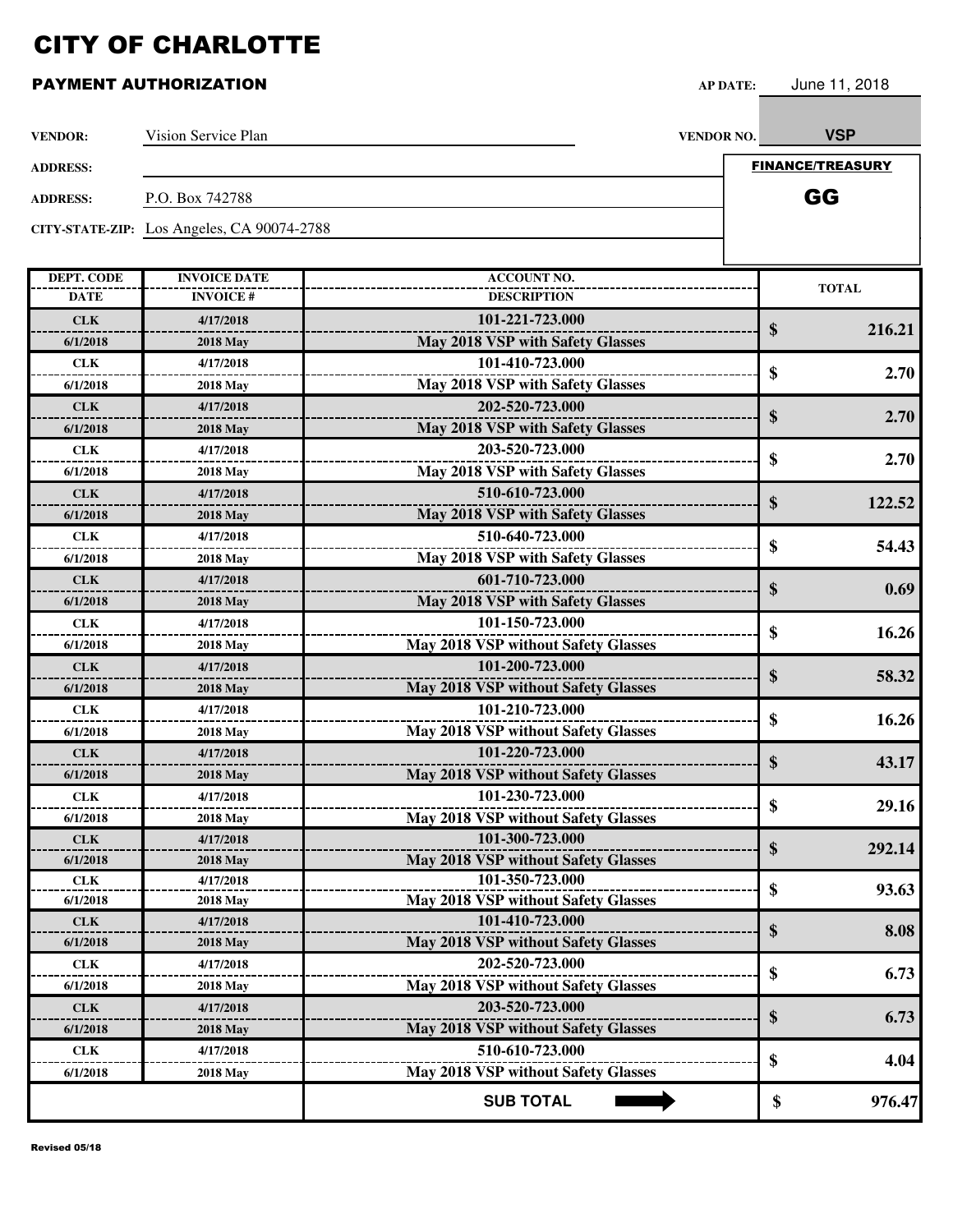| <b>VENDOR:</b>                   | Vision Service Plan                        | VENDOR NO.                               | <b>VSP</b>                      |
|----------------------------------|--------------------------------------------|------------------------------------------|---------------------------------|
| <b>ADDRESS:</b>                  |                                            |                                          |                                 |
| <b>ADDRESS:</b>                  | P.O. Box 742788                            |                                          |                                 |
|                                  | CITY-STATE-ZIP: Los Angeles, CA 90074-2788 |                                          |                                 |
|                                  |                                            |                                          |                                 |
| <b>DEPT. CODE</b><br><b>DATE</b> | <b>INVOICE DATE</b><br><b>INVOICE#</b>     | <b>ACCOUNT NO.</b><br><b>DESCRIPTION</b> | $\operatorname{\mathbf{TOTAL}}$ |
| ${\bf C L K}$                    | 4/17/2018                                  | 510-640-723.000                          |                                 |
| 6/1/2018                         | <b>2018 May</b>                            | May 2018 VSP without Safety Glasses      | 1.33<br>$\boldsymbol{\$}$       |
|                                  |                                            |                                          |                                 |
|                                  |                                            |                                          |                                 |
|                                  |                                            |                                          |                                 |
|                                  |                                            |                                          |                                 |
|                                  |                                            |                                          |                                 |
|                                  |                                            |                                          |                                 |
|                                  |                                            |                                          |                                 |
|                                  |                                            |                                          |                                 |
|                                  |                                            |                                          |                                 |
|                                  |                                            |                                          |                                 |
|                                  |                                            |                                          |                                 |
|                                  |                                            |                                          |                                 |
|                                  |                                            |                                          |                                 |
|                                  |                                            |                                          |                                 |
|                                  |                                            |                                          |                                 |
|                                  |                                            |                                          |                                 |
|                                  |                                            |                                          |                                 |
|                                  |                                            |                                          |                                 |
|                                  |                                            |                                          |                                 |
|                                  |                                            |                                          |                                 |
|                                  |                                            |                                          |                                 |
|                                  |                                            |                                          |                                 |
|                                  |                                            |                                          |                                 |
|                                  |                                            |                                          |                                 |
|                                  |                                            |                                          |                                 |
|                                  |                                            |                                          |                                 |
|                                  |                                            | <b>SUB TOTAL</b>                         | 977.80<br>\$                    |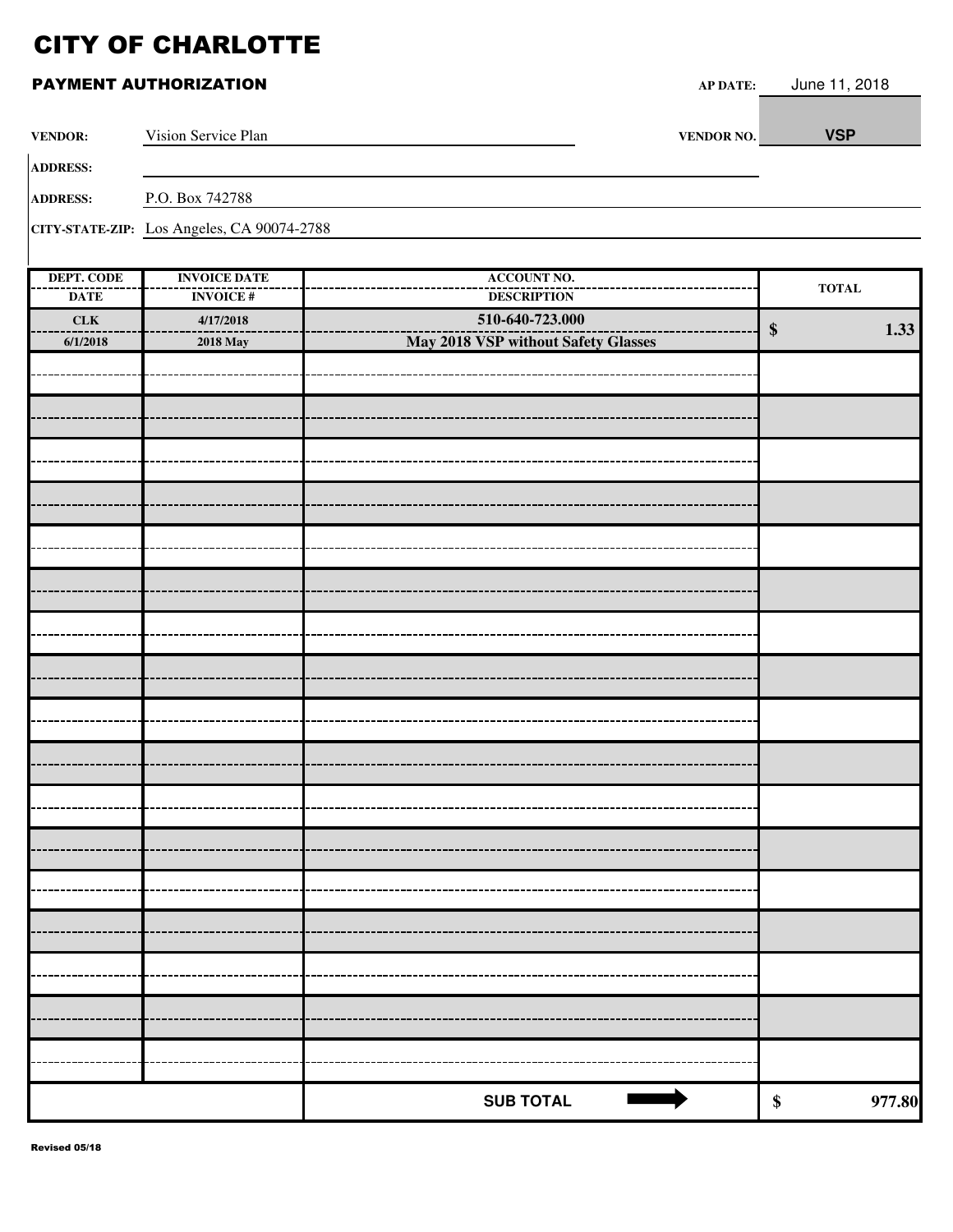| <b>VENDOR:</b>         | Vision Service Plan                        |                                             | VENDOR NO. | <b>VSP</b>              |
|------------------------|--------------------------------------------|---------------------------------------------|------------|-------------------------|
| <b>ADDRESS:</b>        |                                            |                                             |            | <b>FINANCE/TREASURY</b> |
| <b>ADDRESS:</b>        | P.O. Box 742788                            |                                             |            | GG                      |
|                        |                                            |                                             |            |                         |
|                        | CITY-STATE-ZIP: Los Angeles, CA 90074-2788 |                                             |            |                         |
|                        |                                            |                                             |            |                         |
| <b>DEPT. CODE</b>      | <b>INVOICE DATE</b>                        | <b>ACCOUNT NO.</b>                          |            | <b>TOTAL</b>            |
| <b>DATE</b>            | <b>INVOICE#</b>                            | <b>DESCRIPTION</b>                          |            |                         |
| <b>CLK</b>             | 5/17/2018                                  | 101-221-723.000                             |            | \$<br>184.19            |
| 6/1/2018               | <b>2018 June</b>                           | <b>June 2018 VSP with Safety Glasses</b>    |            |                         |
| <b>CLK</b>             | 5/17/2018                                  | 101-410-723.000                             |            | \$<br>2.70              |
| 6/1/2018               | <b>2018 June</b>                           | <b>June 2018 VSP with Safety Glasses</b>    |            |                         |
| <b>CLK</b>             | 5/17/2018                                  | 202-520-723.000                             |            | \$<br>2.70              |
| 6/1/2018               | <b>2018 June</b>                           | <b>June 2018 VSP with Safety Glasses</b>    |            |                         |
| <b>CLK</b>             | 5/17/2018                                  | 203-520-723.000                             |            | \$<br>2.70              |
| 6/1/2018               | <b>2018 June</b>                           | <b>June 2018 VSP with Safety Glasses</b>    |            |                         |
| <b>CLK</b>             | 5/17/2018                                  | 510-610-723.000                             |            | 141.02                  |
| 6/1/2018               | <b>2018 June</b>                           | <b>June 2018 VSP with Safety Glasses</b>    |            | \$                      |
| <b>CLK</b>             | 5/17/2018                                  | 510-640-723.000                             |            |                         |
| 6/1/2018               | <b>2018 June</b>                           | <b>June 2018 VSP with Safety Glasses</b>    |            | \$<br>54.43             |
| <b>CLK</b>             | 5/17/2018                                  | 601-710-723.000                             |            |                         |
| 6/1/2018               | <b>2018 June</b>                           | <b>June 2018 VSP with Safety Glasses</b>    |            | \$<br>0.69              |
| <b>CLK</b>             | 5/17/2018                                  | 101-150-723.000                             |            |                         |
| 6/1/2018               | <b>2018 June</b>                           | <b>June 2018 VSP without Safety Glasses</b> |            | \$<br>16.26             |
| <b>CLK</b>             | 5/17/2018                                  | 101-200-723.000                             |            |                         |
| 6/1/2018               | <b>2018 June</b>                           | <b>June 2018 VSP without Safety Glasses</b> |            | \$<br>58.32             |
| <b>CLK</b>             | 5/17/2018                                  | 101-210-723.000                             |            |                         |
| 6/1/2018               | <b>2018 June</b>                           | <b>June 2018 VSP without Safety Glasses</b> |            | \$<br>16.26             |
| <b>CLK</b>             | 5/17/2018                                  | 101-220-723.000                             |            |                         |
| 6/1/2018               | <b>2018 June</b>                           | <b>June 2018 VSP without Safety Glasses</b> |            | \$<br>26.91             |
|                        |                                            | 101-230-723.000                             |            |                         |
| <b>CLK</b><br>6/1/2018 | 5/17/2018                                  | <b>June 2018 VSP without Safety Glasses</b> |            | \$<br>29.16             |
|                        | <b>2018 June</b><br>5/17/2018              | 101-300-723.000                             |            |                         |
| <b>CLK</b>             |                                            | <b>June 2018 VSP without Safety Glasses</b> |            | \$<br>292.14            |
| 6/1/2018               | <b>2018 June</b>                           | 101-350-723.000                             |            |                         |
| <b>CLK</b><br>6/1/2018 | 5/17/2018<br><b>2018 June</b>              | <b>June 2018 VSP without Safety Glasses</b> |            | \$<br>93.63             |
| <b>CLK</b>             | 5/17/2018                                  | 101-410-723.000                             |            |                         |
| 6/1/2018               | <b>2018 June</b>                           | <b>June 2018 VSP without Safety Glasses</b> |            | \$<br>8.08              |
|                        |                                            | 202-520-723.000                             |            |                         |
| <b>CLK</b>             | 5/17/2018                                  |                                             |            | \$<br>6.73              |
| 6/1/2018               | <b>2018 June</b>                           | <b>June 2018 VSP without Safety Glasses</b> |            |                         |
| <b>CLK</b>             | 5/17/2018                                  | 203-520-723.000                             |            | \$<br>6.73              |
| 6/1/2018               | <b>2018 June</b>                           | <b>June 2018 VSP without Safety Glasses</b> |            |                         |
| <b>CLK</b>             | 5/17/2018                                  | 510-610-723.000                             |            | \$<br>4.04              |
| 6/1/2018               | <b>2018 June</b>                           | <b>June 2018 VSP without Safety Glasses</b> |            |                         |
|                        |                                            | <b>SUB TOTAL</b>                            |            | \$<br>946.69            |